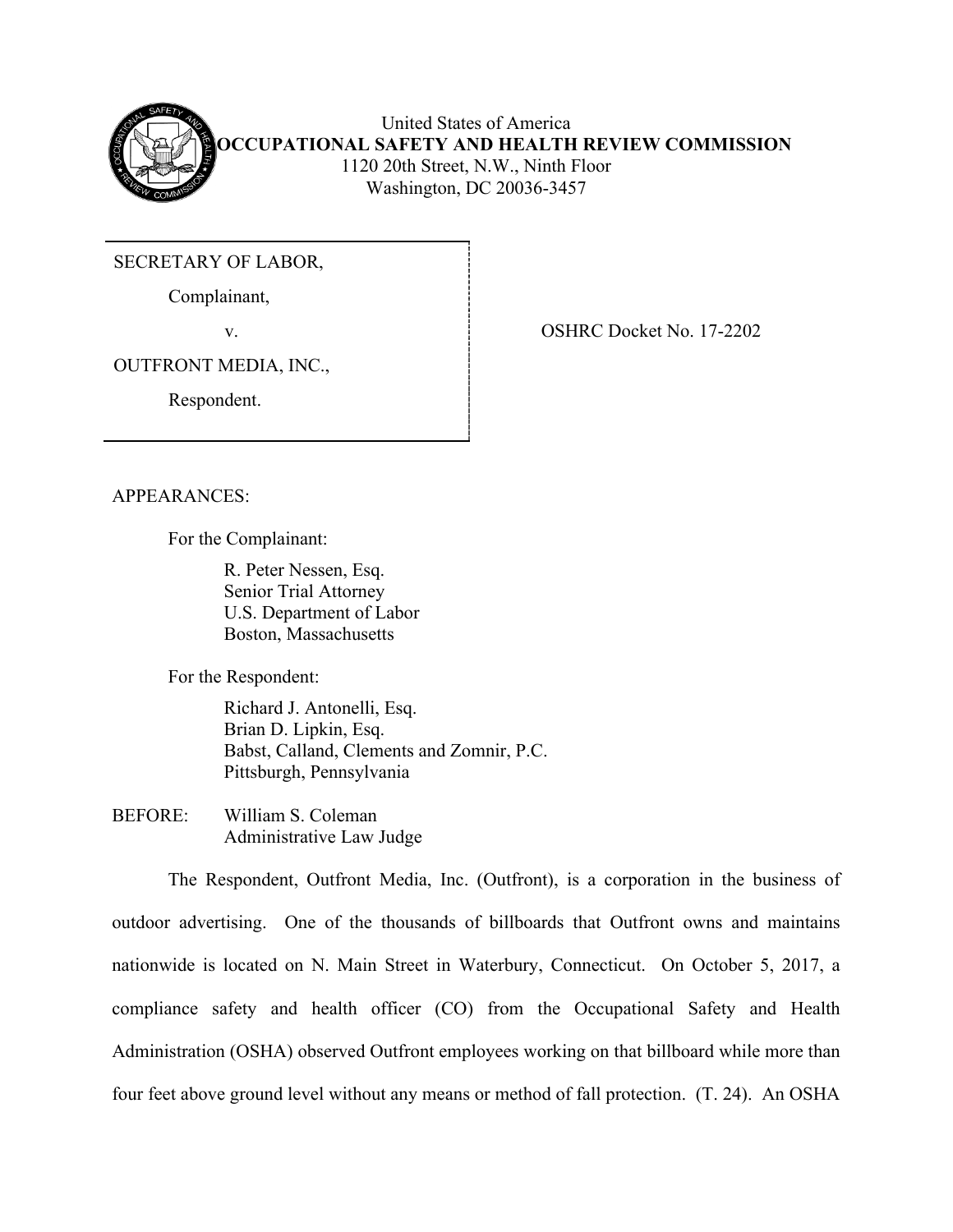inspection and investigation ensued that resulted in OSHA issuing to Outfront a serious citation (Citation) that alleged three grouped violations (designated citation items 1a, 1b & 1c) and that proposed a penalty of \$12,675.

Item 1a alleges a violation of 29 C.F.R.  $\S$  1910.28(b)(1)(i) for failing to ensure that employees repairing the billboard on October 5, 2017 "were protected from the hazard of falling more than four feet to the ground" by using appropriate means or methods of fall protection.

Item 1b alleges a violation of 29 C.F.R.  $\frac{1}{2}$  1910.30(a)(3)(i) for failing to ensure that employees repairing billboards "were trained in fall hazards and how to avoid such hazards."

Item 1c alleges a violation of 29 C.F.R.  $\S$  1910.132(d)(1) for failing to "ensure that a Workplace Hazard Assessment in 'tasks and sites' specifics was conducted to determine necessary and appropriate types of personal protective equipment (PPE) for the employees" who would be repairing the billboard on October 5, 2017.

Outfront timely contested the Citation and proposed penalty and thereby brought the matter before the independent Occupational Safety and Health Review Commission (Commission) pursuant to section 10(c) of the Occupational Safety and Health Act (Act). 29 U.S.C. § 659(c). The Commission docketed the matter on December 21, 2017. The Secretary of Labor (Secretary) thereafter filed his formal complaint that re-alleged the allegations and proposed penalty set forth in the Citation. The Commission's Chief Judge assigned the matter to the undersigned for hearing and decision. The hearing was conducted in Hartford, Connecticut, on November 8–9, 2018. Posthearing briefing was completed on May 10, 2019.

The principal issues for decision are as follows:

• Did the Secretary prove by a preponderance of the evidence that Outfront failed to exercise reasonable diligence to discover the fall protection violations? (Item 1a; 29 C.F.R. § 1910.28(b)(1)(i)).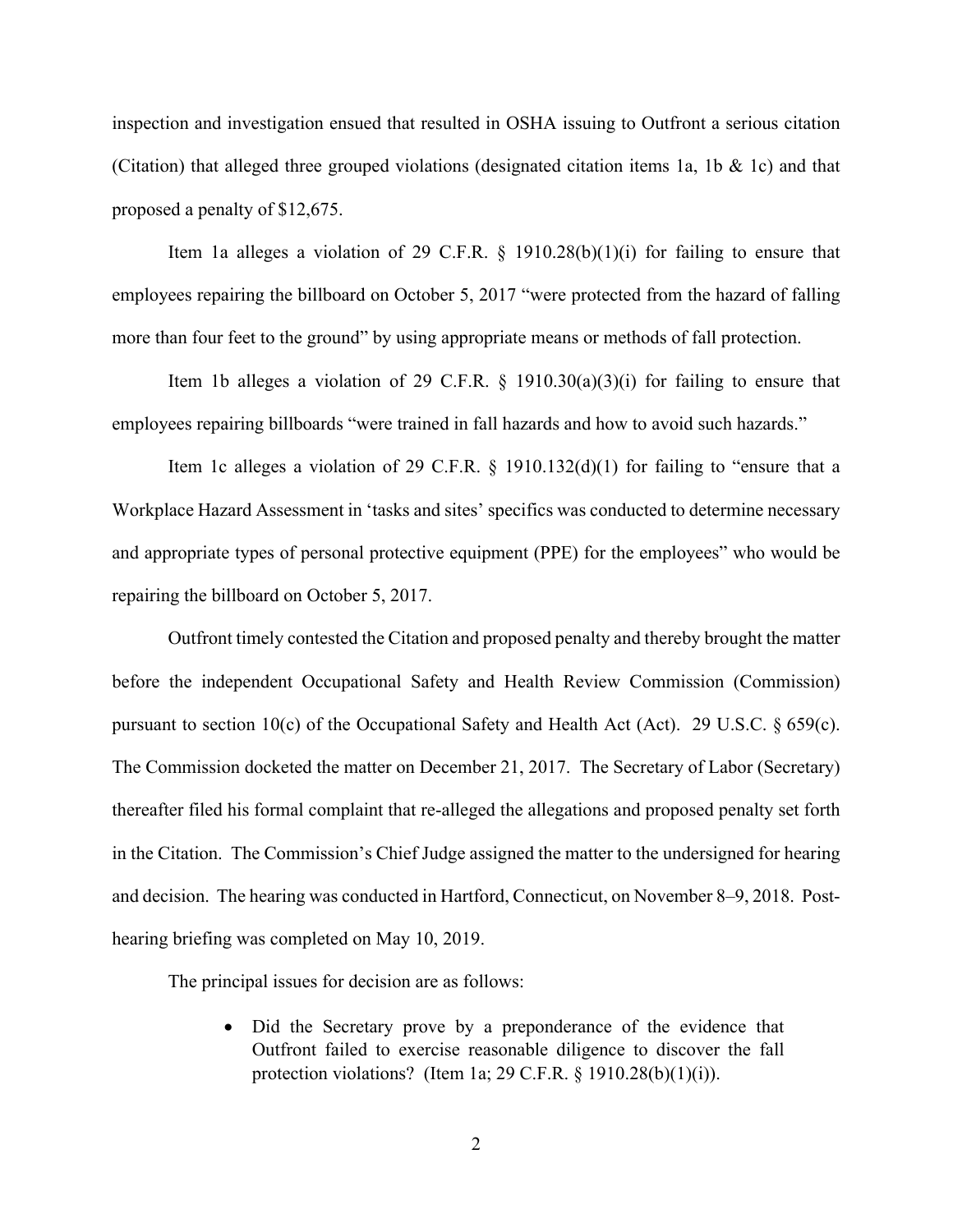Decision: No. The Secretary did not prove Outfront had constructive knowledge of the violative conduct.

• Did the Secretary prove by a preponderance of the evidence that a reasonably prudent employer in Outfront's circumstances would have provided different training than Outfront provided on the nature of fall hazards in the work area and how to recognize them? (Item 1b; 29) C.F.R. § 1910.30(a)(3)(i)).

> Decision: No. The evidence is insufficient to establish that a reasonably prudent employer would have provided different training.

• Did the Secretary prove by a preponderance of the evidence that Outfront failed to assess the Waterbury billboard to determine whether hazards were present, or likely to be present, that would necessitate the use of fall protection equipment and other PPE? (Item 1c; 29 C.F.R.  $§$  1910.132(d)(1)).

> Decision: No. Outfront conducted a hazard assessment that met the requirements of the cited standard.

Because the Secretary did not meet his burden of proof on these issues, all three citation items must be vacated.

### **FINDINGS OF FACT**

The following facts were established by at least a preponderance of the evidence:

1. Outfront is a corporation that constructs, installs, and maintains billboards for the display of advertising along roads and highways. (T. 101-102, 155-57, 287). Outfront employs approximately 2,000 workers in approximately 35 markets nationwide. (Answer, ¶ 2; T. 163, 263, 270). Outfront is an employer and is engaged in a business affecting interstate commerce.  $(Answer, 13).$ 

2. The operations office for Outfront's designated "Hartford/New Haven" Connecticut market is in North Haven, Connecticut, and is staffed by approximately nine employees. (T. 163; Ex. R-5). The North Haven office is responsible for about 1,000 billboard displays in its market area. (T. 230-31).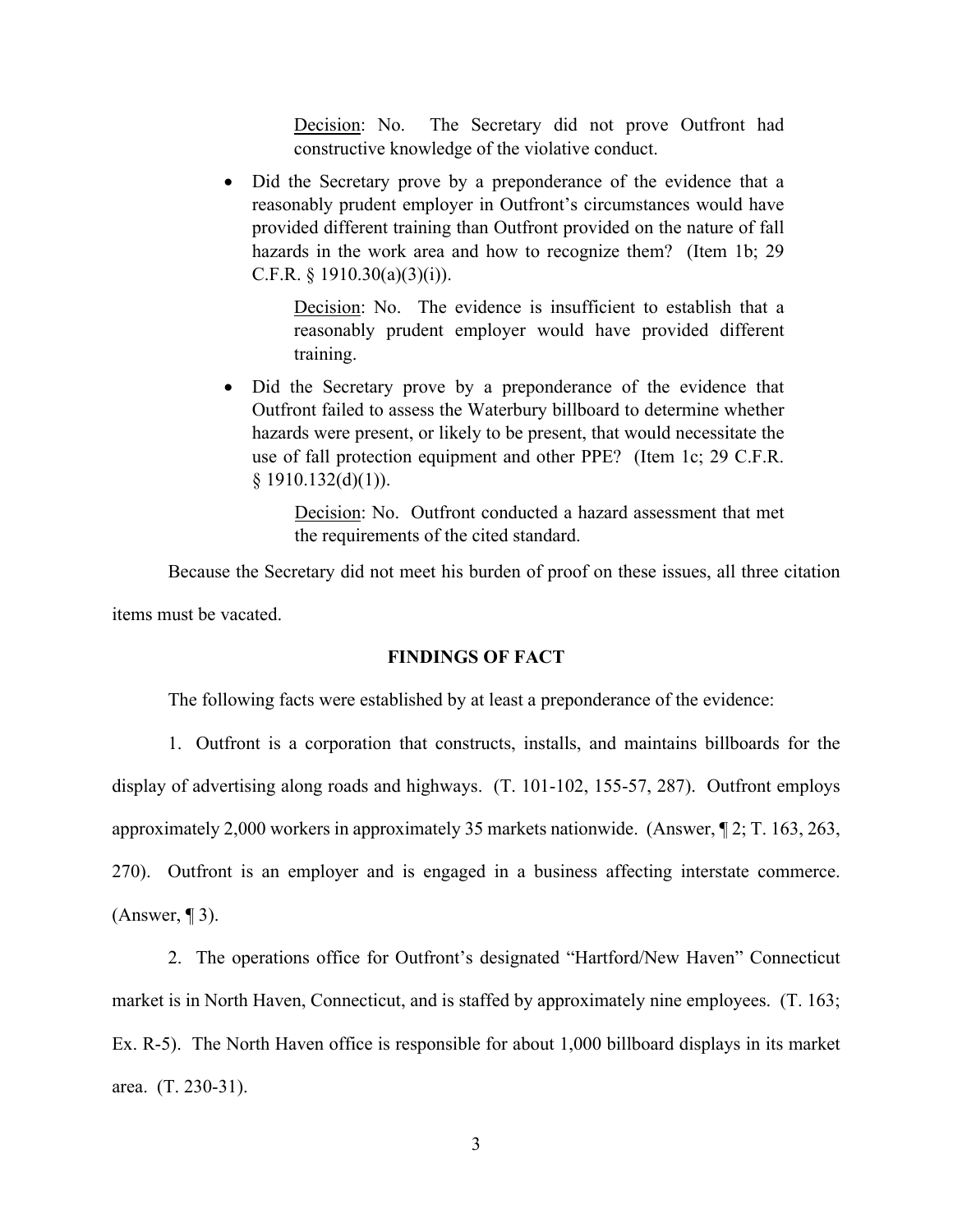3. Outfront maintains two basic types of billboards: "bulletin" billboards and "poster" billboards. Bulletin billboards are generally higher above ground level than poster billboards. (T. 233-34). The display area of bulletin billboards is generally 14x48 feet, while the display area of the poster billboards is generally 10x22 feet. (T. 220-21). All the bulletin billboards in Outfront's Hartford/New Haven market have integrated engineered anchor points or cable-based horizontal and vertical lifeline systems, either as part of their original construction or by subsequent modification. (T. 171, 221, 233-34, 362-63). Outfront is in the process of retrofitting the poster billboards in the Hartford/New Haven market with integrated engineered anchorage points or cable-based engineered lifeline systems, but some of the poster billboards in that market have not yet been retrofitted with such engineered systems. (T. 38, 101-102, 220-221, 277-80, 233-34, 362- 63).

4. A small proportion of the bulletin billboards in the Hartford/New Haven market have what are sometimes described as "passive" fall protection systems, which are systems integrated into the structure of the billboard that require no additional fall protection equipment to be donned by a worker. (T. 212-213, 264, 392-94, 418-19).

5. Despite the differences between the bulletin billboards and poster billboards, work performed on either type involves similar hazards. (T. 63-64, 145, 241-243, 273, 355-56, 363). Work on both bulletin billboards and poster billboards is generally performed well above ground level and thus gives rise to fall hazards. (T. 145, 243, 273, 355, 363).

#### Fall Protection Training

6. Outfront provides all employees who work on its billboards fall protection training. (T. 124, 157-58, 239, 287, 373-74). All employees receive the same training, regardless of whether a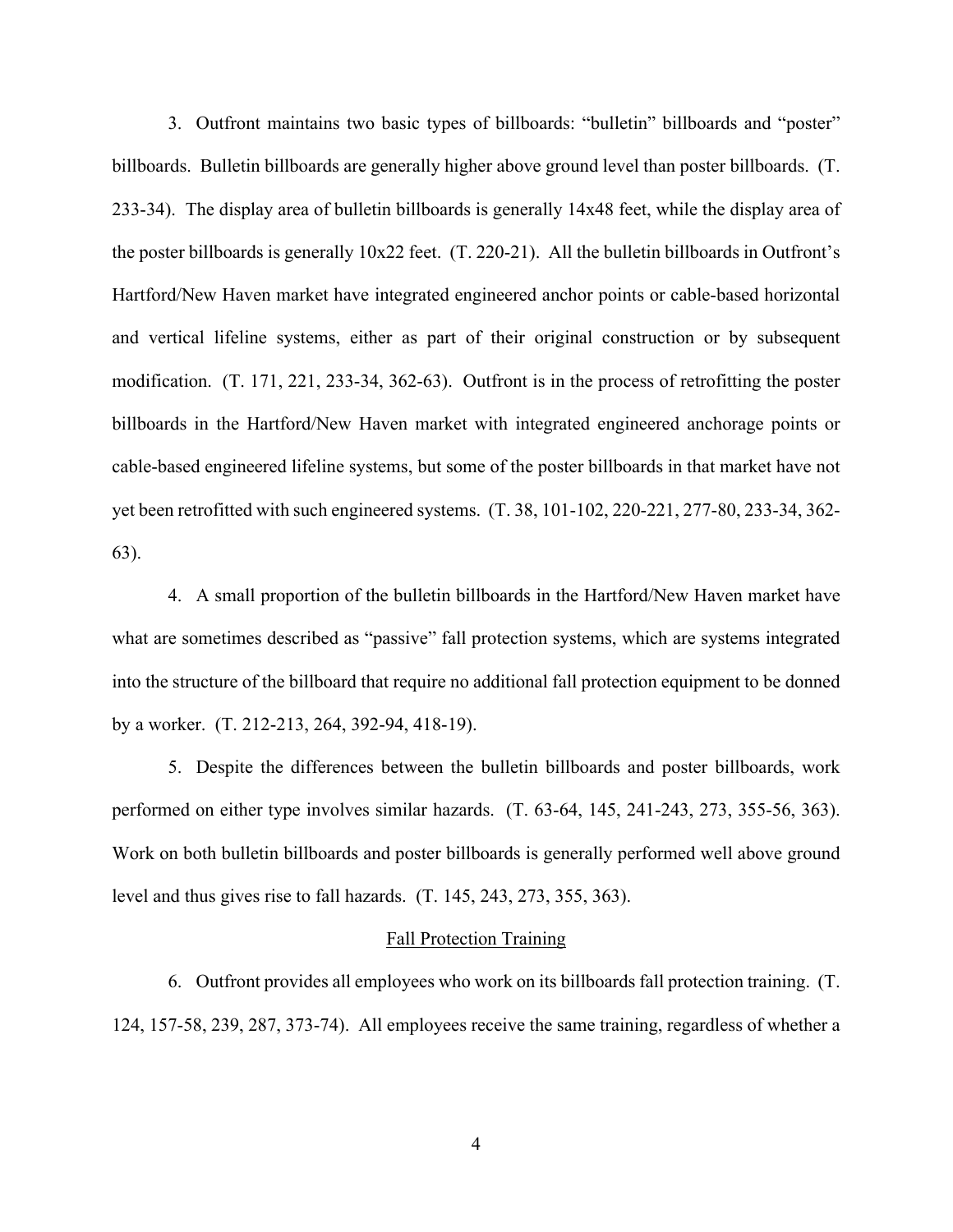particular employee works predominately on poster billboards or bulletin billboards. (T. 124-25, 164).

7. As part of this training, employees are instructed on Outfront's "Personal Protective Equipment & Fall Protection Policy" (Policy). Upon successful completion of training, each employee reviews a one-page document that sets forth the Policy and upon signing the document expressly certifies the following: "MY SIGNATURE BELOW CERTIFIES THAT I UNDERSTAND AND WILL COMPLY WITH [OUTFRONT'S] POLICY AS STATED." (T. 114, 182, 293; Ex. R-9). The Policy states in relevant part:

**In any situation where an employee is exposed to a potential fall hazard of greater than four (4) feet for general industry activities … fall protection equipment shall be used to limit all free fall hazards to six (6) feet or less in accordance with applicable OSHA requirements, OUTFRONT safety rules, and jobsite conditions.** All employees performing services on sign structures **MUST** wear a full body harness with shock-absorbing lanyards and double pelican hooks, and/or a self-retracting lifeline as necessary or required, provided by management. Management's intent is for each employee to be tied off 100 % while working on the billboard. Employees **MUST BE AT ALL TIMES** attached to permanent safety cables or other appropriate anchorages while working on [Outfront's] sign structures. If permanent safety cables are not in place, alternative fall protection equipment and methods MUST be used.

(Ex. R-9 (emphases in original)).

8. The Policy further states as follows:

Any employee who observes or suspects an unsafe condition is obligated to terminate any further activity on the jobsite, and immediately report the condition to the [Outfront] Operations Manager who will immediately **RED TAG** that jobsite as out-of-service until such time that proper repairs and/or corrections can be made to ensure a safe and healthy workplace.

(*Id.* (emphasis in original)).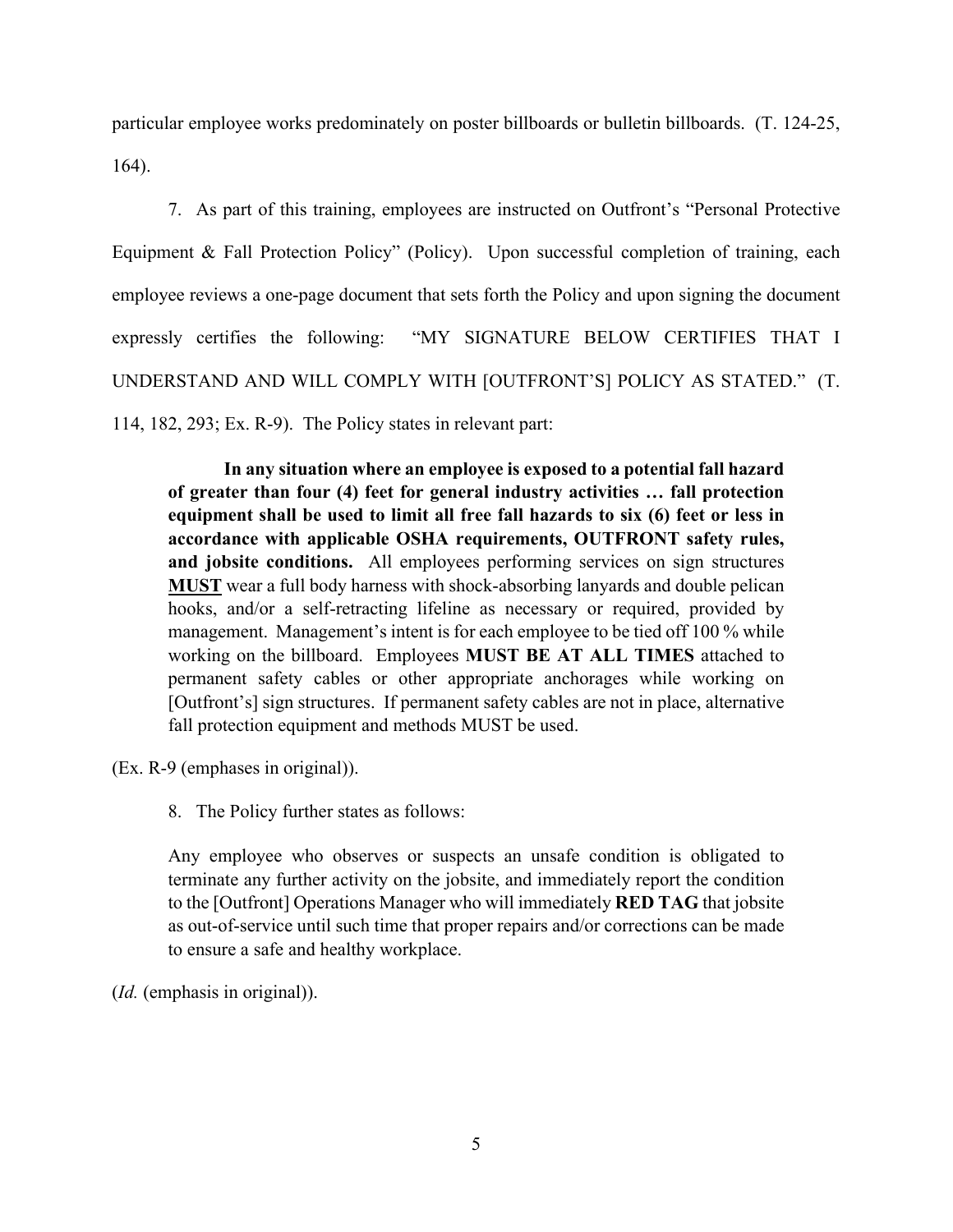9. Each of the employees that the CO observed on the Waterbury billboard on October 5, 2017 had undergone Outfront's fall protection training, and each had certified in writing that he understood and would comply with the Policy. (Ex. R-9).

10. Outfront issues to each employee fall protection PPE for use on both bulletin billboards and poster billboards. The PPE provided includes a full body harness, connectors, lanyards, and tie-off adapters. (T. 125-26, 172-76, 244, 313, 365-66; Exs. C-10, R-4 & R-9). Employees travel to their job locations with their provided fall protection PPE. (T. 27, 49, 87, 180-81, 217, 230). Outfront provides appropriate training to its employees on how to identify, inspect, maintain, and wear all provided fall protection PPE. (Stipulation at T. 176).

11. As part of initial fall protection training for new employees, Outfront provides each employee a copy of its "Fall Protection Training Manual" (Manual). (T. 36, 132, 181, 239, 292, 375-76; Ex. C-20).

12. The Manual provides general information about the fall hazards associated with elevated work. (Ex. C-20, p. 11). The Manual emphasizes that fall hazards are "one of the most common workplace hazards" and "one of the highest causes of death in the workplace." (*Id.*). The Manual further informs that "complacency," "horseplay," and lack of housekeeping at a worksite can contribute to creating a fall hazard. (*Id.*, p. 19).

13. The Manual also provides information and instructions regarding the use and maintenance of the following:

- a. three types of fall protection systems fall restraint, work positioning, and fall arrest (Ex. C-20, pp. 23-25);
- b. two types of anchors certified and improvised (Ex. C-20, pp. 29-33);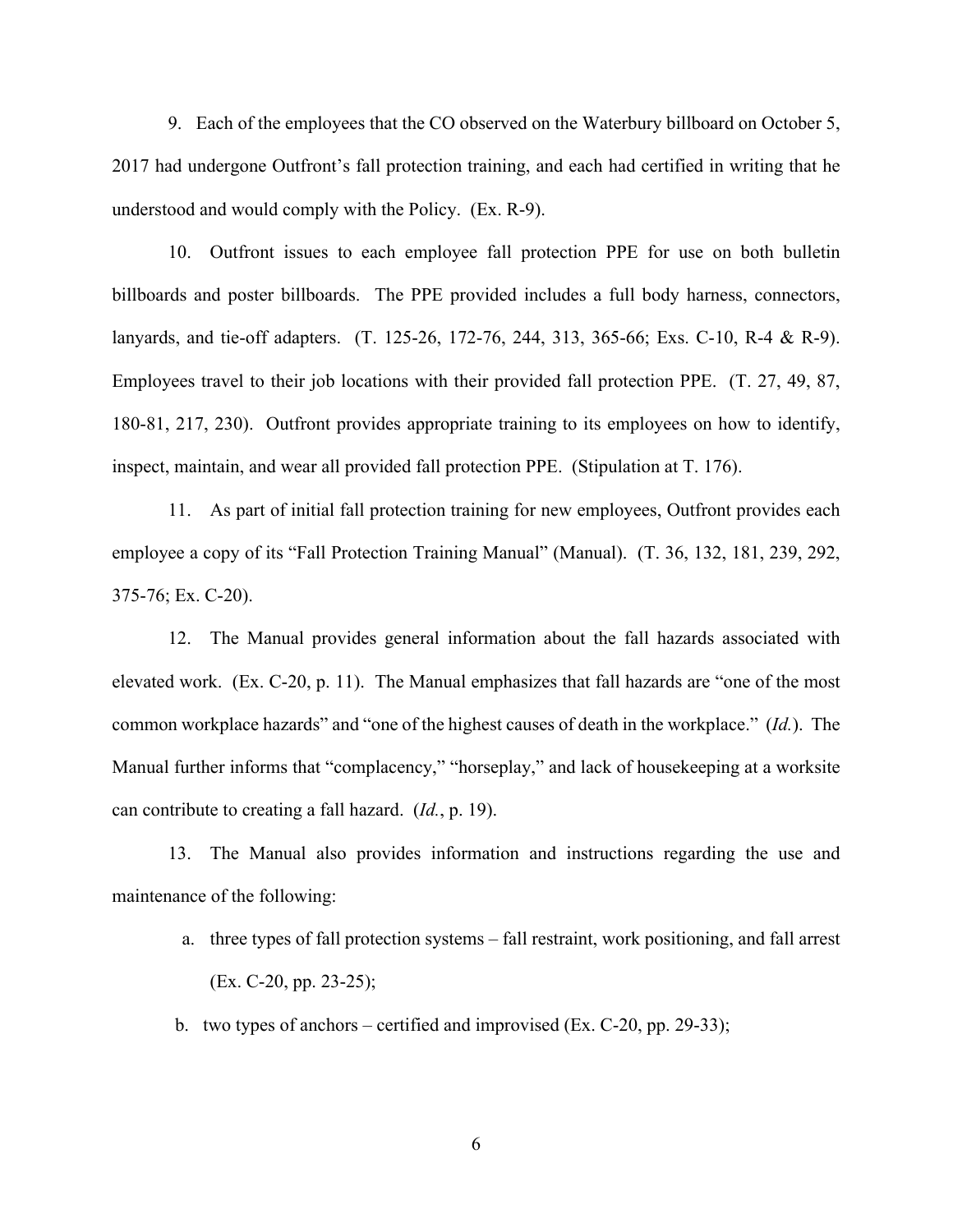- c. connectors (snap hooks, carabiners,  $\frac{1}{2}$  $\frac{1}{2}$  $\frac{1}{2}$  lanyards, and shock absorbers) (Ex. C-20, pp. 39-47);
- d. body holding devices (harnesses) (Ex. C-20, pp. 51-56);
- e. lifelines (vertical, horizontal, and self-retracting) (Ex. C-20, pp. 61-69);
- f. ladders and other climbing systems (Ex. C-20, pp. 73-78); and
- g. information on the calculation of fall distances. (Ex. C-20, pp. 80-81).

14. Outfront provides new employees initial fall protection training in a group setting. (T. 109-110, 124, 162-63, 184-86, 283-84; Exs. R-4 & R-8).

15. The Operations Manager at Outfront's North Haven office is Mr. Richard Bourne, and he is responsible for conducting fall protection training for the employees of that office. (T. 110, 158, 245).

16. The fall protection training that Mr. Bourne conducts at the North Haven office consists of the following:

- a. Giving a "pre-test" to assess trainee competency prior to training. (T. 164-65, 288, 296; Ex. R-13);
- b. Showing fall protection videos. (T. 58, 184, 239, 288, 296, 374);
- c. Making a PowerPoint presentation titled "The ABCDs of Fall Protection." (T. 139- 40, 165-68, 360; Ex. C-21);
- d. Giving a post-test to determine post-training competency. (T. 186, 288, 291-92, 296; Ex. R-13);
- e. Demonstrating how to use PPE with the use of a "prop kit." (T. 174, 244); and

<span id="page-6-0"></span><sup>1</sup> *See* 29 C.F.R. § 1910.140(b) (defining "carabiner"); *see also* Ex. C-20, p. 42.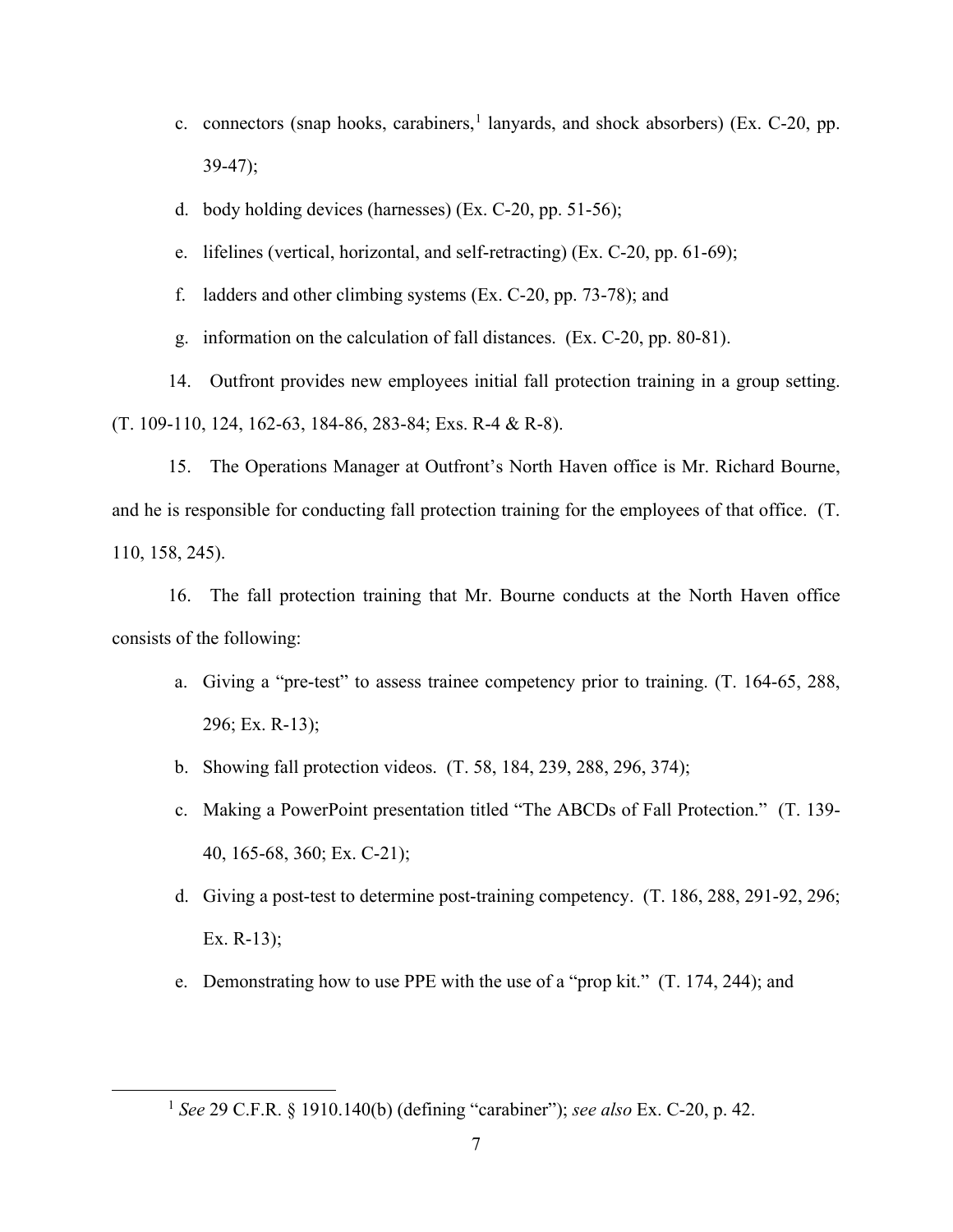- f. Providing practical instruction in fall protection and fall rescue on an actual billboard. (T. 158, 296).
- 17. The PowerPoint presentation addresses the following subjects:
- a. Three types of anchor points: (1) improvised anchors, which must be capable of supporting 5,000 pounds as determined by a competent person; (2) certified anchor points, which must be rated at 3,600 pounds by a qualified person such as an engineer; and (3) engineered systems. (Ex. C-21, pp. 3-4).
- b. A description of the "truck test," which pertains to identifying improvised anchors, as is described in ¶ 19, *infra.* (*Id.*, p. 3).
- c. Examples of "bad" anchor points such as platforms, platform supports, and wooden stringers. (*Id.*, pp. 4-5).
- d. Examples of "good" anchor points such as engineered lifelines, engineered anchor points, and "significant structural components" like "vertical foundation beams" or "horizontal cross-members." (*Id.*, p. 5).
- e. Examples of anchor adapters. (*Id.*, p. 6).
- f. The use of a rated ladder or a portable horizontal lifeline kit as an "alternative anchor point." (*Id.*, pp. 6-7).
- g. The use and inspection of body harnesses. (*Id.*, pp. 7-9).
- h. The use and inspection of connectors, including examples of "good" and "bad" connectors. (*Id.*, pp. 10-12).
- i. The use and inspection of lanyards. (*Id.*, pp. 12-13).
- j. Instructions on the "threshold level" of fall distance when employees "must start to tie off." (*Id.*, p. 12).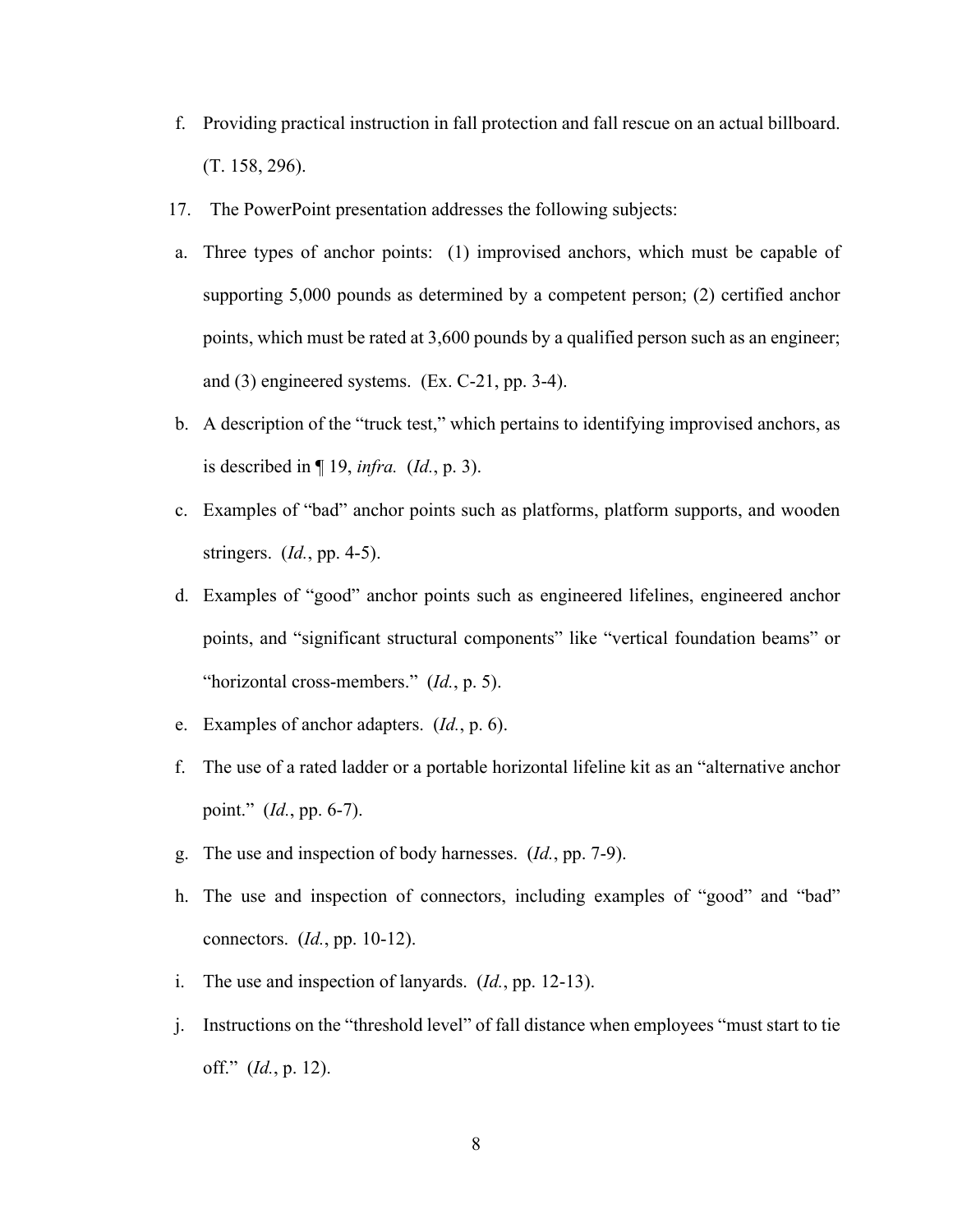k. Instructions on how to calculate a fall distance. (*Id.*, pp. 13-14).

l. The use and inspection of self-retracting lifelines. (*Id.*, p. 14-15).

18. Mr. Bourne presents the PowerPoint "slide by slide," explaining the content of each slide, and invites questions. (T. 166, 283-84).

19. During the presentation, Mr. Bourne explains that an improvised anchor point must be rated to support 5,000 pounds. (T. 168). Because "nobody knows what it weighs to pick up 5,000 pounds," Mr. Bourne instructs his employees on a commonly used rule of thumb that is known as the "truck test." (T. 168; Ex. R-7, pp. 7-8). The "truck test" entails a competent person assessing whether a potential anchor point could support the weight of a full-sized pickup truck such as a Ford F-150. (T. 168, 383-84). A potential anchor point would be deemed unsuitable for use as an improvised anchor point if it were assessed to be incapable of supporting such a load. (T. 168).

20. Mr. Bourne also discusses unsuitable ("bad") anchor points with his employees, such as railings, wood members, or platforms. (T. 169-70).

21. Throughout the course of training, Mr. Bourne emphasizes Outfront's requirement that employees always use fall protection when working at height. Outfront nominally refers to this as its "100% tie-off" policy, which is described in more detail in ¶¶ 38-40, *infra*. (T. 210-11, 297-98).

22. Outfront has a company-wide policy to provide employees "refresher training" in fall protection once a year, but Mr. Bourne's practice in the North Haven office has been to conduct that refresher training twice a year. (T. 124, 158, 296; Ex. R-4). The semi-annual refresher training is substantially similar to the initial fall protection training. (T. 124, 158, 296; Ex. R-4).

9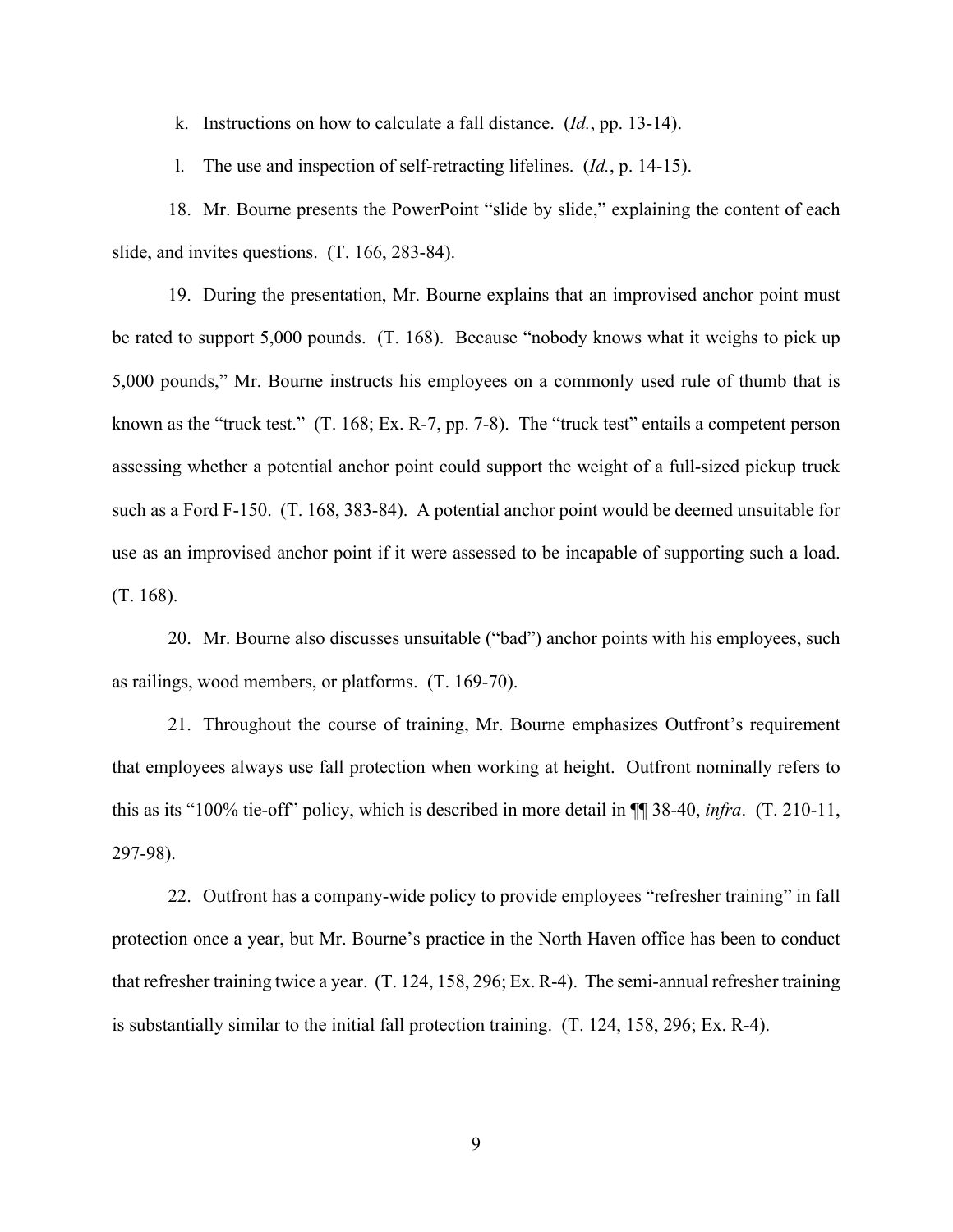23. Outfront's fall protection training addresses the nature and recognition of fall hazards associated with working on any Outfront billboard.

24. Outfront's fall protection training addresses the identification of suitable anchor points and the PPE necessary to provide fall protection while working on any Outfront billboard, including training to refrain from working on a billboard that lacks suitable anchorages or alternative means of providing required fall protection.

25. Outfront's fall protection training addresses fall hazards associated with both bulletin billboards and poster billboards. (T. 124-25, 164, 168).

26. All Outfront's employees, including all the employees whose conduct on October 5, 2017 resulted in the Citation being issued, have received the fall protection training described above. (T. 124-25, 131, 160-62, 164, 185, 287-89; Ex. R-8).

27. Each of the four employees who the CO observed working on the Waterbury billboard on October 5, 2017 understood the nature of fall hazards associated with working on billboards. Each of those employees possessed the knowledge, training, and experience both (a) to recognize when the construction, configuration, and condition of any Outfront billboard required the use of fall protection PPE, and (b) to refrain from working at height on a billboard that lacked suitable anchorages or alternative means of providing required fall protection.

# Workplace Hazard Assessments

## *General Hazard Assessments*

28. In 2007, Outfront's Vice President of Environmental Health and Safety, Robert Chesonis, who is based in Fairfield, New Jersey, conducted a general assessment of the hazards associated with working on Outfront's billboards nationwide. (T. 240-45). In conducting his assessment, Mr. Chesonis traveled to multiple markets around the country, spoke with fall

10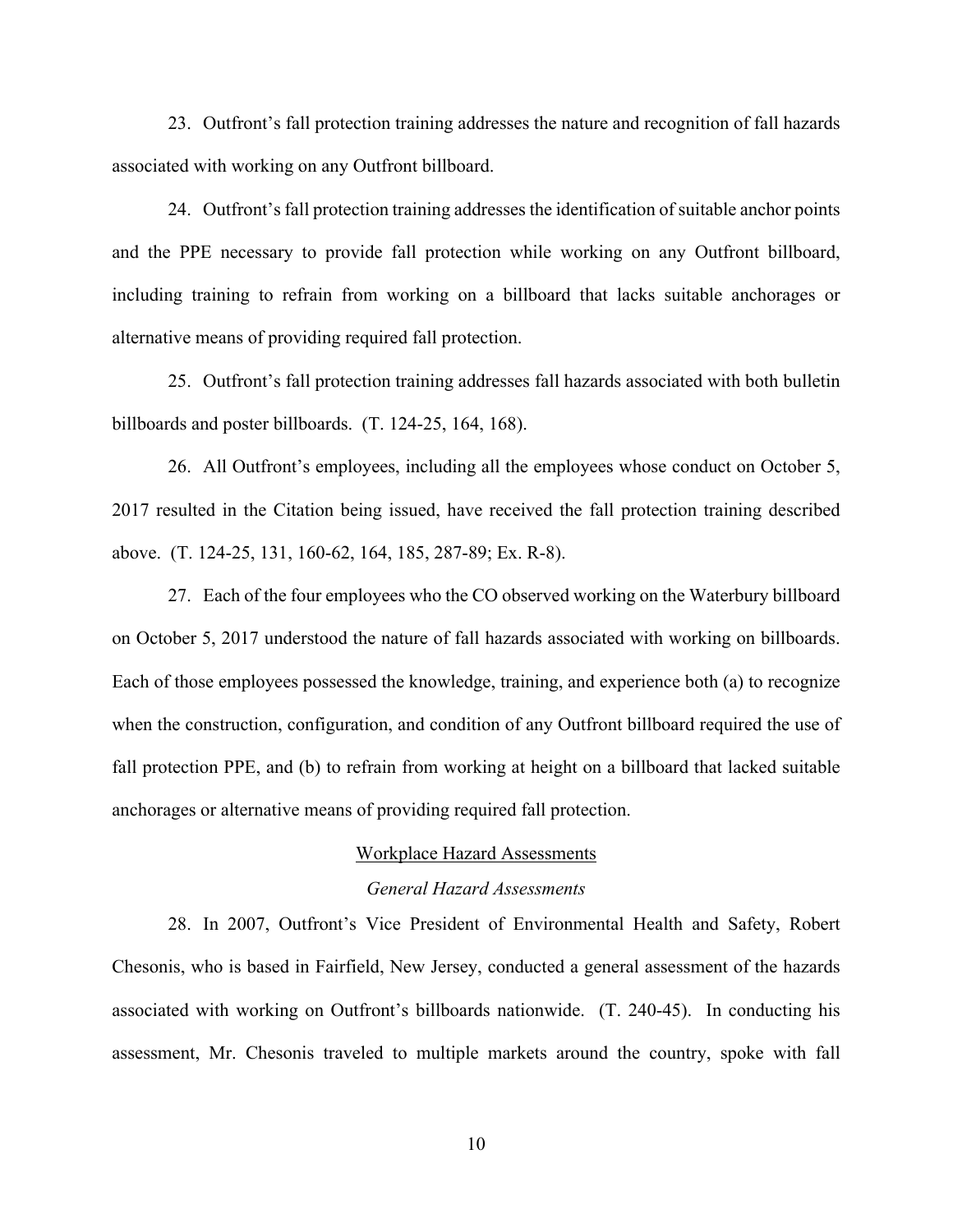protection consultants, observed workers in the field, and interviewed workers and managers. (T. 240-41).

29. As a result of that 2007 general hazard assessment, Mr. Chesonis updated Outfront's fall protection training program, including the training manual and PowerPoint presentation used in training. (T. 243-44). Mr. Chesonis also developed a "prop kit," which contained the fall protection PPE that Outfront provides employees, for demonstrative use in formal training. (T. 244).

30. Based on the 2007 hazard assessment, Mr. Chesonis reasonably concluded that the PPE supplied to its crews for work on billboards was "generally appropriate for the various applications for the poster [billboards]." (T. 243).

31. In 2016, Mr. Chesonis performed another general assessment of the hazards associated with working on Outfront's billboards nationwide. (T. 245-47). As a result of that 2016 effort, Mr. Chesonis "slightly updated" Outfront's fall protection training for conformance with OSHA's new safety standard pertaining to walking-working surfaces, which was published as a final rule in November 2016. (T. 247-48).

32. While conducting these general hazard assessments, Mr. Chesonis observed workers working on bulletin billboards and poster billboards. (T. 242, 246, 271-73). Mr. Chesonis reasonably determined that the hazards associated with the two types of billboards were similar and that fall hazards existed with respect to both. (T. 243, 246, 271-73). As part of his assessments, Mr. Chesonis evaluated whether the fall protection PPE that Outfront provided to its employees was sufficient, and he reasonably concluded that it was. (T. 243, 247).

33. In addition to the "formal" assessments performed in 2007 and 2016, Mr. Chesonis monitors developments pertaining to fall hazard protection for billboards, such as regulatory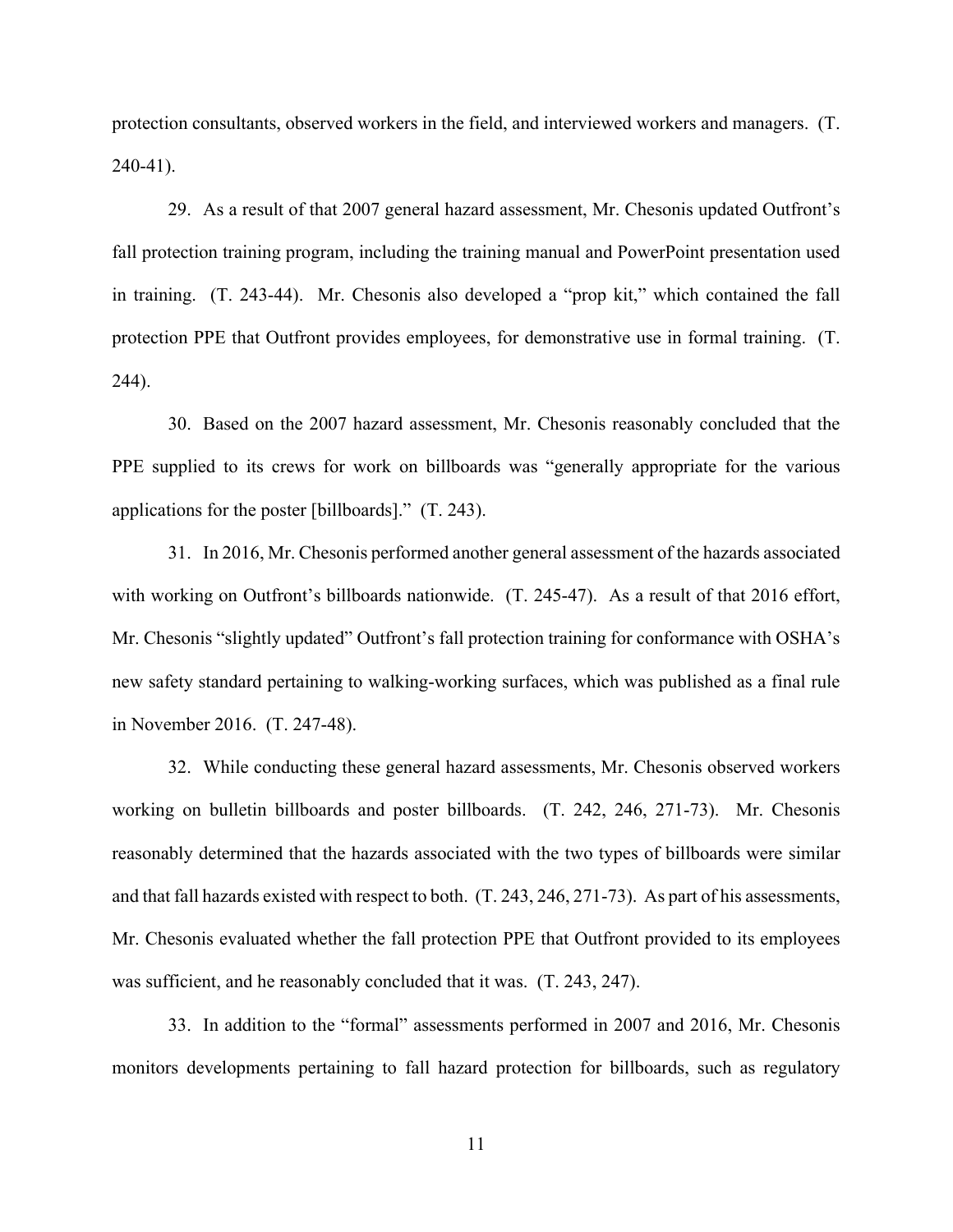changes like the OSHA general industry standard pertaining to walking-working surfaces that was promulgated in November 2016. (T. 247-48).

#### *Site-specific Hazard Assessments*

34. Outfront does not ordinarily send a manager to conduct a site-specific hazard assessment of a particular billboard before a crew begins work on that billboard. (T. 219, 263-64). Rather, Outfront requires the assigned crew to assess a specific billboard and determine, before any worker ascends the billboard, whether the required work can be performed in conformance with Outfront policies. (T. 171, 232, 263-64, 281, 401; Ex. R-17, pp. 4 & 11).

35. Every billboard has unique characteristics, such as the presence or absence of certified anchor points, that bear on what fall protection PPE to use. (T. 171, 217, 401). Billboards that lack certified anchor points may or may not have points that are suitable for use as improvised anchor points. (T. 217). Employees are required to assess such billboards and identify any suitable improvised anchor points before ascending such a billboard. (T. 151-52, 171-72, 410).

36. If an employee determines that PPE other than what has been taken to the worksite is necessary to provide required fall protection, that PPE is provided before any employee ascends the billboard. (T. 180-81, 217, 317).

37. Employees must refrain from performing assigned work when the work cannot be performed in compliance with Outfront policies. (T. 117-119, 183-84, 217, 227-28; Ex. R-9). So, in circumstances in which a billboard has no certified or appropriate improvised anchor points, and no other means or methods of fall protection are available to perform the assigned work, employees must not perform any work at height. (T. 126-27, 151-52, 183-84, 217).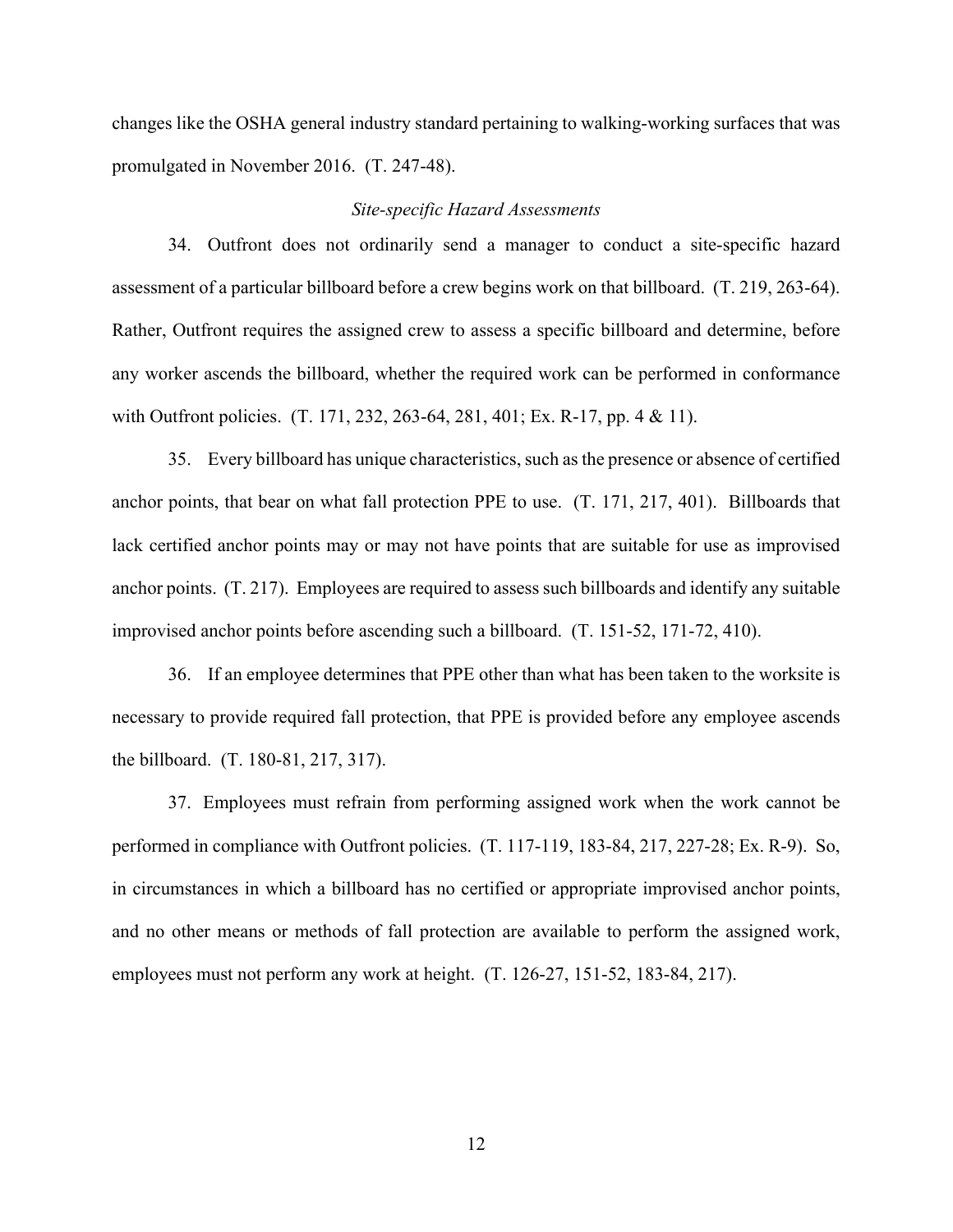# Reasonable Diligence in Discovering Fall Protection Violations *Outfront's Fall Protection Policies*

38. Outfront requires employees to utilize fall protection at all times while working at heights of four feet or more. Compliance with this requirement almost always entails an employee wearing and using fall protection PPE to "tie off" to an appropriate anchorage. (T. 126, 171, 183- 84, 213, 264-66, 297-98, 419; Exs. R-4 & R-9). Employees are instructed not to ascend a billboard if it has no suitable anchorages, and if no alternative means of fall protection is available. (T. 126- 27, 183-84; Exs. R-4, R-9, C-21 at p. 5).

39. Outfront refers to this policy with the vernacular term "100% tie-off" policy. (T. 126, 183-84, 264-66, 297-98). That vernacular term is a misnomer, because employees are not required to "tie-off" when there is available some other appropriate method or means of fall protection that does not involve actually "tying off" with fall protection PPE. (T. 213-15, 264).

40. Outfront's fall protection training orients employees to so-called "passive" fall protection systems, such as guardrail systems, even though very few of Outfront's billboards are constructed with engineered "passive" systems.<sup>[2](#page-12-0)</sup> (T. 149, 212-213, 264, 310, 418-19).

41. Outfront's nominal "100% tie-off" policy is embodied in the Policy described in ¶¶ 7 & 8, *supra*. The final sentence of the block quote in ¶ 7 contemplates that employees are not required to tie off where all the required work can be accomplished while using an existing "passive" fall protection system. (T. 149). Nevertheless, the Policy does not prohibit an employee

<span id="page-12-0"></span><sup>&</sup>lt;sup>2</sup> The term "guardrail system" is defined in section 1910.21(b) and the requirements for such systems are set forth in section 1910.29(b). *See also* Walking-Working Surfaces and Personal Protective Equipment (Fall Protection Systems), 81 Fed. Reg. 82494, 82649 (Nov. 18, 2016) (to be codified at 29 C.F.R. pt. 1910), (describing guardrails as "passive fall protection devices"). The term "passive" fall protection connotes measures that "require[] no additional fall protection equipment to be donned by the worker." (T. 392-393). In contrast, "active" fall protection "requires the climber to do something to attach and utilize the [fall protection] system." (T. 394).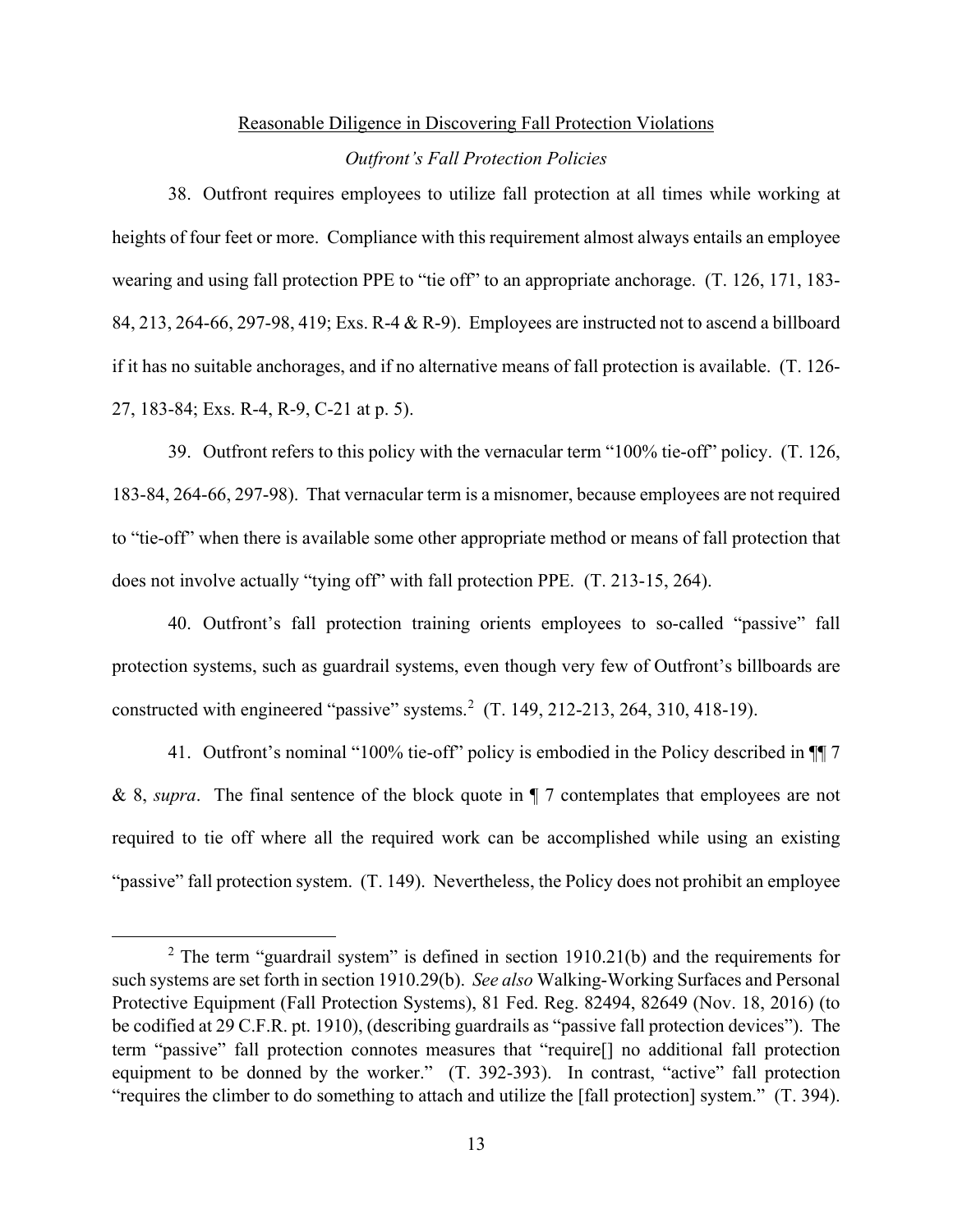from taking a "belt and suspenders" approach to fall protection by both tying off to appropriate anchorages while also taking advantage of any "passive" fall protection features engineered into the billboard. (*E.g.*, T. 310).

42. All Outfront employees who work at height, including the employees the CO observed working on the Waterbury billboard on October 5, 2017, review and sign the Policy in which the nominal "100% tie-off" policy is described. (Ex. R-9). Outfront's fall protection training entails review of the Policy. (T. 210-11, 266, 297-98). At Outfront's North Haven office, Mr. Bourne also frequently reinforces this training by reminding employees of the "100% tie-off" rule before they depart for their worksites. (T. 158-59, 297-98).

43. Mr. Bourne orients employees at the North Haven office, including the employees that the CO observed on October 5, 2017, to "passive" fall protection systems, and communicates that such systems are not prevalent on Outdoor's billboards. (T. 110-11, 213-14; Ex. C-20, p. 23). The vast majority of the training relates to personal fall protection systems<sup>[3](#page-13-0)</sup> that by their nature entail the wear and use of fall protection PPE. (Ex. C-21).

44. Any Outfront employee who successfully completes fall protection training understands the import of Outfront's fall protection rule and Outfront's "100% tie-off" policy.

45. Outfront had a work rule in place to address fall hazards.

46. Outfront adequately communicated its work rule to its employees. Outfront's employees had the knowledge, training, and experience (a) to recognize circumstances to which the work rule applied, and (b) to identify the means or methods required to comply with the work rule under those circumstances.

<span id="page-13-0"></span><sup>&</sup>lt;sup>3</sup> The term "personal fall protection system" is defined in section 1910.21(b).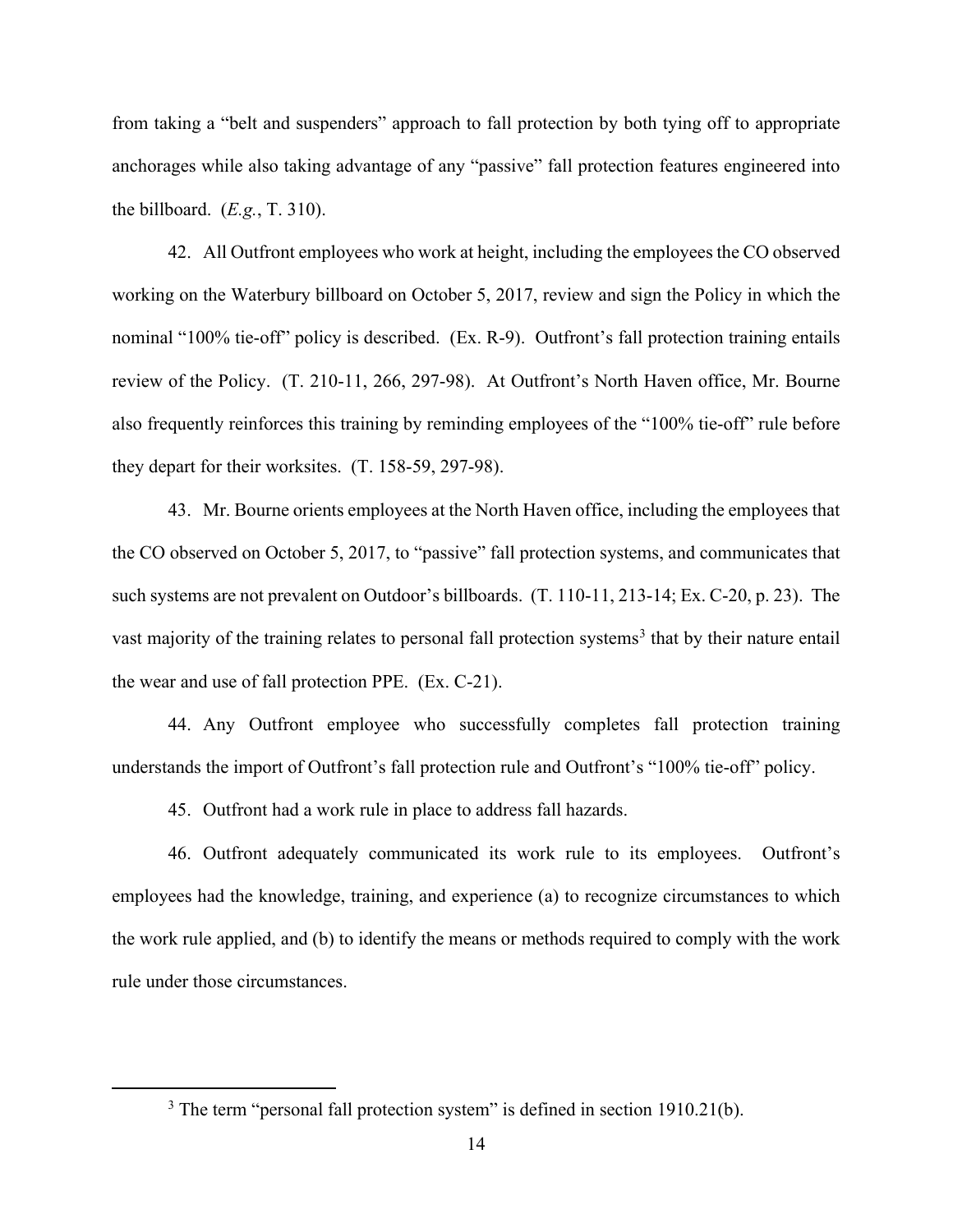### *Progressive Discipline for Fall Protection Violations*

47. Outfront's fall protection Policy contains a progressive disciplinary protocol that is applicable to violations of the Policy. Under that protocol, the sanction for an employee's first violation is a five-day suspension, and the sanction for a second violation is termination of employment. (T. 54, 120, 253, 293, 367-68; Ex. R-9). Comparing Outfront's progressive discipline protocol to the protocols of two other major companies in the outdoor advertising industry, one is stricter and the other is more lenient. (T. 368-73).

48. Outfront consistently and uniformly applies the Policy's progressive discipline protocol whenever it determines that an employee has violated the policy. (T. 103-06, 111-12, 127-28, 191-93, 199-200, 207-08, 252-53, 257-62, 304; Exs. R-3, R-4, & R-12). Outfront effectively enforces its work rule regarding fall protection.

#### *Random, Unannounced Worksite Observations*

49. Outfront managers are required to conduct unannounced worksite observations of employees in the field for compliance with company safety policies at least four times a month. (T. 187-88). The operations manager for each office is generally responsible for conducting the field observations, and at least once monthly the general manager of each office (who is the immediate supervisor of the operations manager) is required to accompany the operations manager on those field observations. (T. 188).

50. Worksites are randomly selected for field observations, and typically more than a single worksite is observed on days when field observations are conducted. (T. 188, 228-30; Ex. R-5).

51. Mr. Bourne, as Operations Manager of the North Haven office, conducts field observations at least four times a month. (T. 187-188). Following each field observation, Mr. Bourne documents the observation by completing a "Field Observation Survey" form, which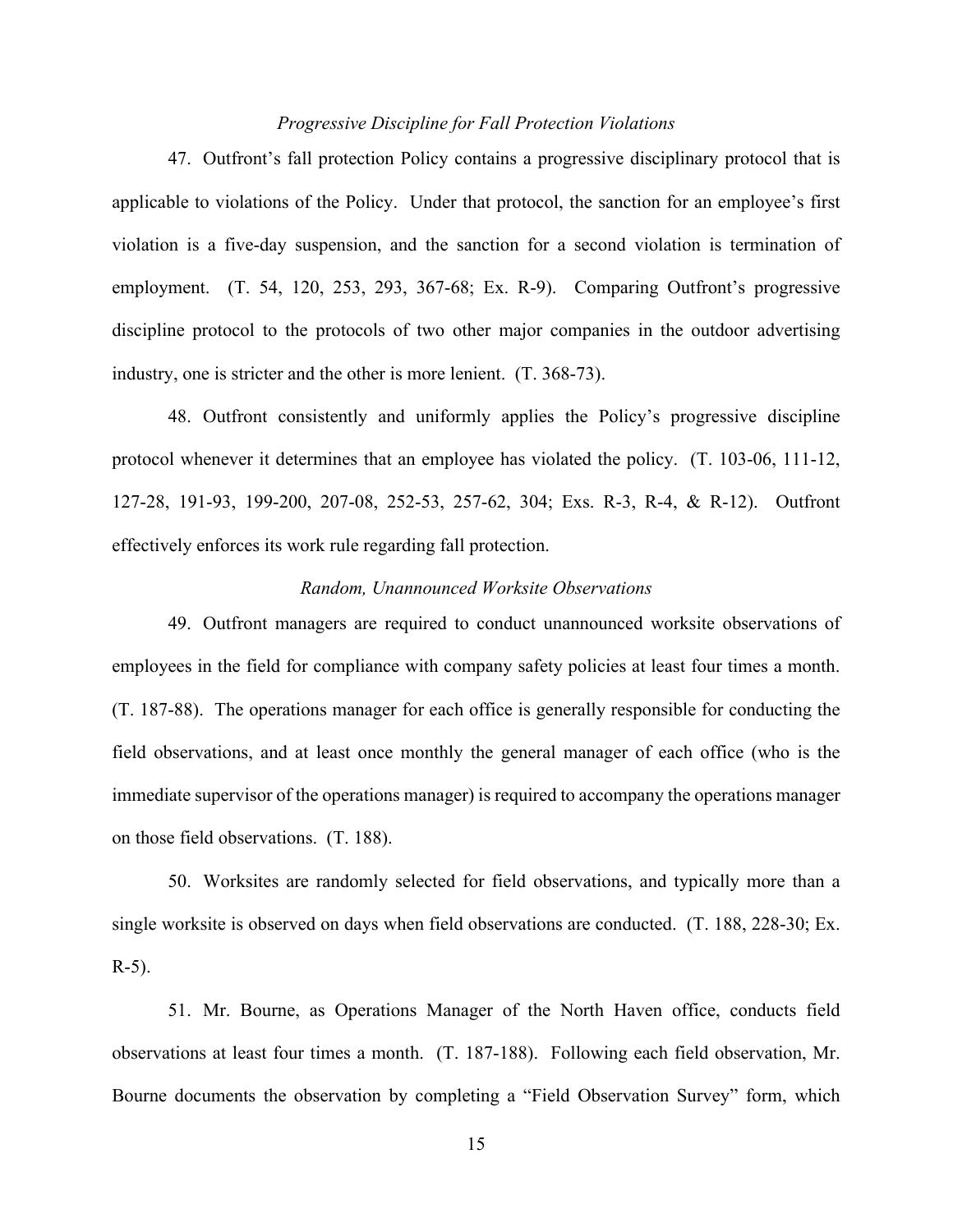identifies the location of the billboard, the identity of the employees observed, and states whether the employees were wearing PPE and complying with safety procedures. (T. 188-89; Ex. R-5).

52. Between January 21, 201[4](#page-15-0) and November 29, 2017,<sup>4</sup> Mr. Bourne or other staff<sup>[5](#page-15-1)</sup> in Outfront's North Haven office conducted field observations of more than 230 worksites and completed a Field Observation Survey for each. (Ex. R-5).

53. In conducting field observations from 2014 through 2017, Mr. Bourne observed one or more of the four workers who the CO had observed on October 5, 2017 on approximately 90 different occasions, including some observations at worksites involving poster type billboards. (T. 192-94; Ex. R-5, Bates pp. 254 & 319). Every time the four workers were observed, they were properly utilizing PPE for fall protection. (T. 192-94; Ex. R-5).

54. Whenever any Outfront employee, whether based in the North Haven office or elsewhere, is discovered in the course of a field observation to be violating Outfront's fall protection policy, Outfront imposes progressive discipline in accordance with its Policy. (T. 190- 92, 252-53; Ex. R-5, Bates p. 178; Ex. R-12).

55. Outfront exercised reasonable diligence by conducting regular and random field observations of its work crews as a means of (a) supervising employees, (b) taking measures to prevent violations from occurring, and (c) discovering violations that do occur.

<span id="page-15-0"></span><sup>&</sup>lt;sup>4</sup> These are the inclusive dates of the Field Observation Surveys presented in evidence. (Ex. R-5, Bates pp. 196 & 376). Many of the survey forms contain a header for "CBS Outdoor," which is the predecessor company to Outfront. (*E.g.*, Ex. R-5, Bates p. 170; T. 113, 294, 332).

<span id="page-15-1"></span><sup>&</sup>lt;sup>5</sup> While most of the Field Observation Surveys submitted by Outfront were completed by Mr. Bourne, some were completed by an individual with initials A.P., whose job title the record does not disclose, and who perhaps was responsible for conducting required field observations when Mr. Bourne was not available. (*E.g.*, Ex. R-5, Bates p. 324).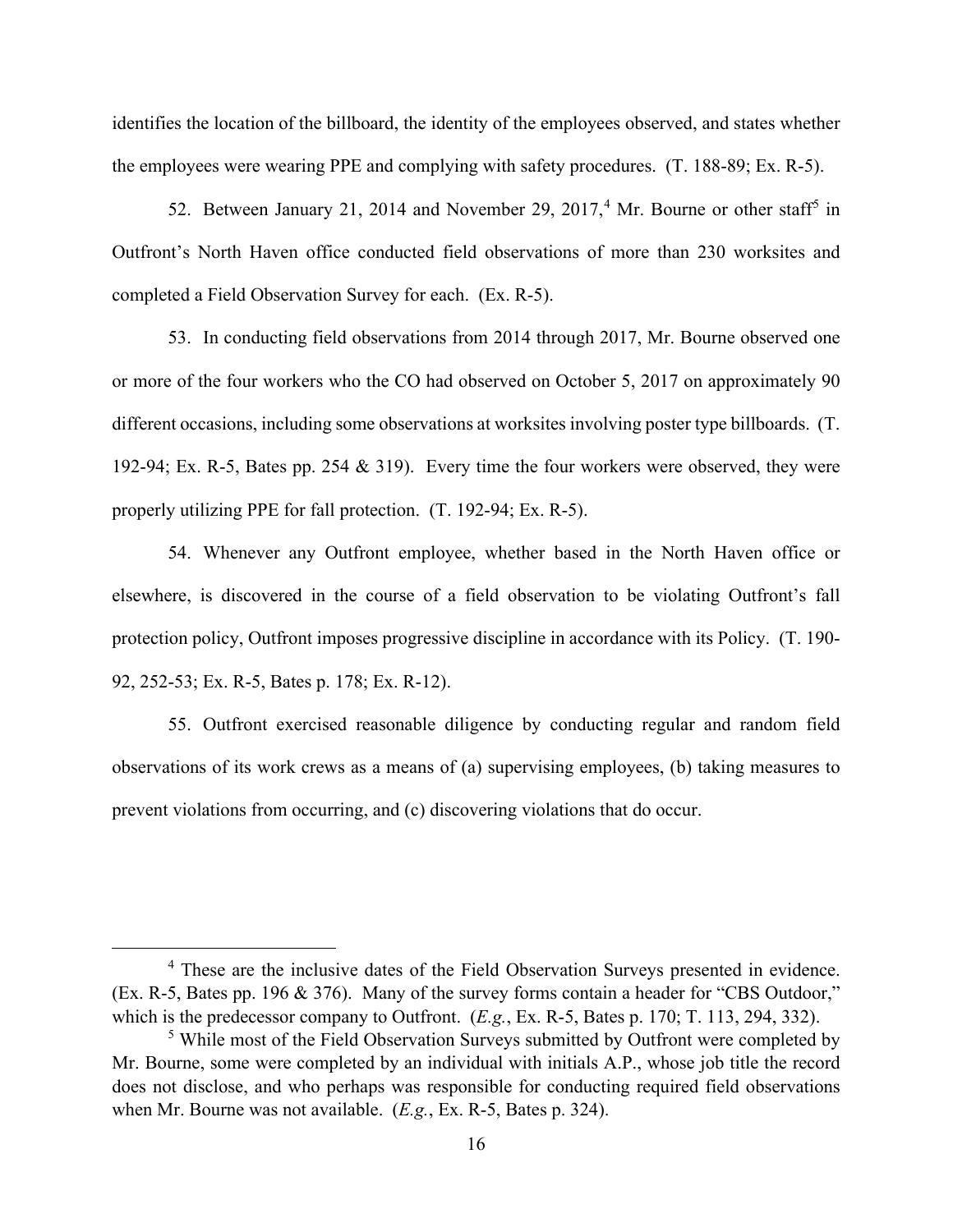#### Events Preceding the Issuance of the Citation

*Employee Discipline for Violation of Fall Protection Policy in March 2017*

56. On March 31, 2017, an official from OSHA's area office in Hartford telephoned Outfront's North Haven office and spoke with Mr. Bourne. The official informed Mr. Bourne that OSHA had received a report from some third-party that Outfront employees had been seen that day working on a certain billboard in Hartford without fall protection equipment.<sup>[6](#page-16-0)</sup> (T. 103-04, 195-97, 301-03).

57. Outfront investigated the report and identified the employees assigned to work on the identified billboard. Those employees were the same four employees that six months later, on October 5, 2017, the CO observed repairing the Waterbury billboard. (T. 195-99, 254-56, 302- 03). Mr. Bourne had most recently conducted a field observation of these same four employees 11 days earlier, on March 20, 2017, when he had observed them properly using fall protection PPE and following safety procedures. (Ex. R-5, Bates p. 24).

58. As a result of that internal investigation, all four employees acknowledged in writing that they "did not maintain 100% continuous tie-off while working at height" on March 31, and that "[t]his action was in direct conflict with [Outfront's] initial/refresher training … regarding fall protection and working at heights." (Ex. R-3).

59. All four employees executed sworn affidavits that on March 31, 2017 they had violated Outfront's "fall protection policy to maintain 100% tie-off at all times or not to climb and work on structures where continuous tie-off could not be achieved." (Ex. R-4).

60. As a result of their March 31, 2017 violations of the Policy, all four employees were suspended for five days without pay, in accordance with Outfront's progressive discipline protocol

<span id="page-16-0"></span><sup>&</sup>lt;sup>6</sup> There is no evidence whether OSHA's receipt of this third-party report and subsequent phone call to Outfront resulted in any other official action on the report.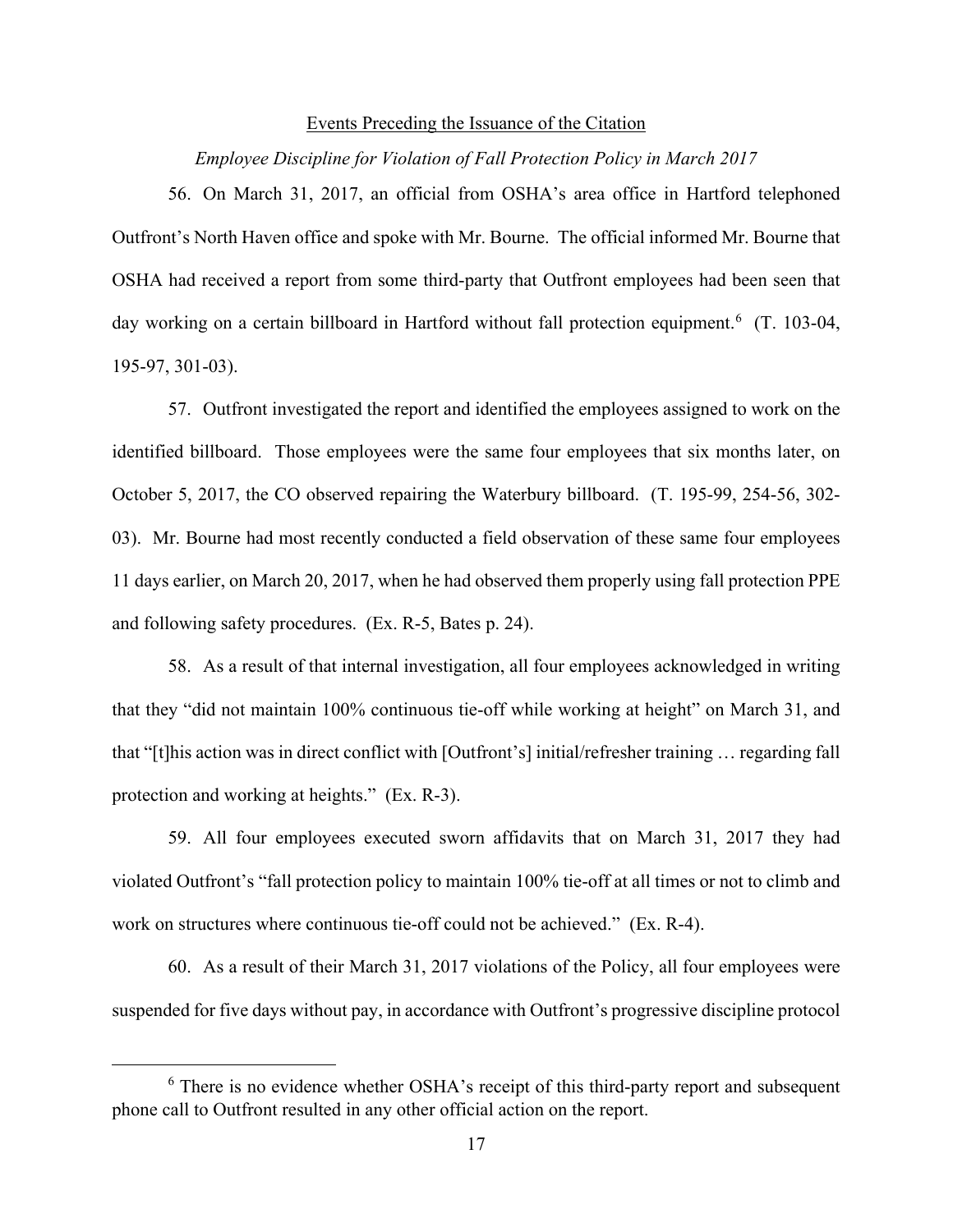that is contained in the Policy. (T. 127, 199, 257-58, 303-04; Exs. R-3 & R-4).

61. Between March 31 and October 5, 2017, all or some of the four employees who had been disciplined for the violation on March 31 were observed in random, unannounced field observations of at least thirteen different worksites, and they were complying with Outfront safety policies for each observation. (Ex. R-5, Bates pp. 158, 160, 343-44, 346, 355-56, 358, 361-63, 372-73). The two field observations closest in time to October 5, 2017, were on September 19, when all four employees were observed, and on September 27, when two of the employees were observed. (Ex. R-5, Bates pp. 158 & 160).

### *The Crew's September 2017 Site Visit*

62. On September 20, 2017, Mr. Bourne directed the four employees who would later be tasked to repair the Waterbury billboard to "stop by and look at" the billboard because it had been reported to have some sections "sliding down." (T. 201-02; Ex. R-1). This poster billboard was about 40 years old, had no engineered anchor points or other integrated fall protection features, and was in visible disrepair. (T. 109, 202, 221-22). The purpose of the site visit was for the crew to assess the billboard and determine "what was needed to fix" it. (T. 203, 209-10). As part of that assessment, each of the employees had been trained to evaluate the structure of the billboard for the method and means of providing fall protection to complete needed work. (T. 135-36, 146- 47, 171, 209-10, 281).

63. The four employees understood that part of the site visit would entail assessing the billboard for potential safety hazards and determining whether PPE would be required to complete the job in accordance with the Policy. (T. 135-36, 146-47, 171, 202-04, 209-10, 232, 281, 410- 12; Ex. R-17, p. 11).

64. Each of the four employees had sufficient training, knowledge and experience to identify what repairs were required on any particular billboard and whether making those repairs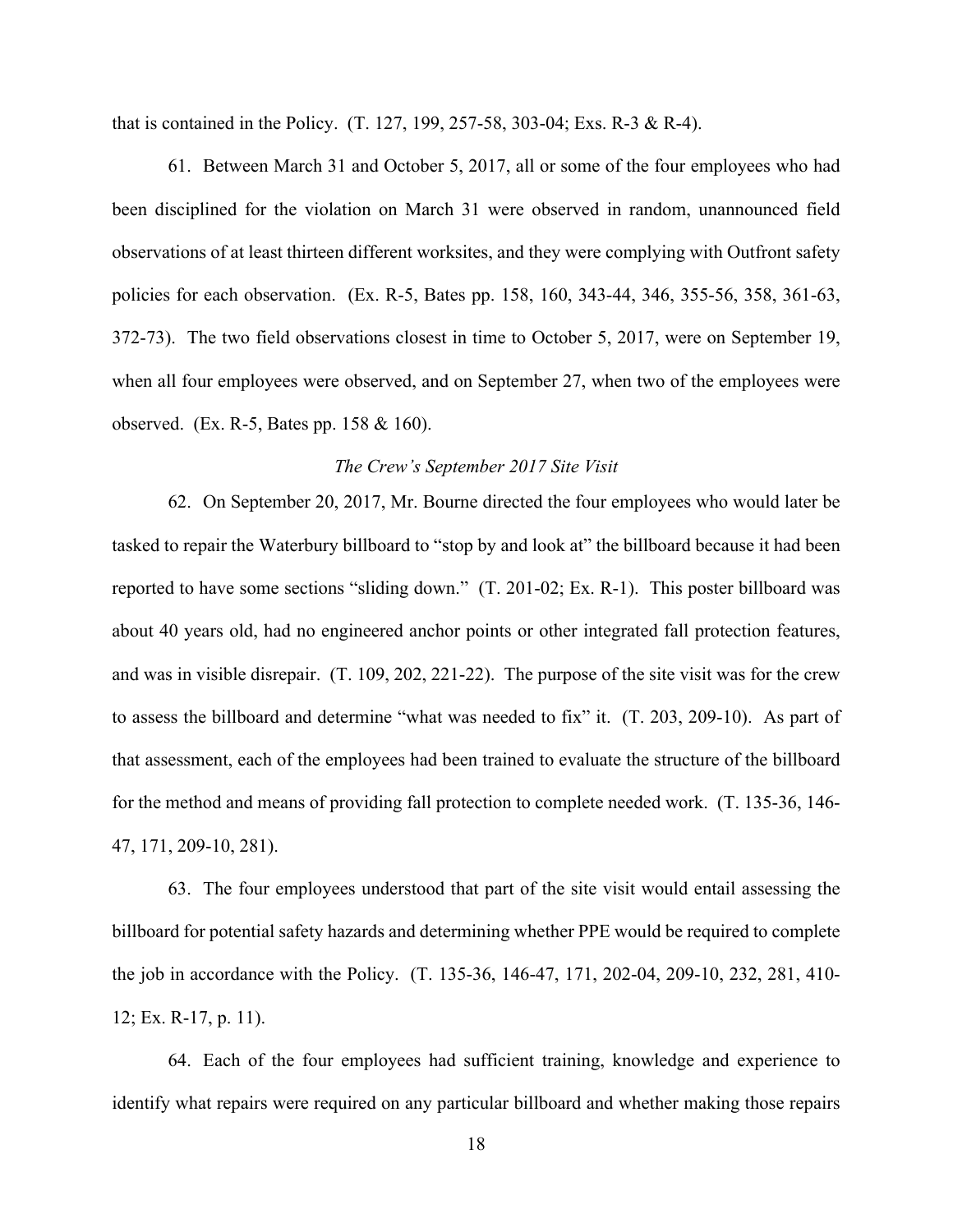would expose a worker to a fall hazard that would require the worker to use certain fall protection PPE. (T. 78, 135-36, 146-47, 232, 281, 315-16, 410-12; Ex. R-17, p. 11).

65. Each of the employees knew that if any additional equipment were needed to conduct the repairs to the billboard, that equipment was available and would be provided. (T. 181, 216-17, 230).

66. Following the site visit on September 20, 2017, the employees reported that "the wood stringers in the back" of the billboard were rotted out and needed to be replaced. (T. 204; Ex. R-1). The employees did not report that performing this repair presented any safety-related obstacles that they were not equipped to address. (T. 209).

### *The Crew's Failure to Use Fall Protection PPE on October 5, 2017*

67. On October 5, 2017, around 7 to 8 a.m., the same four employees who had evaluated the Waterbury billboard about two weeks before on September 20 — Messrs. Anderson, Martin, Symmes, and Trudel — were directed to travel to the billboard to make the needed repairs they had identified during their site visit on September 20. (T. 24, 107-08, 305-06). Each of those employees had the same job title – "Sign Installer." (T. 77, 287). Outfront had not designated any of them to be the lead person or to have any supervisory role. (T. 108).

68. The CO was driving past the billboard at about 9:30 a.m. while on his way to conduct another inspection. He saw the crew working on the billboard and suspected that workers were working at height without required fall protection, so he stopped his vehicle and approached the crew on foot. (T. 24).

69. One of the employees (Mr. Symmes) was doing carpentry work on the ground, but the other three — Messrs. Anderson, Martin, and Trudel — were working on the billboard at heights greater than four feet, and none were wearing a harness or otherwise using any fall protection equipment. (T. 25-26, 121-22; Exs. C-1 through C-9, C-18 & C-19).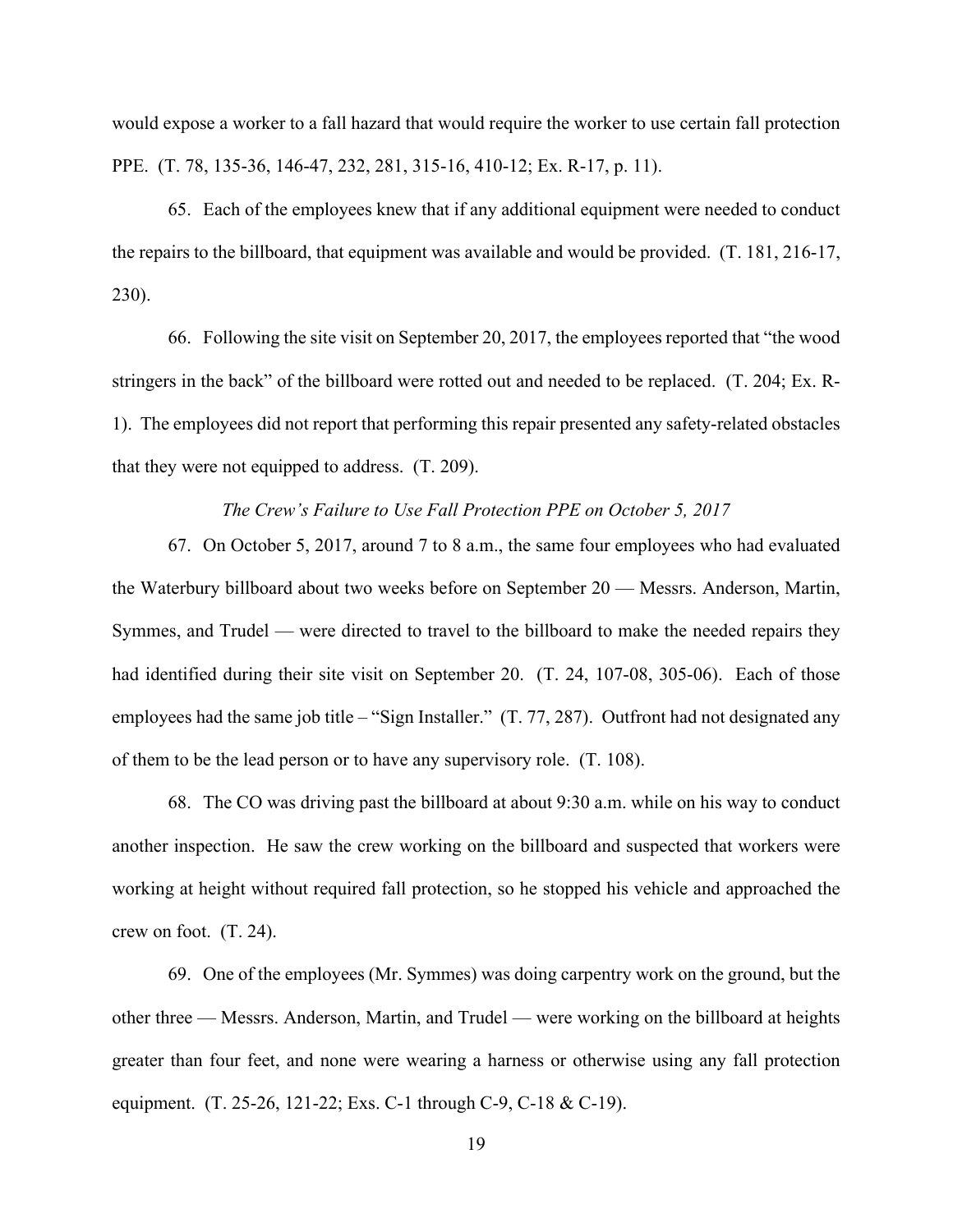70. Mr. Trudel and Mr. Anderson were standing on a makeshift work platform that the crew had created by placing a 2x8 inch board on top of three cross supports that were part of the billboard's structure, so that the 2x8 ran about two-thirds the length of the billboard. (T. 259-60). This makeshift platform was visibly bowed downward from the weight of the two men. (*Compare* photos at Exs. C-7 & C-8 with photo at Ex. C-4). While standing on this makeshift platform, Messrs. Trudel and Anderson were situated in between two parallel horizontal pieces of the billboard's frame that were about two feet apart and at about pelvis height on the men. The horizontal piece in front of them was a wood board (likely a 2x6 inch board) that ran the length of the billboard and was situated in between the upper front and the upper rear parallel and horizontal angle irons that were part of the billboard's frame (T. 206), both of which also ran the length of the billboard. The horizontal piece behind the two workers was the described upper rear horizontal angle iron. (T. 34; photos at Exs. C-1 through C-16; videos at C-18 & C-19).

71. Mr. Martin was standing on a horizontal board that was part of the billboard's structure that was situated at about the mid-point of what would be the display area of the billboard. Mr. Martin was maintaining his balance by grasping the horizontal upper front angle iron (described in the preceding paragraph) that was slightly above his head. (Exs. C-1, C-6 through C-9, C-18, C-19).

72. The two horizontal pieces of the billboard's structure that Messrs. Trudel and Anderson were standing in between were not part of any engineered fall protection system. Neither was the horizontal board that Mr. Martin was standing on. These pieces were part of the billboard's frame. (T. 38, 206). All the employees had the training, knowledge, and experience to recognize that these horizontal members of the billboard were part of the billboard's frame and not part of any "passive" fall protection involving platforms and railings. (T. 225-26, 233, 259-60, 306-07).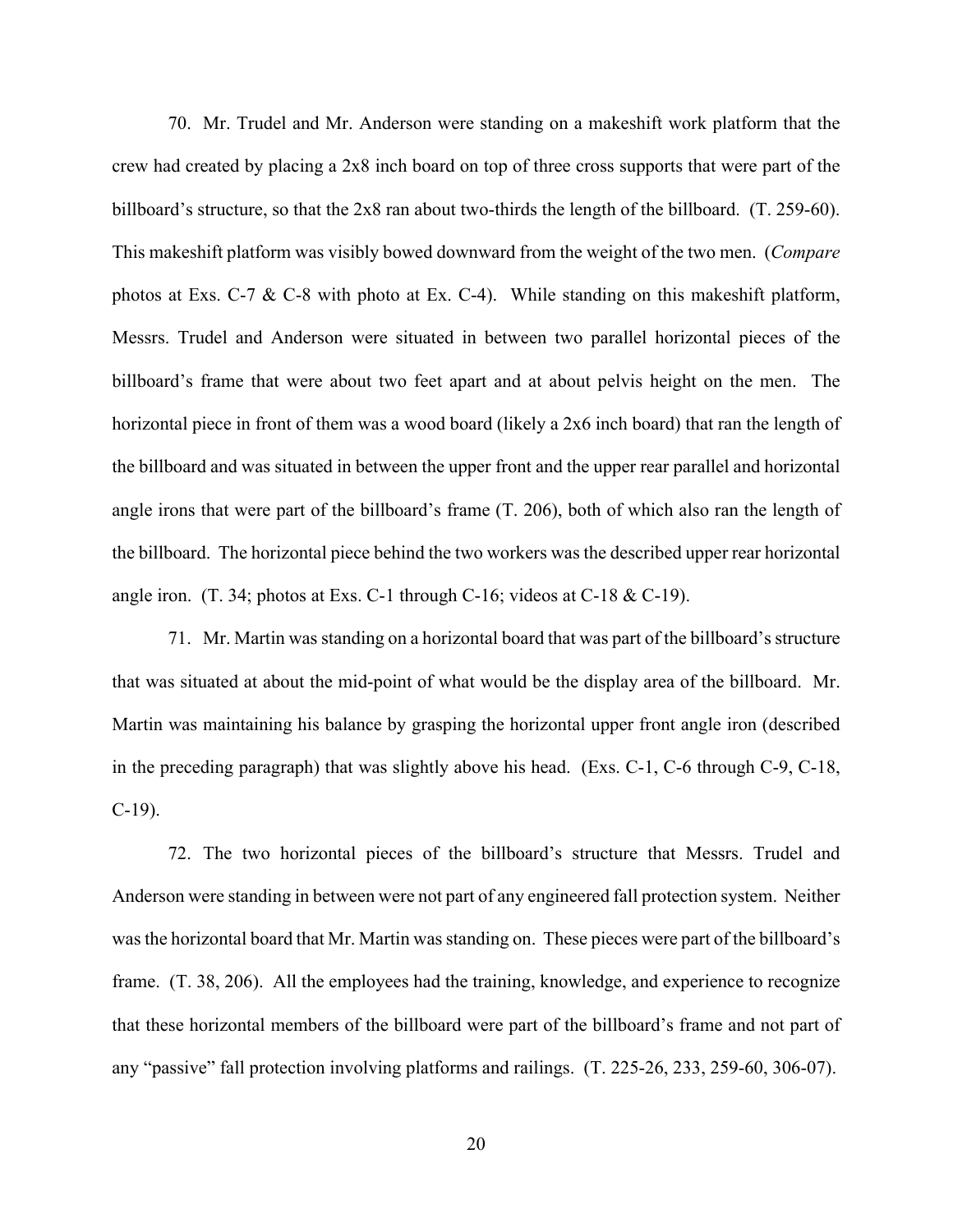73. The billboard had no engineered fall protection system. (T. 217, 221-23, 233; Exs. C-4 & C-13). All the employees present had the knowledge, training, and experience to recognize that the billboard did not have any engineered fall protection system. (T. 109, 314).

74. The CO accurately determined that Mr. Martin had been working at a height of approximately 12 feet above ground level and Messrs. Anderson and Trudel at a height of approximately 15 feet above ground level. (T. 31).

75. Neither Mr. Trudel, Mr. Anderson, nor Mr. Martin was wearing a harness or otherwise using any fall protection PPE while working at height on the billboard. (T. 121-22). With their training, knowledge and experience, each of those employees knew that he was violating Outfront's Fall Protection Policy. (T. 307, 314).

76. Upon approaching the crew on foot, the CO first spoke briefly with Mr. Symmes, who was doing carpentry work while on the ground. When Mr. Trudel noticed the CO speaking to Mr. Symmes, Mr. Trudel dismounted the billboard and approached the CO. (T. 29; video at Ex. C-19). In response to the CO's questions, Mr. Trudel stated he was not the foreman but that he was the most senior worker present. Mr. Trudel stated further that none of the four workers was "in charge," and he identified the project manager to be Mr. Bourne in the North Haven office. (T. 29, 108; Ex. C-19). The CO did not speak with either Messrs. Martin or Anderson. (T. 31).

77. In response to the CO's questions, Mr. Trudel said that he believed he was not required to use fall protection PPE because the horizontal members of the billboard that he was standing in between were sufficient as a "passive restraint." (T. 34, 109). In stating this to the CO, Mr. Trudel was engaging in prevarication in an attempt to justify and excuse his failure to wear fall protection PPE while working at height on the billboard. In actuality, Mr. Trudel knew that he should have been using fall protection PPE to comply with both Outfront's policy and OSHA standards. (T.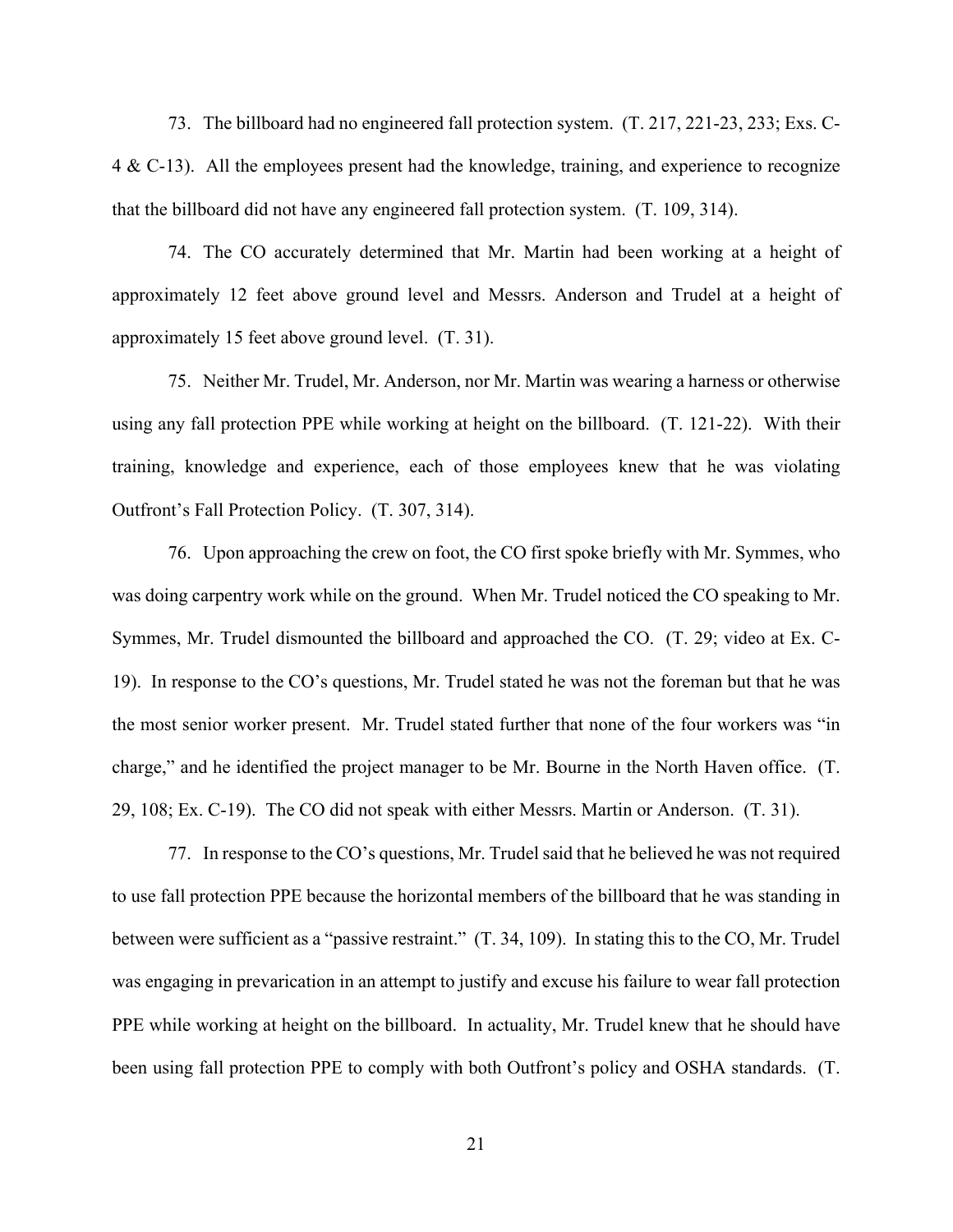314). Mr. Trudel knew that he, along with Messrs. Anderson and Martin, had been caught in the act of not using that PPE when required. (T. 302). He knew that if Outfront discovered he had violated the Policy a second time that he would be fired. (T. 120). Mr. Trudel contrived this explanation in an attempt to convince the CO that he had not violated fall protection standards, and to avoid being fired for having committed a second violation of the Policy.

78. The billboard on which the CO observed the employees working had neither certified anchor points nor locations that would serve as suitable improvised anchor points, and the employees knew this. (T. 109, 137, 217, 307). The employees should not have commenced work on the billboard under the Policy, and the employees knew this. (T. 109, 137, 151-52, 217, 317).

79. The CO contacted Mr. Bourne and Mr. Chesonis separately and reported details of his inspection to each. (T. 34-35, 205-206).

80. Messrs. Bourne and Chesonis then investigated the crew's conduct at the Waterbury billboard and concluded that Messrs. Anderson, Martin, and Trudel had been working more than four feet above ground level without utilizing fall protection equipment in violation of the Policy. (T. 207-08, 258-62; Exs. R-3 & R-4). Because this was the second Policy violation of each of those three employees, on October 10, 2017, Outfront terminated the employment of each of them. (T. 111-12, 207-08, 258-62; Ex. R-2).

81. On November 14, 2017, OSHA issued Outfront the three-item serious Citation.

#### **DISCUSSION**

The Commission obtained jurisdiction under section 10(c) of the Act upon Outfront's timely filing of a notice of contest. 29 U.S.C. § 659(c). Outfront has employees and is engaged in a business affecting commerce, and thus meets the Act's definition of "employer." 29 U.S.C.  $§ 652(5).$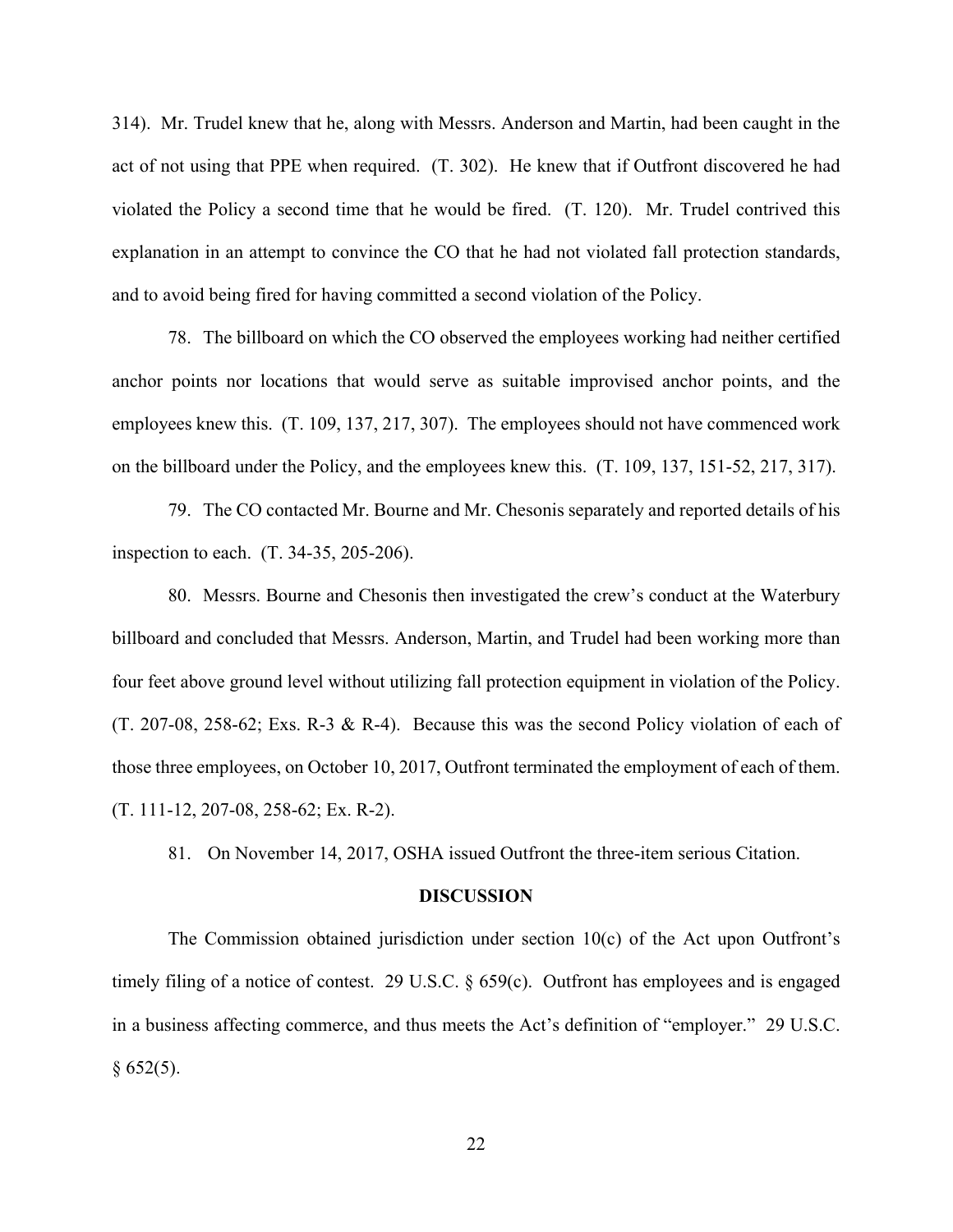All items in the Citation allege violations of safety standards promulgated pursuant to section 6(b) of the Act. 29 U.S.C. § 655(b). To establish a violation of such a standard, the Secretary must prove by a preponderance of the evidence that: (1) the cited standard applies; (2) the terms of the standard were violated; (3) employees were exposed to or had access to the violative condition; and (4) the employer knew, or with the exercise of reasonable diligence could have known, of the violative condition. *Atl. Battery Co.*, 16 BNA OSHC 2131, 2138 (No. 90- 1747, 1994); *Astra Pharm. Prods.*, 9 BNA OSHC 2126, 2129 (No. 78-6247, 1981), *aff'd in relevant part*, 681 F.2d 69 (1st Cir. 1982).

The three alleged violations, which the Secretary has grouped and proposed a single penalty for all three,<sup>[7](#page-22-0)</sup> are addressed below in the following sequence: the training violation (Item 1b); the hazard assessment violation (Item 1c); the fall protection violation (Item 1a).<sup>[8](#page-22-1)</sup>

### Item 1b – Section 1910.30(a)(3)(i) – Fall hazard training

Citation Item 1b alleges a violation of 29 C.F.R.  $\S$  1910.30(a)(3)(i), which provides that "[t]he employer must train each employee in … : (i) The nature of the fall hazards in the work

<span id="page-22-0"></span><sup>7</sup> *Cf. Hackensack Steel Corp.*, 20 BNA OSHC 1387, 1394 (No. 97-0755, 2003) (noting that the Commission has the discretion to assess a single penalty for distinct but potentially overlapping violations).

<span id="page-22-1"></span><sup>&</sup>lt;sup>8</sup> The safety standards cited for Items 1a and 1b are part of the standard pertaining to "walking-working surfaces" that was promulgated as a final rule in November 2016. Walking-Working Surfaces and Personal Protective Equipment (Fall Protection Systems), 81 Fed. Reg. 82494 (Nov. 18, 2016) (to be codified at 29 C.F.R. pt. 1910). Section 1910.28(b)(1)(i), cited in item 1a, was effective on January 17, 2017. Section 1910.30, "Training Requirements," cited in item 1b, was effective May 17, 2017. 81 Fed. Reg. at 82890; 29 C.F.R. § 1910.30(a)(1).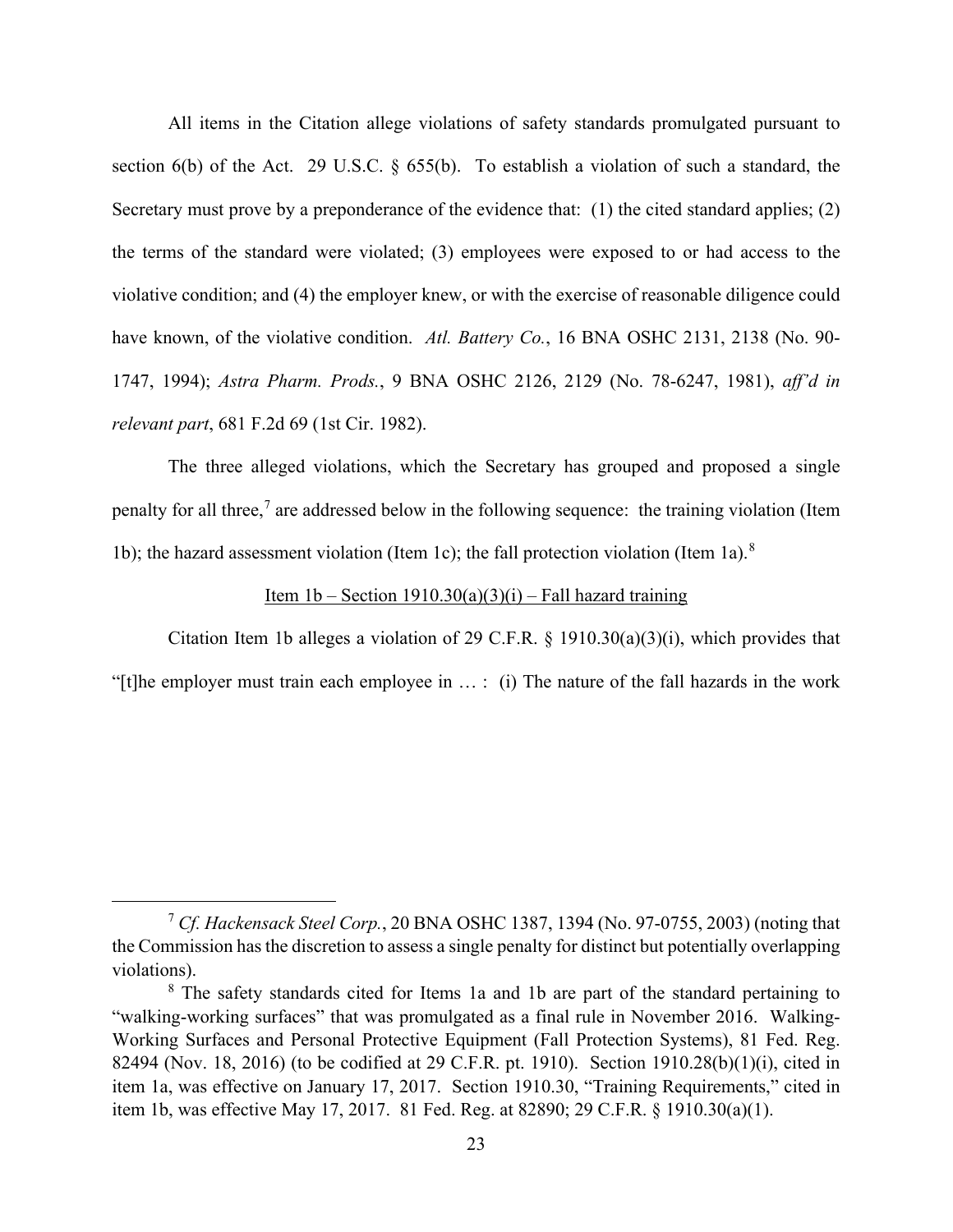area and how to recognize them."[9](#page-23-0)

Item 1b alleges that Outfront violated this standard on October 5, 2017 in that it "did not ensure that the employees exposed to fall hazards while performing 'tasks' from the vertically structured billboards were trained in fall hazards and how to avoid such hazards."

To establish non-compliance with a training standard, the Secretary must show the cited employer failed to provide the instructions that a reasonably prudent employer would have given in the same circumstances. *N&N Contractors, Inc.*, 18 BNA OSHC 2121, 2126 (No. 96-0606, 2000), *aff'd*, 255 F.3d 122 (4th Cir. 2001), citing *Archer-W. Contractors, Ltd.*, 15 BNA OSHC 1013, 1019-20 (No. 87-1067, 1991) *aff'd*, 978 F.2d 744 (D.C. Cir. 1992), and *El Paso Crane & Rigging Co., Inc.*, 16 BNA OSHC 1419, 1424 (No. 90-1106, 1993). Where an employer has provided the type of training at issue, the Secretary must "show some deficiency in the training provided." *Id.*, quoting *Am. Sterilizer Co.*, 18 BNA OSHC 1082, 1086 (No. 91-2494, 1997). As discussed below, the Secretary failed to prove that a reasonably prudent employer would have provided any different or additional training than Outfront provided in the nature of the fall hazards associated with working on billboards, and how to recognize those fall hazards.

The Secretary stipulated that Outfront provided employees certain fall protection training (Stipulation at T. 176) and does not claim that Outfront provided no training at all on the nature of fall hazards and how to recognize them. Rather, the Secretary argues that Outfront's fall protection training was deficient in the following three particulars: (1) that the training did not address the

<span id="page-23-0"></span> $9$  The term "fall hazard" is defined to be "any condition on a walking-working surface that exposes an employee to a risk of harm from a fall on the same level or to a [lower level.](https://www.law.cornell.edu/cfr/text/29/1910.21)" 29 C.F.R. § 1910.21(b). The term "walking-working surface" is defined to be "any horizontal or vertical surface on or through which an employee walks, works, or gains access to a work area or workplace location." *Id.* The term "lower level" is defined in pertinent part as follows: "*Lower level* means a surface or area to which an employee could fall. Such surfaces or areas include, but are not limited to, ground levels…." *Id.*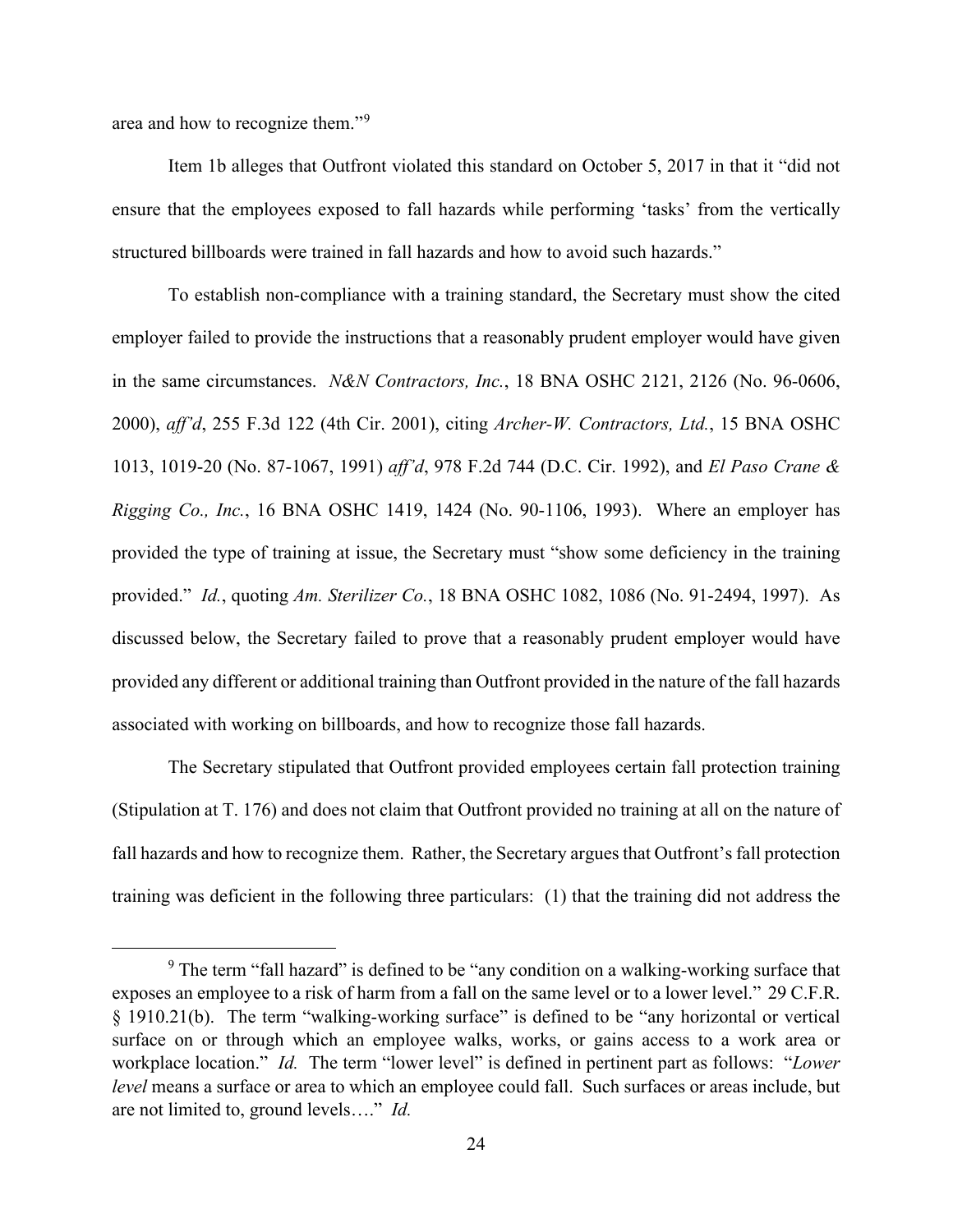fall hazards associated with working on poster billboards (Sec'y Br. 8-9); (2) that the "100% tieoff" policy was "contradictory and confusing" (Sec'y Br. 9-12); and (3) that the training on anchorage points was vague and confusing. (Sec'y Br. 12-13).

The Secretary's contention that Outfront's training was inadequate must be considered within the context of Outfront's training program as a whole. Accordingly, Outfront's actual training program is reviewed first, followed by consideration of the Secretary's asserted deficiencies in that training.

The Policy on which Outfront employees are trained states that "[i]n any situation where an employee is exposed to a potential fall hazard of greater than four (4) feet … fall protection equipment shall be used …." (Ex. R-9). Likewise, the Manual provided to each employee emphasizes that fall hazards are "one of the most common hazards" in the workplace when working at height. (Ex. C-20, p. 11). Outfront's fall protection rule, nominally called the "100% tie-off" policy, served to emphasize the presence of fall hazards associated with working at height on billboards and that the use or presence of adequate fall protection was an imperative. (Findings of Fact, ¶¶ 38-40). Mr. Bourne frequently reminded the employees at the North Haven office of the existence of fall hazards on billboards and the imperative of complying with the fall protection rule. (T. 158-59). One member of the four-person crew that the CO observed working on the Waterbury billboard corroborated the frequency of Bourne's exhortations, remarking that the fall protection policy was "beaten into our heads." (T. 298). The existence of a written work rule to address the fall hazards associated with work on billboards, and frequent reinforcement of that work rule from management, have been recognized as components of an adequate training program. *See Thomas Indus. Coatings, Inc.*, 23 BNA OSHC 2082, 2087 (No. 06-1542, 2012) (noting safety handbook and "100-percent tie off" rule as aspects of an adequate fall protection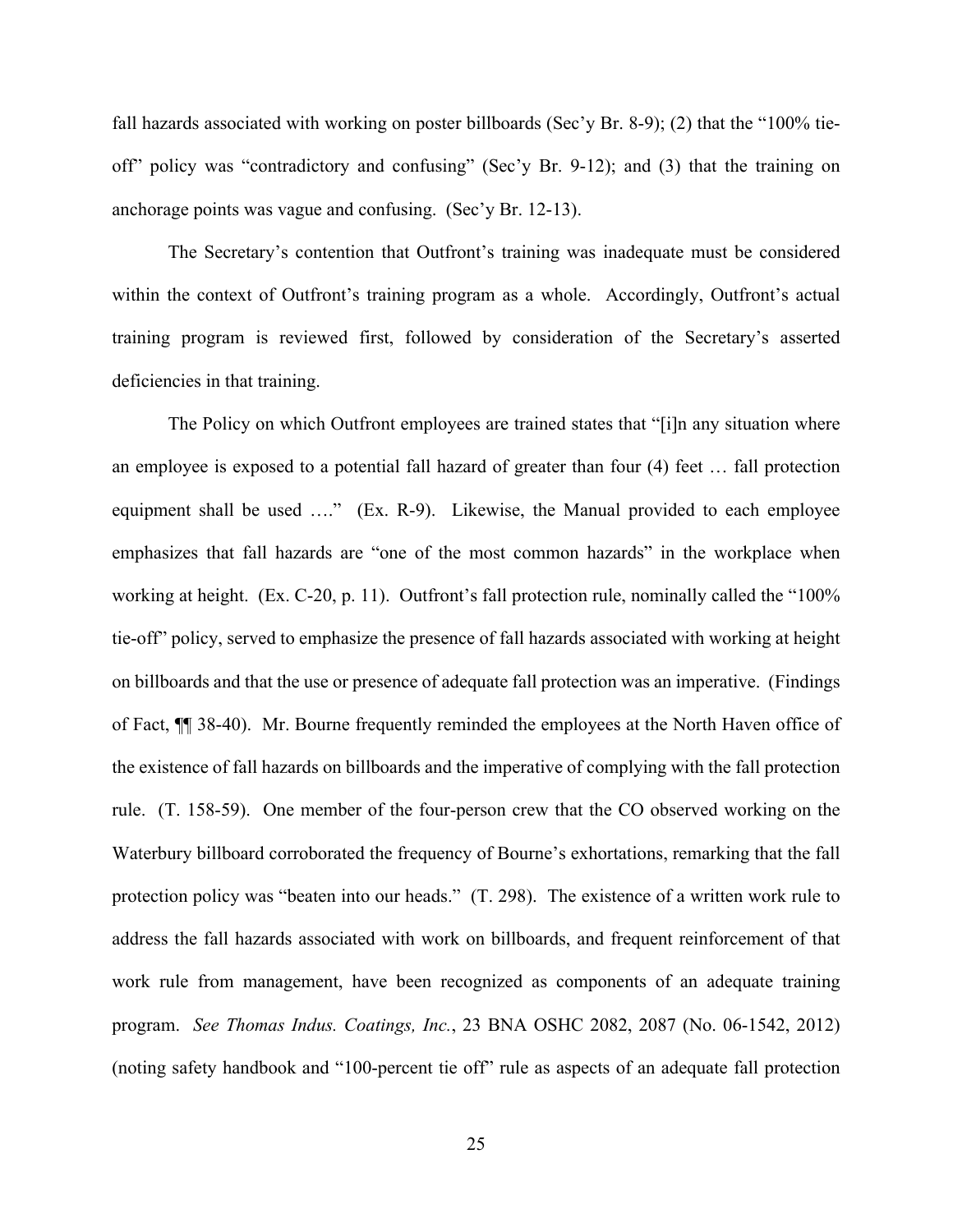training program); *N&N Contractors*, 18 BNA OSHC at 2127 (employer's "written work rule" and meetings to "reinforce company safety policy" were evidence of the adequacy of fall protection training under the construction industry fall protection training standard at 29 C.F.R.  $§ 1926.503(a)(1)).$ <sup>[10](#page-25-0)</sup>

Outfront provides both initial training in fall protection and annual refresher training (semiannual refresher training at the North Haven office) in a group setting. (Findings of Fact,  $\P$  14 & 22). Each of the employees the CO observed on the Waterbury billboard received initial training in fall protection and semi-annual refresher training, with Mr. Trudel having received this formal training twelve separate times during his tenure with Outfront. (Findings of Fact, ¶ 26; T. 140). The written tests and PowerPoint presentation utilized during this training identified the fall hazards inherent in working at height on billboards and emphasized the imperative of adequate fall protection. (Exs. C-21 & R-13). Mr. Bourne delivered the PowerPoint presentation "slide by slide" and solicited employee questions. (Findings of Fact, ¶ 17). The employees also received practical instruction on the use of fall protection equipment, both in a classroom setting and a field setting on an actual billboard. (Findings of Fact,  $\P$  16(e), (f)). These elements of Outfront's training have been recognized as elements of an adequate training program. *See S.J. Louis Constr. of Tex.*, 25 BNA OSHC 1892, 1898-99 (No. 12-1045, 2016) (finding a PowerPoint presentation which served as a "discussion guide" and the use of "performance tests" were aspects of an

<span id="page-25-0"></span><sup>&</sup>lt;sup>10</sup> The cited training standard is largely derived from the fall protection training standard contained in the construction industry standards at section 1926.503(a)(1). *See* Walking-Working Surfaces and Personal Protective Equipment (Fall Protection Systems), 81 Fed. Reg. 82,494, 82,638 (Nov. 18, 2016) (to be codified in 29 C.F.R. Part 1910) ("OSHA drew most of the training requirements [of section 1910.30] from the construction fall protection standard."). Commission precedent applying that corresponding construction industry fall protection training standard constitutes at least persuasive authority with respect to the derivative standard in part 1910 that was cited here.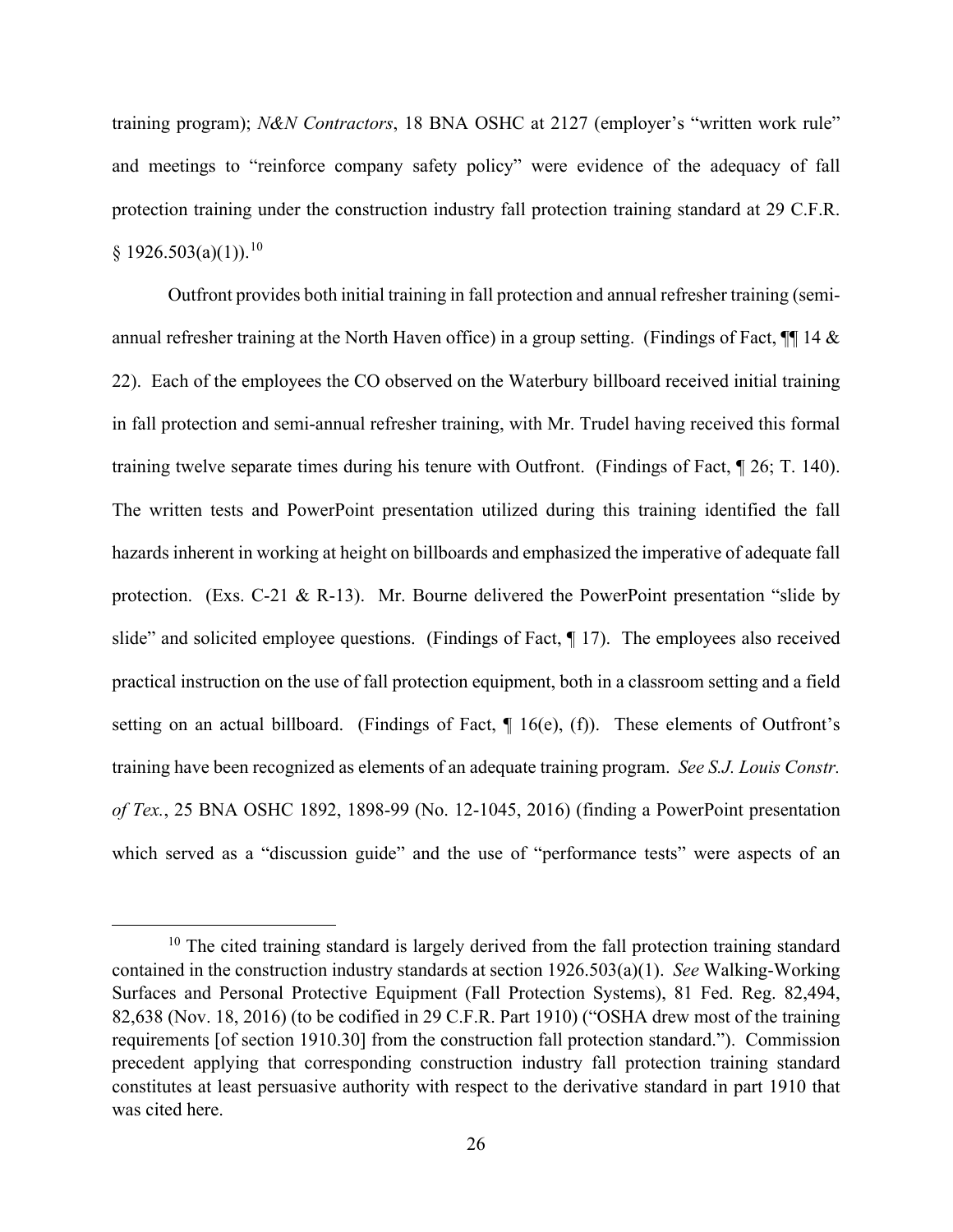effective training program); *Thomas Indus.*, 23 BNA OSHC at 2087 (fall protection training received during employee orientation or "a comparable refresher course" and "'hands-on' training" were aspects of an adequate fall protection training program); *N&N Contractors*, 18 BNA OSHC at 2127-28 (training received at the employer's corporate office and at the work site were evidence of the adequacy of fall protection training under the construction industry fall protection training standard).

Outfront's billboards have varying configurations respecting the presence of certified or improvised anchorages, and Outfront's training instructed employees on the recognition of suitable improvised anchor points. (Findings of Fact, ¶¶ 13(b), 17(a)-(d), 19, 20, 35). Outfront's training on anchorages included real world examples of "good" (i.e., suitable) and "bad" (i.e., unsuitable) improvised anchor points. (Findings of Fact, ¶¶ 17(c) & (d), 20). *See El Paso Crane & Rigging Co.*, 16 BNA OSHC at 1426 (observing that where appropriate fall protection must be selected on a "situation-by-situation basis," and that "a company that tells its employees what fall protective equipment is available and describes its use, or the circumstances in which it must be used, may quite conceivably be doing all that anyone could reasonably do."). With respect to identifying suitable improvised anchorages, Outfront instructed its employees to employ a widely known rule of thumb known as the "truck test" in assessing whether an improvised anchor point will withstand a 5,000-pound load. (Findings of Fact, ¶ 19). *See* 29 C.F.R. § 1910.140(c)(13)(i) (providing that anchorages be "[c]apable of supporting at least  $5,000$  pounds ... for each employee attached").<sup>[11](#page-26-0)</sup>

<span id="page-26-0"></span><sup>&</sup>lt;sup>11</sup> Subparagraph (ii) of 29 C.F.R. § 1910.140(c)(13) provides an alternative method for assuring an anchorage has adequate load bearing capacity and entails the involvement of a "qualified person" as defined in § 1910.140(b), such as a professional engineer. 29 C.F.R. § 1910.140.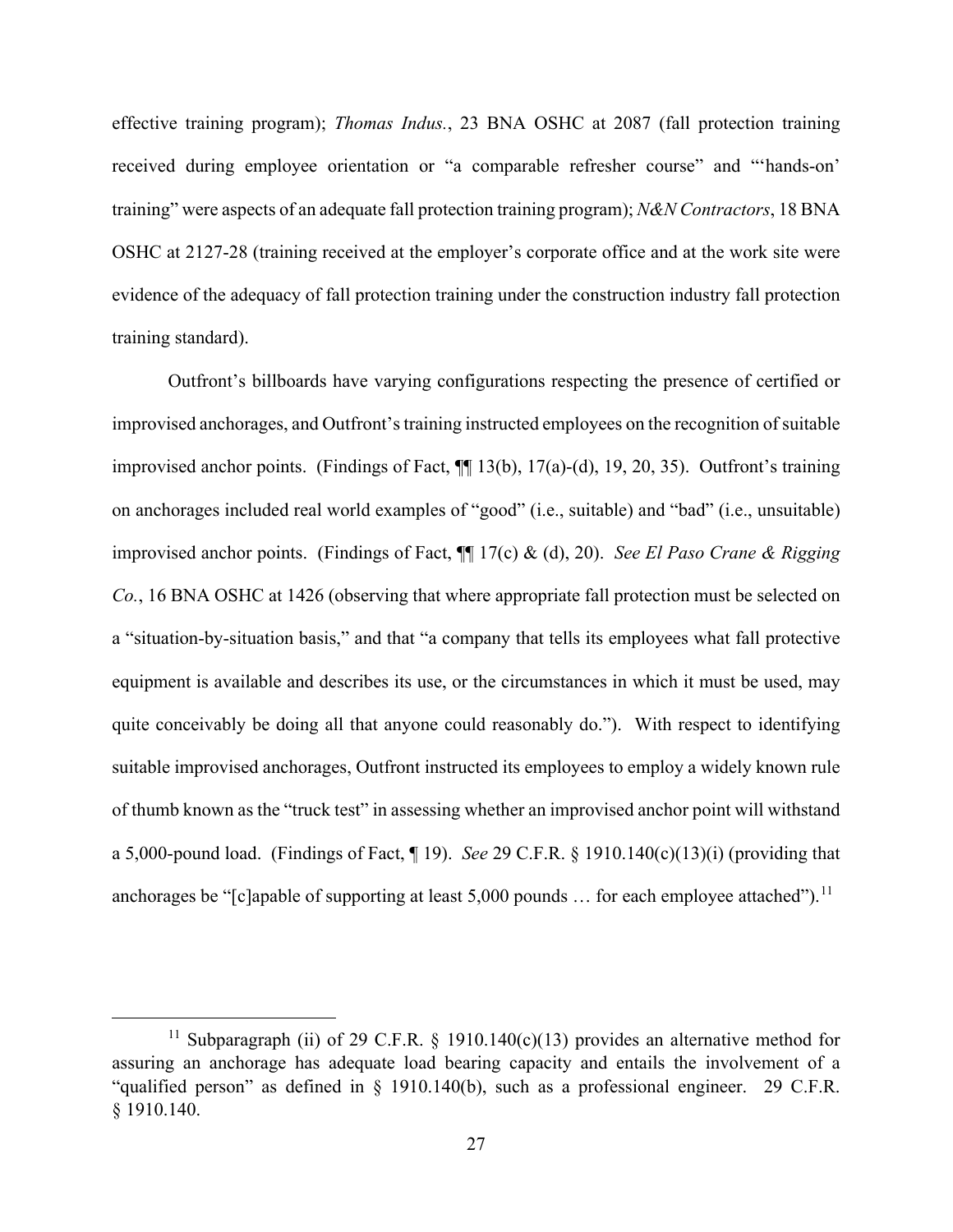As described below, the Secretary has not established that a reasonably prudent employer would have provided substantially different or additional training under the circumstances than Outfront provided, and thus has not shown that Outfront's training was inadequate.

### *(1) Bulletin v. poster billboards*

First, the Secretary argues Outfront's training did not address fall hazards that are peculiar to poster billboards like the Waterbury billboard involved here. (Sec'y Br. 8). This argument is rejected. The greater weight of the evidence is that the hazards associated with working on bulletin billboards and poster billboards are similar, if not substantially identical. (Findings of Fact, ¶ 5). The fact that bulletin billboards are generally more recently constructed, are more likely to have certified anchorages, and are higher off the ground than poster billboards does not alter the fact that fall hazards exist with either type of billboard involving employees working at heights of four feet and higher. (Findings of Fact, ¶ 5). Outfront's training was reasonably geared to address fall hazards present on both types of billboards, as is corroborated by evidence that employees at the North Haven office routinely worked on poster billboards and demonstrated proficiency in complying with Outfront's fall protection policy in doing so. (T. 243, 271-73, 297, 367; Ex. R-5, Bates pp. 254, 319).

In support of the argument that the training was inadequate with respect to fall hazards unique to poster billboards, the Secretary relies on Mr. Trudel's testimony that he was not trained in fall protection for poster billboards. (T. 109-10). Mr. Trudel's testimony in this regard was conclusory and unconvincing. Mr. Trudel did not describe how the training he received was somehow not apt to poster billboards generally, or the Waterbury poster billboard specifically. (T. 110). To the contrary, Mr. Trudel had been observed at least twice before this incident working on poster billboards while properly using PPE for fall protection. (T. 188, 193-94; Ex. R-5, Bates pp. 254 & 319). The preponderant evidence establishes that Outfront's employees at the North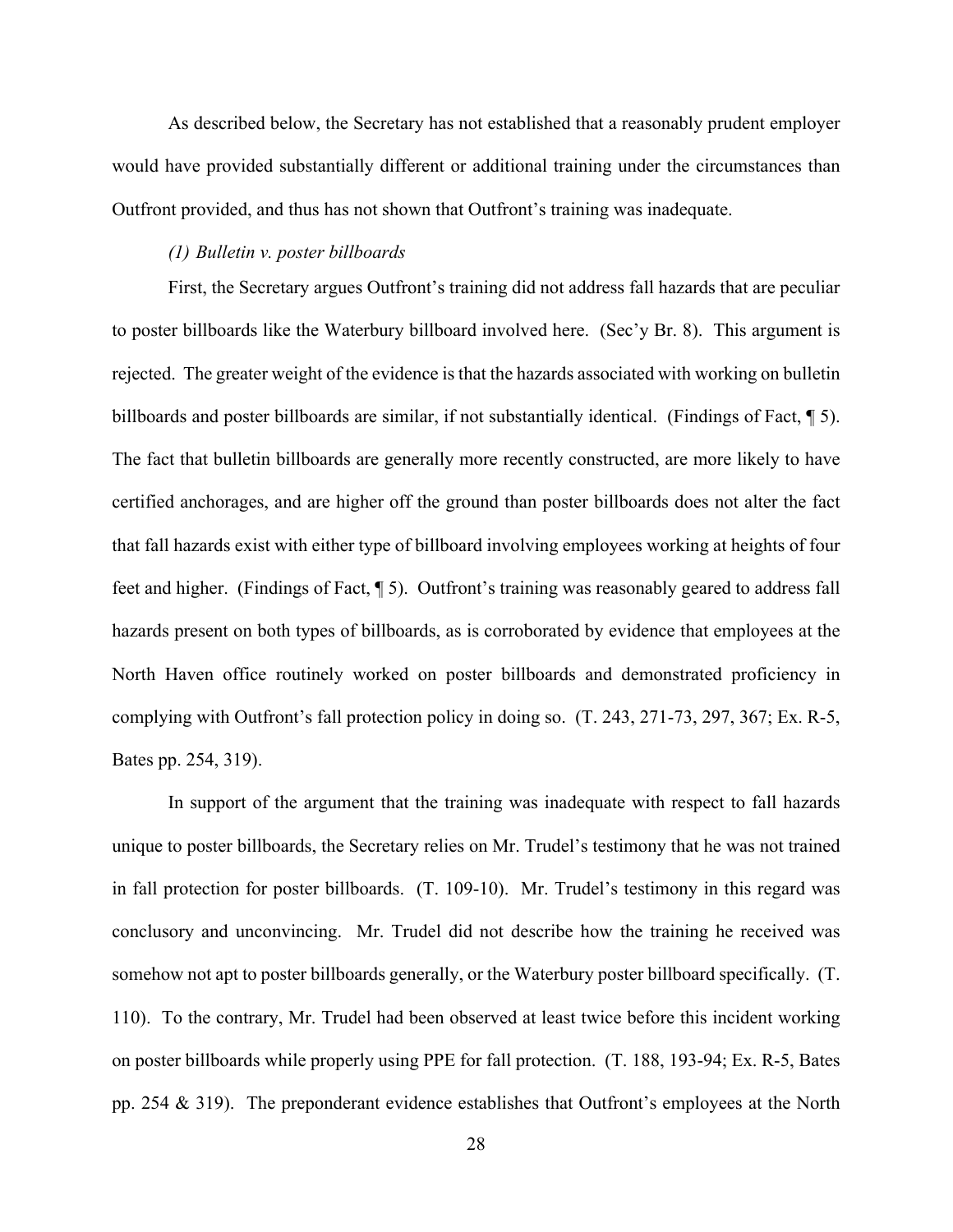Haven location, including Mr. Trudel, had been trained in recognizing and addressing the fall hazards associated with working on a poster billboard, Mr. Trudel's unconvincing, conclusory testimony to the contrary notwithstanding.

The Secretary also argues that the testimony of the expert witness for Outfront that "some equipment" is appropriate for use on bulletin billboards but not poster billboards demonstrates that Outfront's training was deficient with respect to working at heights on poster billboards. (T. 401- 402). That testimony does not diminish the expert's stated and reasonably supported conclusion that Outfront's fall protection training addressed appropriate PPE to be used under varying circumstances, including the type of billboard involved. (T. 375, 380-81, 386-87; Ex. R-17, p. 6). *See El Paso Crane & Rigging Co.*, 16 BNA OSHC at 1426 ("[a]n employer's instructions are not necessarily deficient just because they allow the employees discretion as to how to proceed, particularly where the working circumstances are such that no one form of protection is capable of being used every time").

Moreover, the cited standard simply requires training on the "nature of the fall hazards in the work area and how to recognize them." 29 C.F.R.  $\S$  1910.30(a)(3)(i). Even though some fall protection PPE may be apt only for bulletin billboards, this does not establish that Outfront's training was deficient with respect to *recognizing* the nature of fall hazards common to both bulletin and poster billboards. (Findings of Fact,  $\P$  5). The Secretary simply did not adduce evidence that specifically identified how the training Outfront provided was inapt or deficient with respect to work on poster billboards.

The Secretary has not established that a reasonably prudent employer would have provided different or additional training to what Outfront provided relating to poster billboards.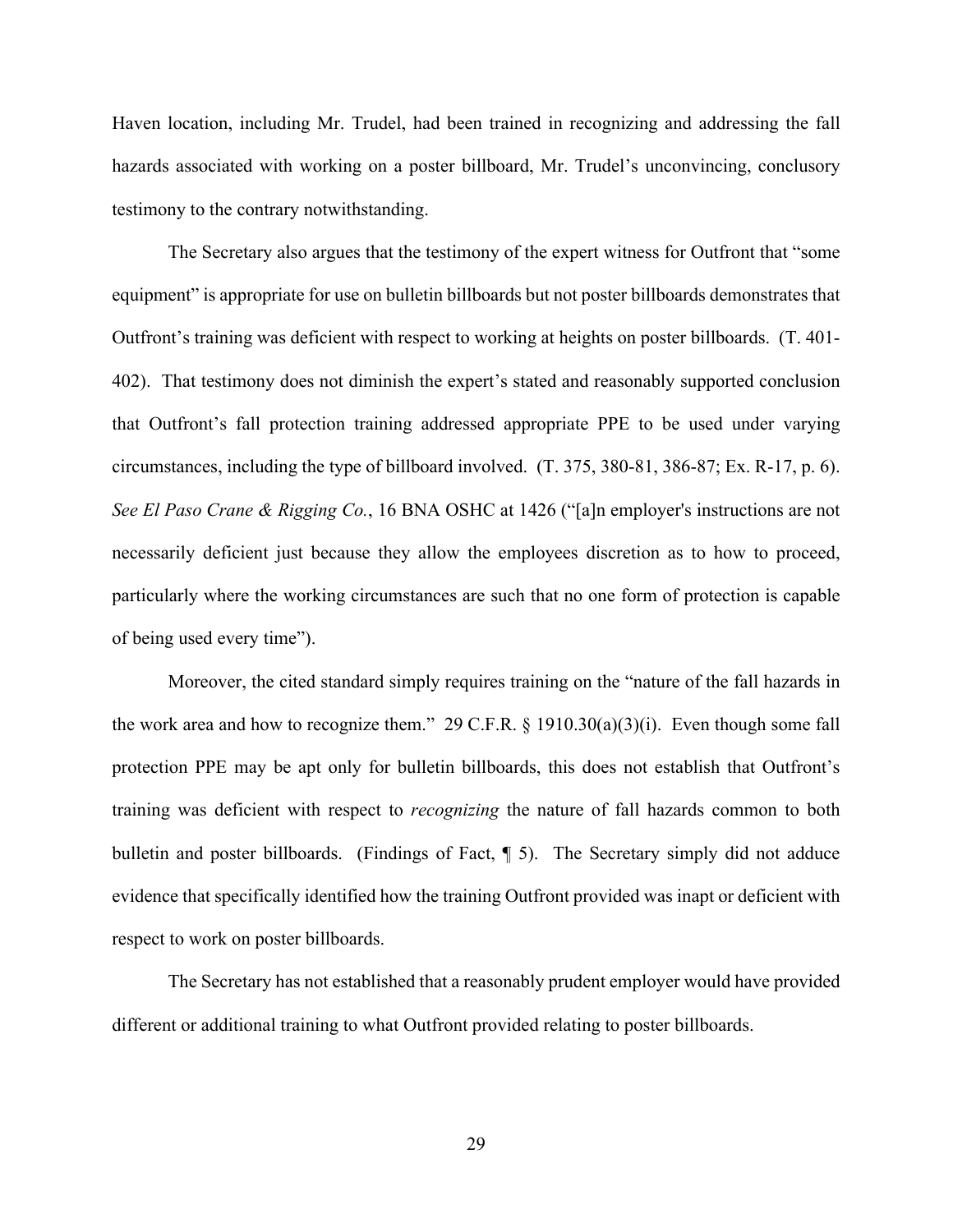## *(2) "100% tie-off" policy*

The Secretary next argues Outfront's "100% tie-off" policy was "contradictory and confusing" because Outfront acknowledged that tying off was not required in circumstances where a billboard was constructed with an engineered "passive" fall protection system such as a guardrail system. (Sec'y Br. 9-12). The Secretary notes that Outfront trained employees that fall protection PPE was not required where adequate "passive" systems were in place, so that the "100% tie-off" policy was in actuality a "100% fall protection" policy. (Sec'y Reply Br. 2).

While this characterization of Outfront's nominal "100% tie-off" policy is accurate, the evidence is insufficient to support the conclusion that employees were confused or misunderstood the import of Outfront's fall protection rule. *See Danis Shook Joint Venture XXV*, 19 BNA OSHC 1497, 1501 (No. 98-1192, 2001) (a work rule is sufficiently precise where it "requires or proscribes certain conduct and … is communicated to employees in such a manner that its mandatory nature is made explicit and its scope clearly understood.") (quoting *J.K. Butler Builders, Inc.*, 5 BNA OSHC 1075, 1076 (No. 12345, 1977) *aff'd*, 319 F.3d 805 (6th Cir. 2003)). The term "100% tieoff" is a vernacular expression to epitomize a policy that required the use of some form of appropriate fall protection whenever working at height on a billboard. (Findings of Fact,  $\parallel$  38  $\&$ 39). In Outfront's work environment, the use of appropriate fall protection almost always entailed the use of fall protection PPE because very few of Outfront billboards were constructed with engineered "passive" fall protection systems that obviated the need for workers to wear and use (by "tying-off") fall protection PPE. (Findings of Fact, ¶ 40). The Secretary's parsing and deconstruction of phrases and sentences in Outfront's Policy (Sec'y Br. 10-11; Ex. R-9), though showing that the Policy probably could have been stated with greater precision and clarity, does not establish that the language employed was insufficiently precise or clear to communicate to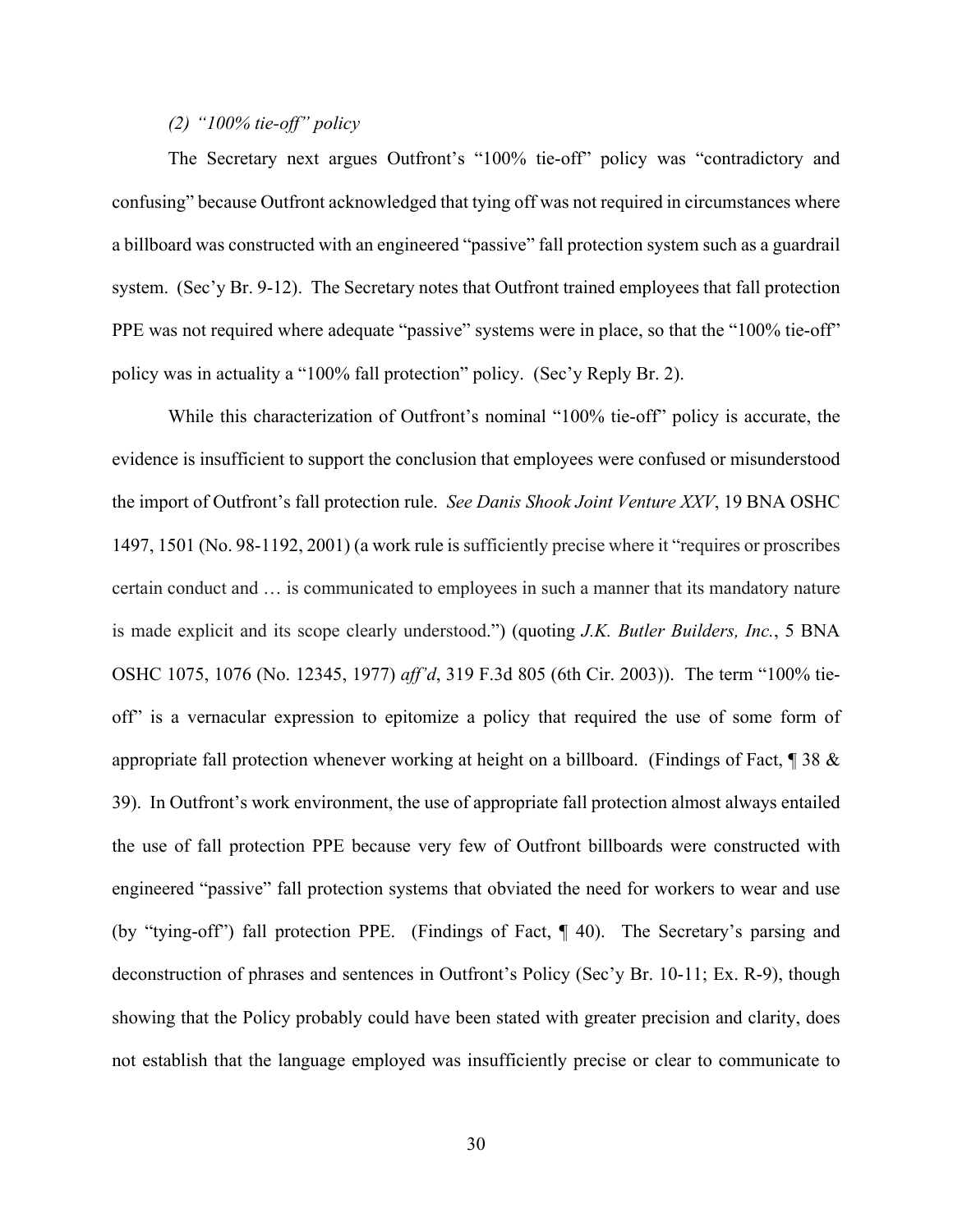Outfront's employees the Policy's main idea — that the use of appropriate fall protection was an imperative at all times when working at height.

Further, the evidence established that Outfront's training imparted the knowledge and understanding that enabled employees to recognize whether any given billboard was configured with an engineered "passive" fall protection system. (Findings of Fact,  $\P$  40 & 43). It is apparent that the Waterbury billboard, an aging poster billboard that was in visible disrepair (T. 202, 221- 22), had no such engineered fall protection system (T. 109, 217), and that any employee who had completed Outfront's training would have recognized this. (Findings of Fact,  $\parallel$  43 & 73). Mr. Trudel recognized "that there were no safety cables designed or on this board to utilize" on the Waterbury billboard. (T. 109). Mr. Trudel was not credible in testifying that he regarded the two horizontal members of the billboard structure that he was standing in between (the angle iron behind him and a 2x6 inch board in front of him, both at about pelvis height), in combination with the makeshift work platform on which he was standing (that the crew had created by placing an unsecured 2x8 inch board across three supports), constituted an adequate passive rail system that negated the need to tie-off with fall protection PPE. (T. 109-11, 226, 260; Exs. C-1, C-4, C-8, C-12 through C-16). Instruction provided to Mr. Trudel and the other employees regarding guardrail systems included instruction that such systems are engineered into the billboard. (T. 215). Mr. Trudel understood this. (T. 109-110). Given Mr. Trudel's training and his approximate 10 years of experience working on billboards with both Outfront and with two other outdoor advertising companies (T. 100), his stated belief that the makeshift 2x8 wood platform he stood on, the horizontal angle iron behind him, and the horizontal 2x6 in front of him, provided fall protection that was an appropriate alternative means of fall protection on a billboard that was about 40 years old and falling apart, strains credulity and is simply beyond belief. (*See* T. 396-97). While the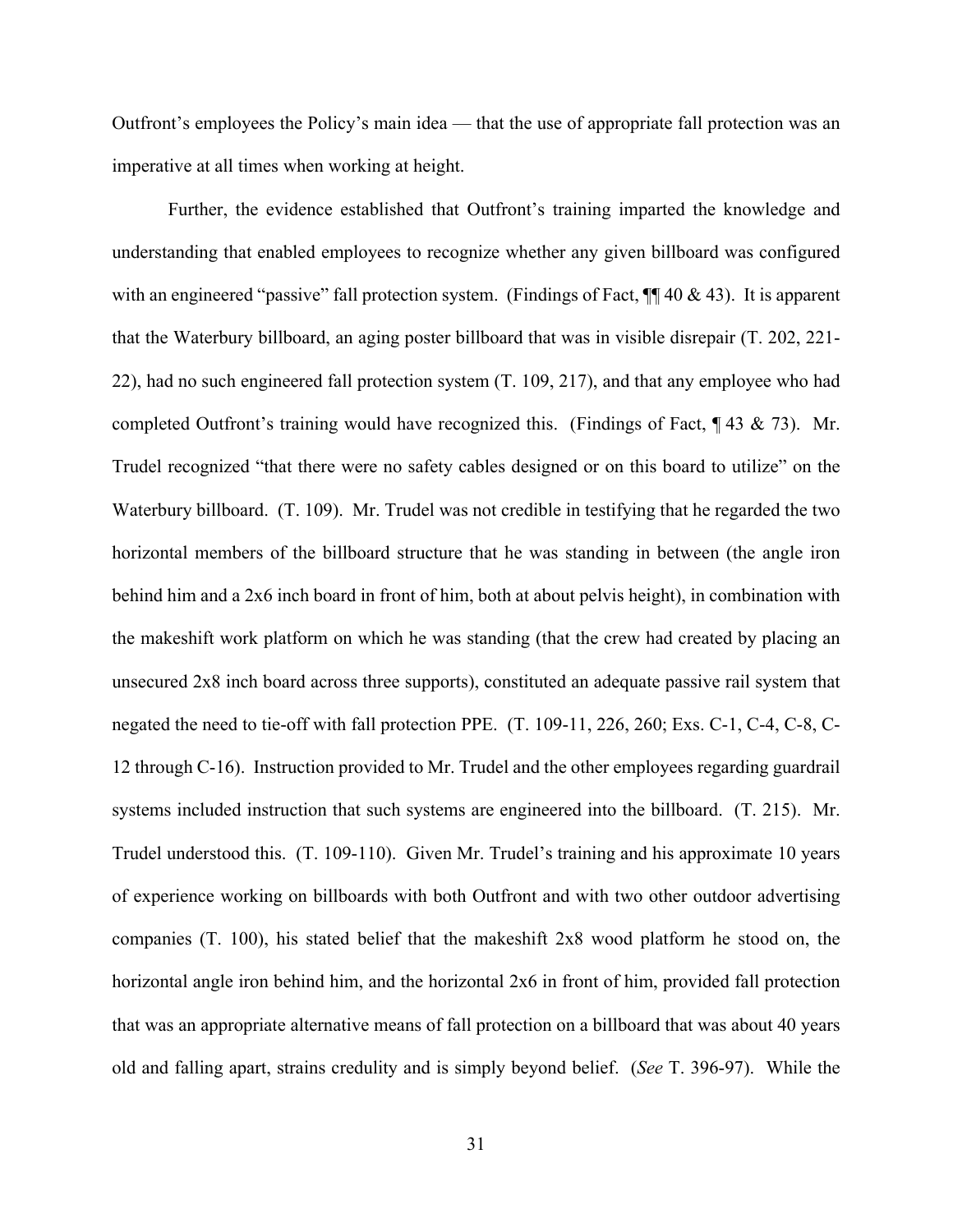CO apparently accepted Trudel's explanation at face value (T. 93-94), the undersigned as the finder of fact is obliged to evaluate his testimony in light of other evidence in the record to which the testimony can be compared and to examine the testimony for internal consistency and intuitive plausibility. *See Anderson v. Bessemer City, N.C.*, 470 U.S. 564, 575 (1985) ("[F]actors other than demeanor and inflection go into the decision whether or not to believe a witness. Documents or objective evidence may contradict the witness's story; or the story itself may be so internally inconsistent or implausible on its face that a reasonable factfinder would not credit it.").

Contrary to the Secretary's contention, the evidence is insufficient to establish that the nominal "100% tie-off" policy lacked sufficient clarity or generated confusion among Outfront workers regarding the imperative to be protected by some form of adequate fall protection, whether "active" or "passive," at all times while working at height. The evidence is further insufficient to establish that an employee receiving Outfront's training would not be competent to recognize what forms of fall protection were available on a given billboard. The Secretary has thus failed to identify any deficiency in Outfront's training with regard to its "100% tie-off" policy. *Cf. Paul Betty*, 9 BNA OSHC 1379, 1383 (No. 76-4271, 1981) (finding that work rule had not been adequately communicated where the senior employee at the jobsite did not recognize that a situation called for the work rule to be implemented).

## *(3) Anchor points*

Finally, the Secretary argues that Outfront's training regarding anchor points is vague and confusing in that (1) "Outfront fails to explain how" the topics of "'good' anchorage points, and approved load of anchorage points, work together," and (2) Outfront's training on the "truck test" (for assessing whether a potential improvised anchorage is suitable) was flawed because one employee's testimony suggested that he did not accurately comprehend the test. (Sec'y Br. 12- 13).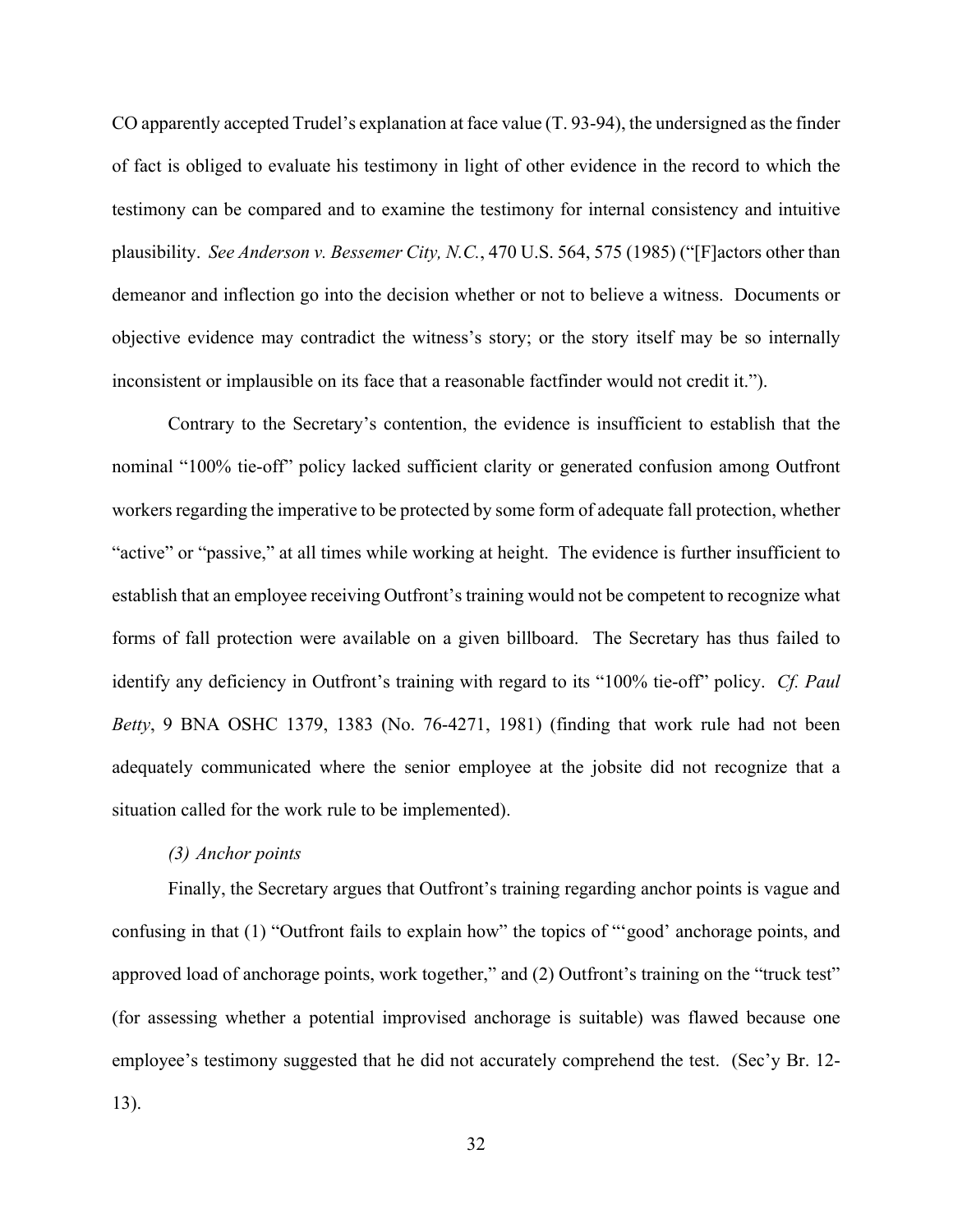Outfront's training materials are sufficiently explanatory to defeat the Secretary's first criticism. The training materials and the training provided employees make sufficiently clear that anchor points must be suitable, and that suitable (i.e., "good") anchor points include engineered anchorages and suitable improvised anchorages. (Findings of Fact, ¶¶ 13(b), 17(a)-(d), 19, 20).

In support of his second criticism, the Secretary cites to testimony from an Outfront employee in which the employee misstated the minimum rating for an improvised anchor point, which is 5,000 pounds. *See* 29 C.F.R.  $\S$  1910.140(c)(13)(i). It is apparent from the cited testimony that the employee confused the approximate weight of a full-size pickup truck with its load capacity, which is less than its weight. (T. 290, 311). This apparent confusion notwithstanding, the totality of the employee's testimony established that he understood the "truck test" and how to apply it in identifying appropriate improvised anchor points. (T. 168, 289-90, 383). The witness's confusion on the nomenclature used to describe a truck's load capacity does not establish that it is inappropriate for a reasonably prudent employer to instruct employees on using the "truck test" in identifying appropriate improvised anchor points. *Cf. Paul Betty*, 9 BNA OSHC at 1383 (employee was inadequately trained where he had only a "general awareness of the cited standards' requirements").

The Secretary failed to prove that the fall protection training Outfront provided was deficient. Accordingly, Item 1b of the Citation must be vacated.

#### Item 1c – Section  $1910.132(d)(1)$  – Hazard assessment

Item 1c alleges a violation of section 1910.132(d)(1), which provides in relevant part that "[t]he employer shall assess the workplace to determine if hazards are present, or are likely to be present, which necessitate the use of [PPE]." Item 1b alleges that Outfront violated this standard with respect to the Waterbury billboard in that Outfront "did not ensure that a Workplace Hazard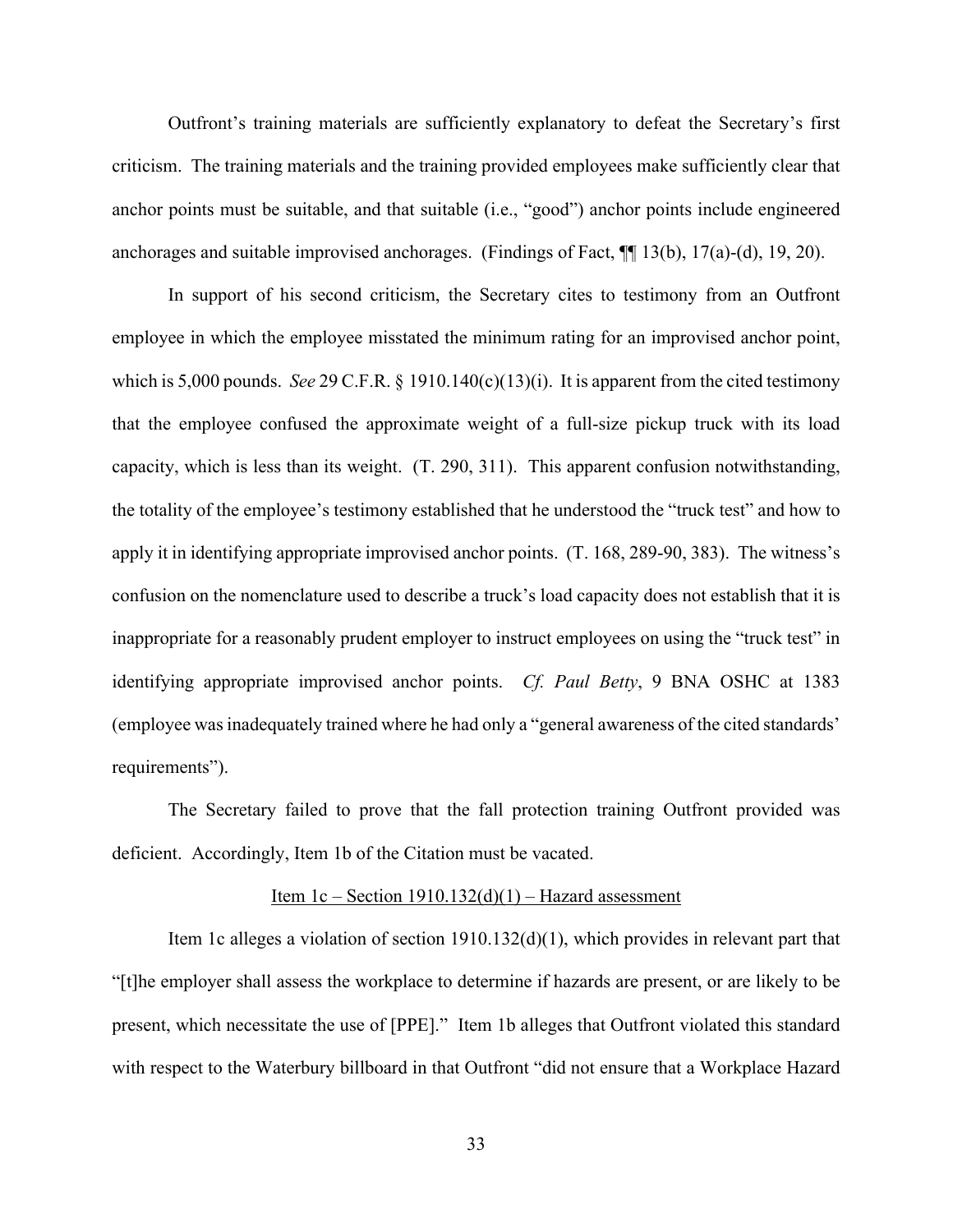Assessment in 'tasks and sites' specifics was conducted to determine necessary and appropriate types of [PPE] for the employees who were assigned to perform 'tasks' from vertically structured billboards."

In 2007 and again in 2016, Outfront conducted formal general companywide hazard assessments. (Findings of Fact,  $\P$  28-32). These general assessments are insufficient by themselves to meet the requirements of section 1910.132(d)(1), because they lacked an assessment of the particularities of any specific billboard, including the Waterbury billboard. *See Wal-Mart Distrib. Ctr. #6016*, 25 BNA OSHC 1396, 1398-1400 (No. 08-1292, 2015) (affirming violation of section 1910.132(d)(1) upon concluding that a hazard assessment conducted at one facility was insufficient to meet requirement to conduct a hazard assessment for a different facility, in part because the employer "never verified the equivalency of the conditions between the two facilities"), *aff'd in relevant part*, 819 F.3d 200 (5th Cir. 2016).

The preponderant evidence established that Outfront conducted a site-specific hazard assessment of the Waterbury billboard on September 20, 2017 in conjunction with the site inspection that the four employees conducted before the start of work on that billboard on October 5, 2017. (Findings of Fact, ¶¶ 62-66). Implicit in Mr. Bourne's instruction that the employees "check board" (Ex. R-1, p. 2) and "stop by and look at" the billboard (T. 201-02) was a directive to conduct a hazard assessment for possible safety hazards, including fall hazards, and determine what safety equipment was necessary to complete the work. (Findings of Fact,  $\oint$  62). All four employees understood this to be an implied task as a result of their knowledge, training, and experience. (Findings of Fact, 1[63). Moreover, all four employees were competent persons capable of assessing the billboard for hazards and determining what PPE would be necessary to address those hazards in the course of making needed repairs to the billboard. (Findings of Fact,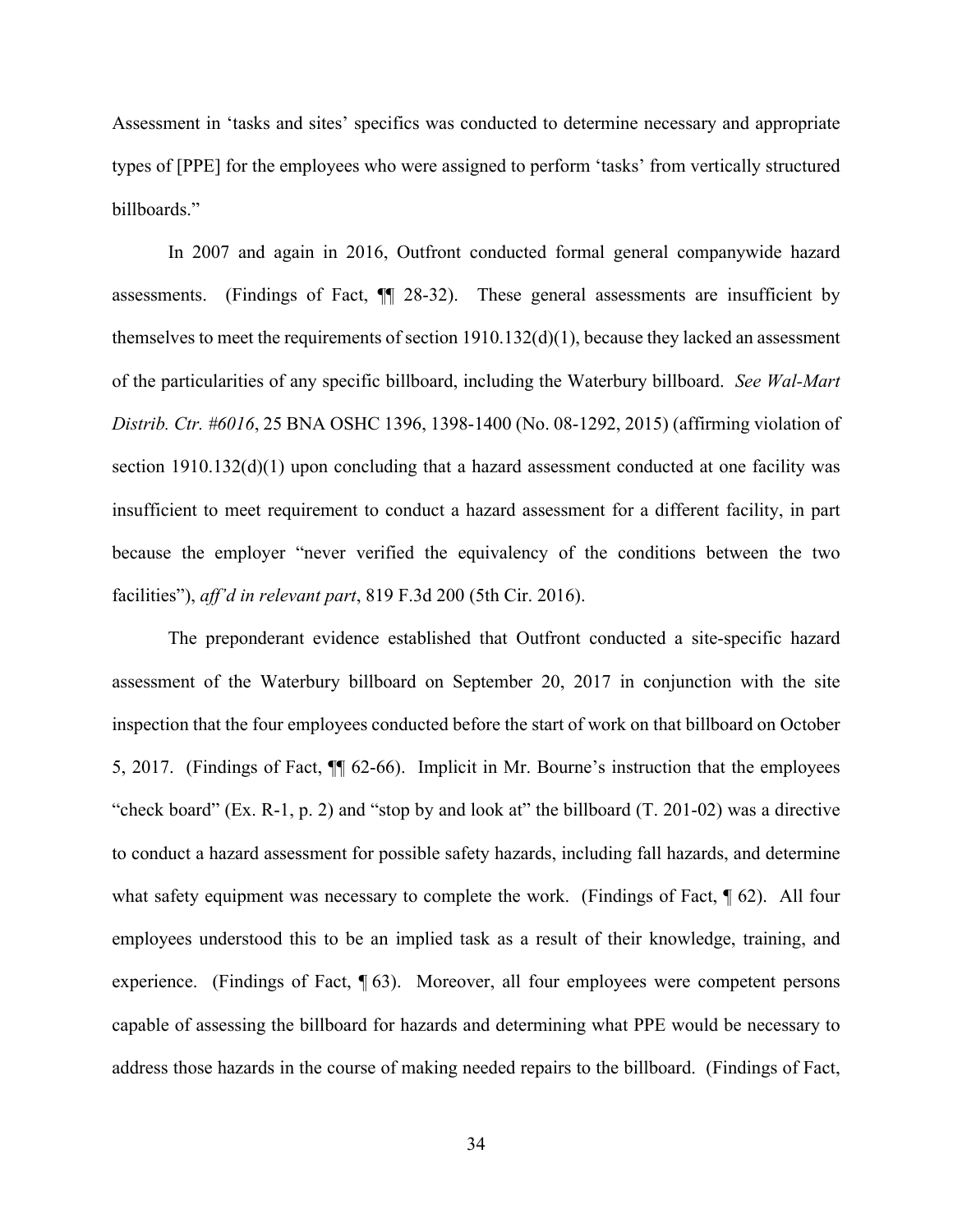¶ 64; T. 203, 209-10; Ex. R-17, p. 11). *See* section 1910.140(b) (defining the term "competent person" to mean "a person who is capable of identifying existing and predictable hazards in any personal fall protection system or any component of it, as well as their application and uses with related equipment …."). Mr. Trudel confirmed this to be his implicit understanding when he acknowledged that he knew that among the reasons for inspecting the billboard before beginning work on it was to make sure that the crew could work safely, notwithstanding that the crew was not explicitly instructed to do so. (T. 135-36).

The Secretary argues that a provision in the Policy precluded delegating the task of conducting a site-specific hazard assessment to non-managerial employees. (Sec'y Br. 14-15). The provision to which the Secretary points provides as follows: "Management, with employee participation, will make a hazard assessment and determine the [PPE] required for the task assigned." (Ex. R-9).

The cited standard does not prohibit an employer from delegating the task of conducting a hazard assessment to non-managerial employees. *See N&N Contractors*, 18 BNA OSHC at 2127 (employer may allow properly trained employees discretion in how to proceed with work and determining the PPE that is required in view of the work process selected); *El Paso Crane & Rigging Co.*, 16 BNA OSHC at 1426 (where necessary PPE will vary on a "situation-by-situation basis … a company that tells its employees what fall protective equipment is available and describes its use, or the circumstances in which it must be used, may quite conceivably be doing all that anyone could reasonably do.").Even if the delegation of this task to the work crew is regarded as being contrary to the recital in the Policy quoted above, that variance does not equate to a violation of the cited standard. *See Gen. Motors Corp., GM Parts Div.*, 11 BNA OSHC 2062, 2066 (No. 78-1443, 1984) (consolidated) ("An employer's safety recommendations do not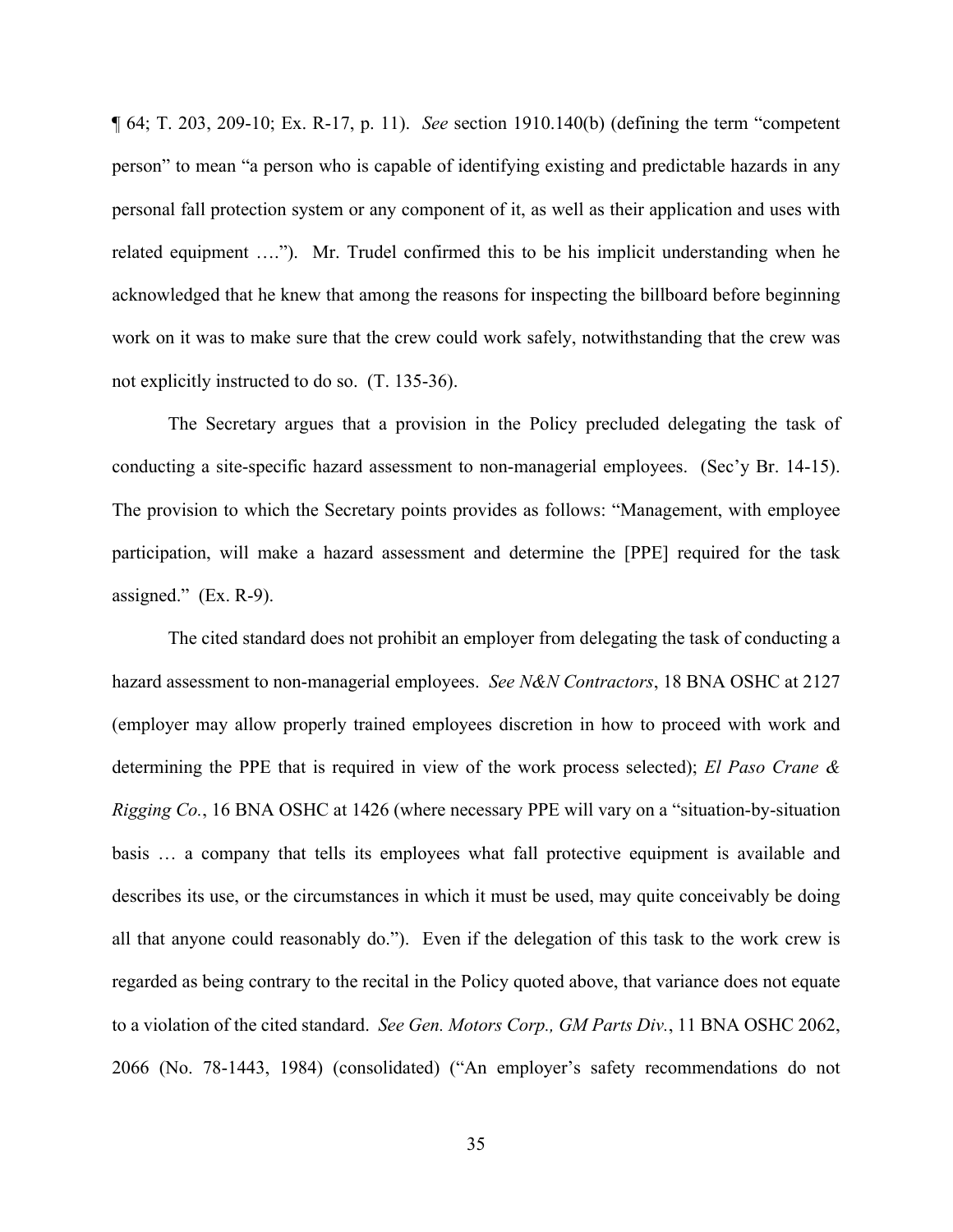establish that such precautions were necessary in order to comply with a standard."), *aff'd*, 764 F.2d 32 (1st Cir. 1985). The employees' site visit met the requirement of section 1910.132(d)(1) to conduct a hazard assessment. *See Wal-Mart Distrib. Ctr. #6016*, 25 BNA OSHC at 1399; *El Paso Crane & Rigging Co.*, 16 BNA OSHC at 1426; *Infra-Red Bldg. & Power Svc., Inc.*, No. 17- 1511, 2019 WL 5893218 at \*13-14 (O.S.H.R.C.A.L.J, Oct. 7, 2019) (finding that training employees to assess a job site and determine what type of PPE should be worn was "consistent with" 29 C.F.R. § 1910.132(d)(1)); *see also* Nonmandatory Compliance Guidelines for Hazard Assessment and Personal Protective Equipment Selection, App'x B to Subpart I of 29 C.F.R. pt. 1910 (indicating that a "walk-through" survey of a worksite conducted by a "safety officer" is a component of an adequate hazard assessment).

The Secretary further argues that because Outfront's training was deficient, the employees could not be regarded to be "competent persons" to assess what fall protection PPE would be required to work on the Waterbury board, so that any hazard assessment the employees' conducted was inadequate. However, as found in discussing Item 1b of the Citation, the Secretary failed to establish that Outfront's training was deficient. The employees, as competent persons in the area of identifying and recognizing fall hazards, were capable of conducting a hazard assessment of the Waterbury billboard and determining what fall protection measures were necessary to safely complete the work. *See El Paso Crane & Rigging Co.*, 16 BNA OSHC at 1426; *cf. Baker Tank Co.*, 17 BNA OSHC 1177, 1179 (No. 90-1786-S, 1995) (recognizing that properly instructed employees can carry out an employer's duties under the Act).

Finally, the Secretary points to uncontroverted evidence that Outfront did not prepare a written certification that documented the site-specific hazard assessment that the employees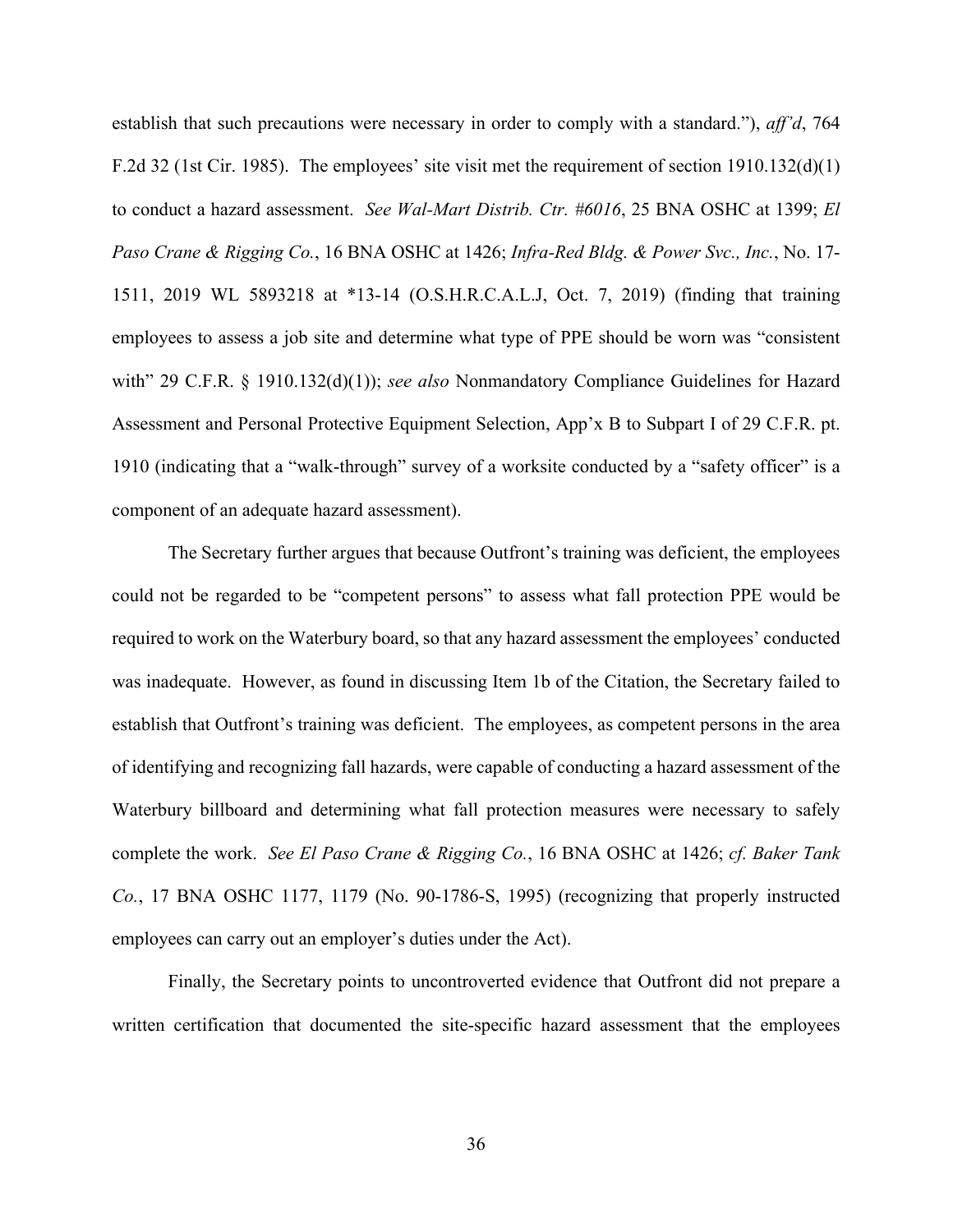conducted. (Sec'y Br. 16). Such a written certification is required by section  $1910.132(d)(2)$ .<sup>[12](#page-36-0)</sup> However, the citation item alleges that Outfront failed to conduct a hazard assessment, not that Outfront failed to properly document that it had done so. *See Jake's Fireworks, Inc.*, 26 BNA OSHC 1738, 1750 n.10 (No. 15-0260, 2017) (ALJ) (finding that, although lack of a written certification was "strong evidence" that no hazard assessment occurred, it was not sufficient to prove a violation of sec. 1910.132(d)(1)) *aff'd*, 893 F.3d 1248 (10th Cir. 2018). As previously described, Outfront conducted a hazard assessment that met the requirements of the cited standard, section 1910.132(d)(1).

The Secretary has not proven that Outfront's site-specific hazard assessment of the Waterbury billboard did not meet the requirements of section 1910.132(d)(1). Accordingly, Item 1c of the Citation is vacated.

### Item  $1a -$  Section 1910.28(b)(1)(i) – Protection from fall hazards

Item 1a alleges a violation of section 1910.28(b)(1)(i), which provides:

(b) *Protection from fall hazards--*(1) *Unprotected sides and edges.* (i) Except as provided elsewhere in this section, the employer must ensure that each employee on a walking-working surface with an unprotected side or edge that is 4 feet (1.2 m) or more above a lower level is protected from falling by one or more of the following:

(A) Guardrail systems;

(B) Safety net systems; or

(C) Personal fall protection systems, such as personal fall arrest, travel restraint, or positioning systems.

The Citation alleges that Outfront violated the standard because it "did not ensure that the

employees who were performing 'tasks' from the vertically structured billboards were protected

<span id="page-36-0"></span><sup>&</sup>lt;sup>12</sup> Section 1910.132(d)(2) provides: "The employer shall verify that the required workplace hazard assessment has been performed through a written certification that identifies the workplace evaluated; the person certifying that the evaluation has been performed; the date(s) of the hazard assessment; and, which identifies the document as a certification of hazard assessment."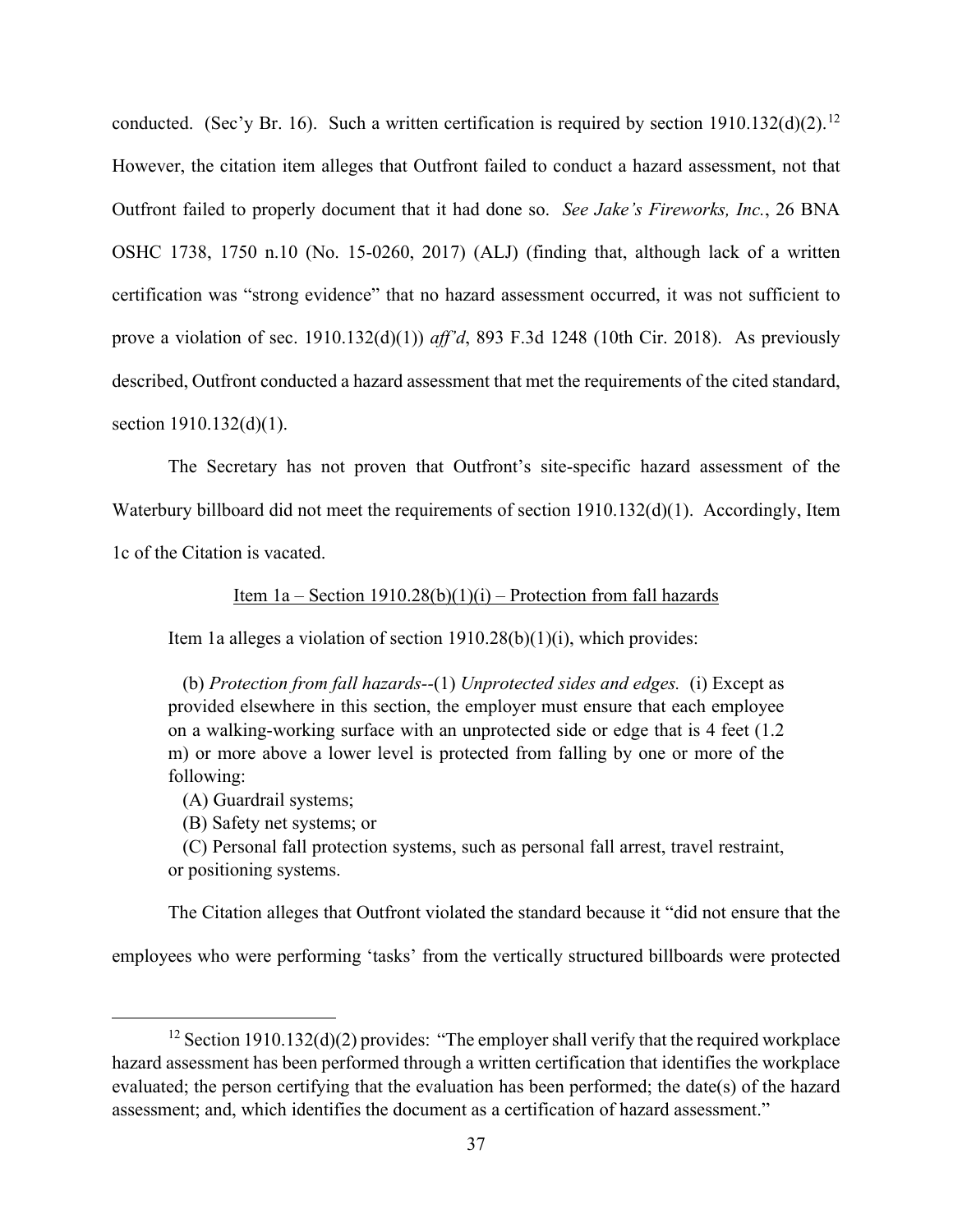from the hazard of falling more than 4 feet to the ground by the use of appropriate personal fall arrest systems/devices or utilizing other means [or] methods."

 Outfront contests only the "knowledge" element of the Secretary's burden of proof, contending that the evidence is insufficient to establish that Outfront knew, or with the exercise of reasonable diligence could have known, of the violative conduct. The Secretary does not contend that Outfront had *actual* knowledge of the employees' violative conduct, arguing only that he proved constructive knowledge.<sup>[13](#page-37-0)</sup> (Sec'y Br. 17-19). As described below, the Secretary has failed to carry his burden to prove constructive knowledge.

To prove constructive knowledge, the Secretary must show that Outfront's lack of actual knowledge of a violative condition was due to a failure to exercise reasonable diligence. *See Ragnar Benson, Inc.*, 18 BNA OSHC 1937, 1940 (No. 97-1676, 1999). "In assessing reasonable diligence, the Commission considers several factors, including an employer's obligations to implement adequate work rules and training programs, adequately supervise employees, anticipate hazards, and take measures to prevent violations from occurring." *S.J. Louis Constr.*, 25 BNA OSHC at 1894. The regular enforcement of disciplinary procedures also bears on whether an employer exercised reasonable diligence. *See Thomas Indus. Coatings*, 23 BNA OSHC at 2088-

<span id="page-37-0"></span><sup>&</sup>lt;sup>13</sup> The Secretary did not attempt to prove, and does not argue, that any of the four crew members working on the Waterbury billboard had sufficient authority to be deemed a supervisor for purposes of imputing their actual knowledge of the violative conduct to Outfront. *See e.g.*, *Pa. Power & Light Co. v. OSHRC*, 737 F.2d 350, 352, 355 (3d Cir. 1984) (finding that the crew leader of a three-person electrical utility crew at a remote worksite was a supervisor whose actual knowledge of a violative condition could be imputed to the employer). Attempting to establish imputed actual knowledge would have been inconsistent with the Secretary's theory of the case that the employees did not know that they were violating Outfront's fall protection work rule because their fall protection training had been inadequate. (Sec'y Br. 7-13). *Cf. Paul Betty*, 9 BNA OSHC at 1383 (finding that work rule had not been adequately communicated where the senior employee at the jobsite did not recognize that a situation called for the work rule to be implemented).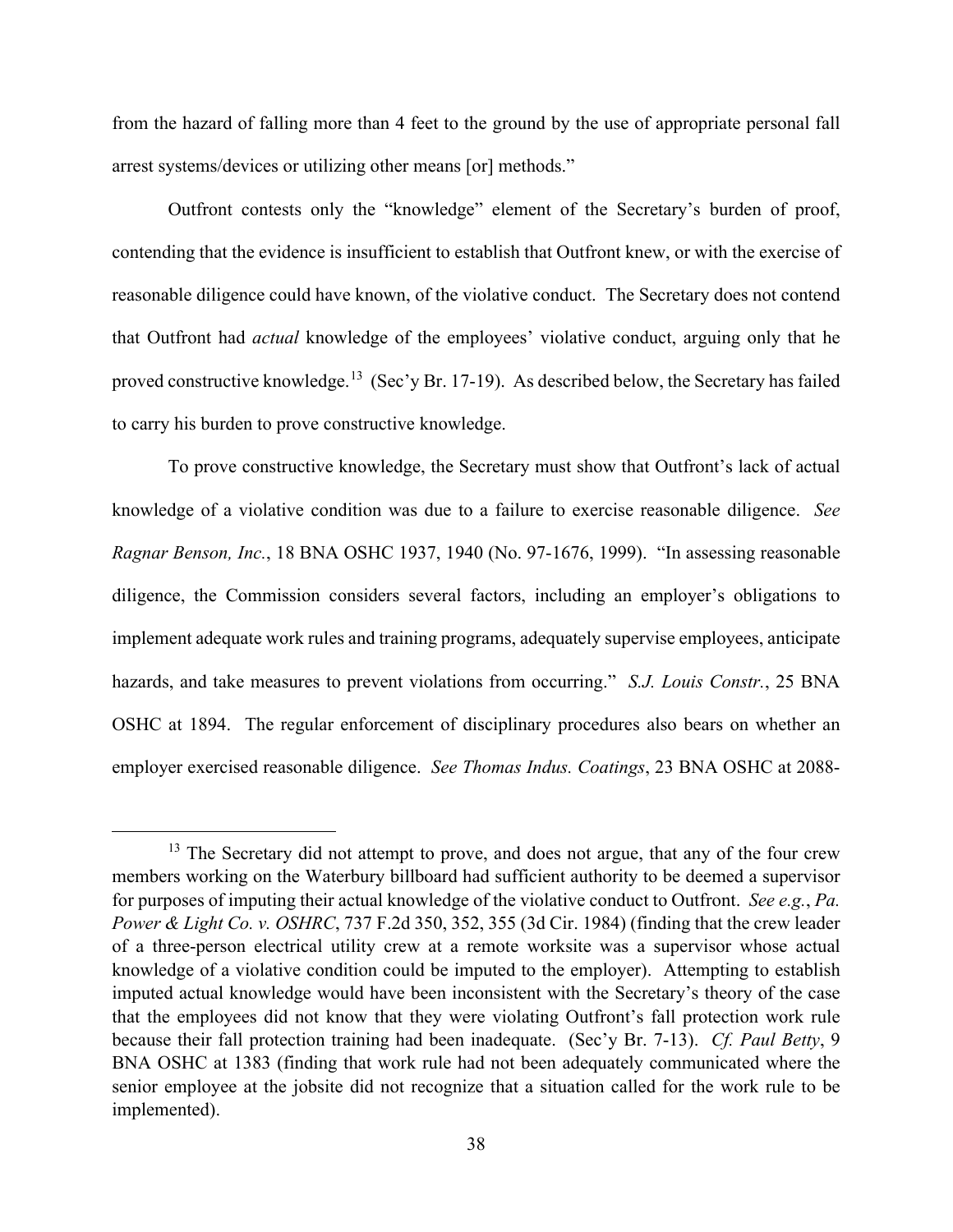89. Whether an employer has exercised reasonable diligence is a question of fact that will "vary with the facts of each case." *Martin v. OSHRC*, 947 F.2d 1483, 1485 (11th Cir. 1991).

The Secretary argues Outfront failed to exercise reasonable diligence because: (1) it lacked adequate work rules and training (Sec'y Br. 19); (2) it failed to adequately supervise employees (*Id.* at 18-19); and (3) it failed to adequately assess the Waterbury billboard work site for potential hazards (*Id.* at 18). Each of these arguments is addressed in turn.

## *(1) Adequate training and work rules*

In arguing that Outfront's employees lacked adequate training and work rules, the Secretary relies on his arguments made in connection with the alleged training violation (Item 1b) that Outfront's fall protection training was inadequate. As the discussion above rejecting those arguments concluded, the Secretary failed to prove that a reasonably prudent employer would have provided fall protection training that was substantially different than the training Outfront provided, including training respecting the nature of fall hazards on poster billboards and how to recognize them. The Secretary similarly failed to establish that Outfront's work rule, nominally identified as the "100% tie-off" policy, lacked sufficient clarity or generated confusion among Outfront workers regarding the imperative to be protected by some form of adequate fall protection at all times while working at height.

### *(2) Adequate supervision of employees*

The Secretary argues Outfront failed to adequately supervise its employees. In support of this argument, the Secretary faults Outfront for having no managerial or supervisory employee in charge of the crew, and propounds the following rhetorical question: "If an employer can avoid responsibility by placing no one in charge, then why would the employer ever do so?" (Sec'y Reply. Br. 4).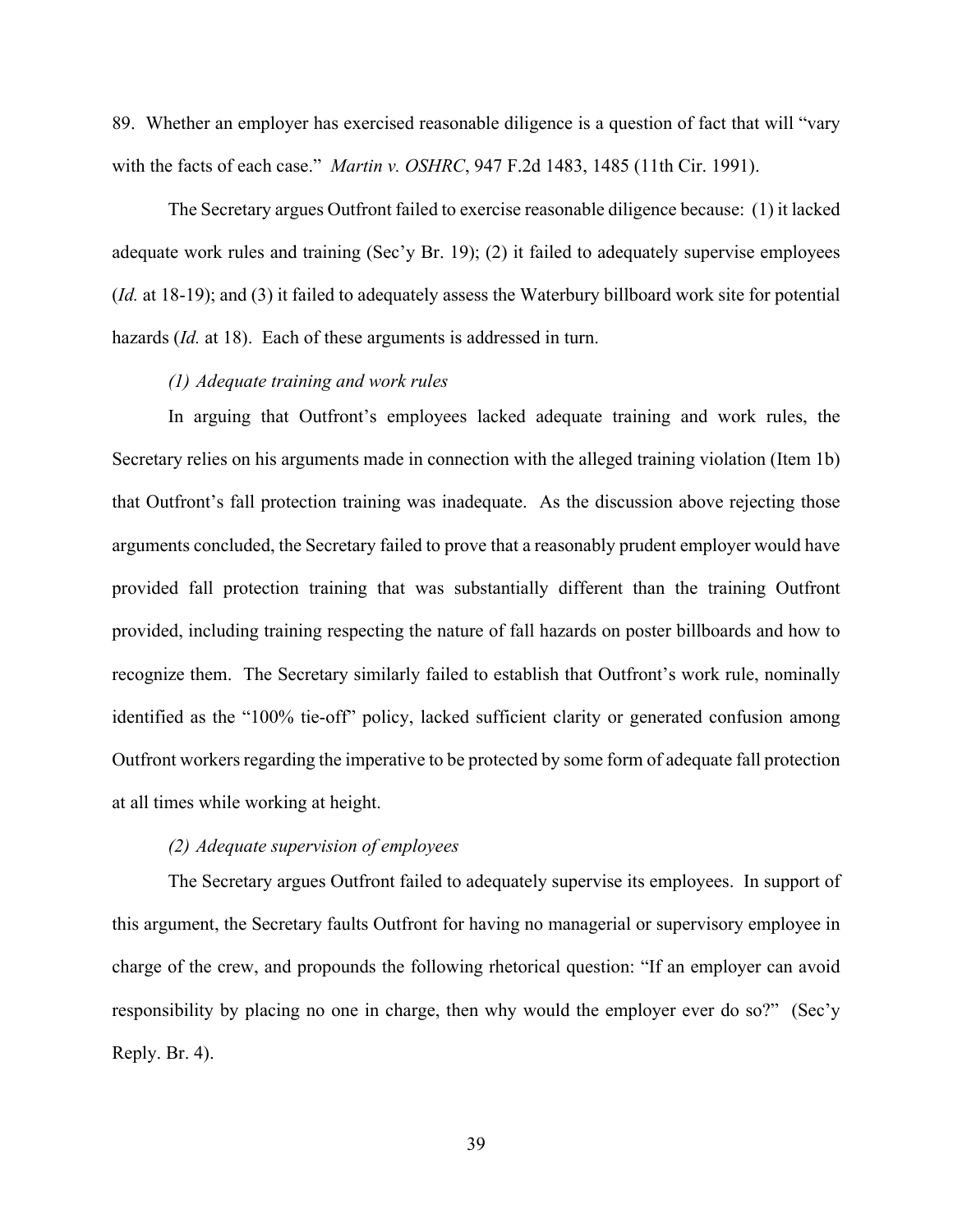Longstanding precedent holds that the presence of supervisory personnel at a worksite is not a *sine qua non* of adequate supervision. *See N. Y. State Elec. & Gas Corp. v. Sec'y*, 88 F.3d 98, 109 (2d Cir. 1996) ("Insisting that each employee be under continual supervisor surveillance is a patently unworkable burden on employers."); *Stahl Roofing, Inc.*, 19 BNA OSHC 2179, 2182 (No. 02-1024, 2003) (employer whose practice was not to assign supervisory personnel to be present fulltime at widespread worksite locations determined not to have had constructive knowledge of employee's violative conduct). Rather, in assessing the adequacy of employee supervision, the Commission looks to the whole of an employer's monitoring, compliance, and disciplinary efforts, viewed in light of any past violative conduct of employees. *See Stahl Roofing Inc.*, 19 BNA OSHC at 2182-83; *Hackensack Steel Corp.*, 20 BNA OSHC 1387 (No. 97-0755, 2003); *Sw. Bell Tel. Co.*, 19 BNA OSHC 1097, 1099 (No. 98-1748, 2000); *Michael Barr*, No. 19- 0258, 2019 WL 7176889, at \*9-10 (O.S.H.R.C.A.L.J., Nov. 18, 2019).

The Secretary has not established that Outfront failed to exercise reasonable diligence in the supervision and monitoring of its work crews. Outfront supervisors conduct random field observations of employees working on various billboards at least four times a month. (Findings of Fact, ¶¶ 49 & 50). Employees who fail to comply with Outfront's Fall Protection Policy receive significant discipline for both a first and a second violation, with the sanction for the second violation being termination of employment. (Findings of Fact, ¶ 47). These are attributes of an effective monitoring and enforcement program. *Cf. Thomas Indus. Coatings, Inc.*, 23 BNA OSHC at 2087-88 (disciplinary program where the entire crew could be suspended without pay if one member violated fall protection policies); *Stahl Roofing, Inc.*, 19 BNA OSHC at 2182 (progressive disciplinary program ranging from oral reprimand to termination); *N.Y. State Elec. & Gas Corp*., 19 BNA OSHC at 1229 (enforcement program calling for random site inspections).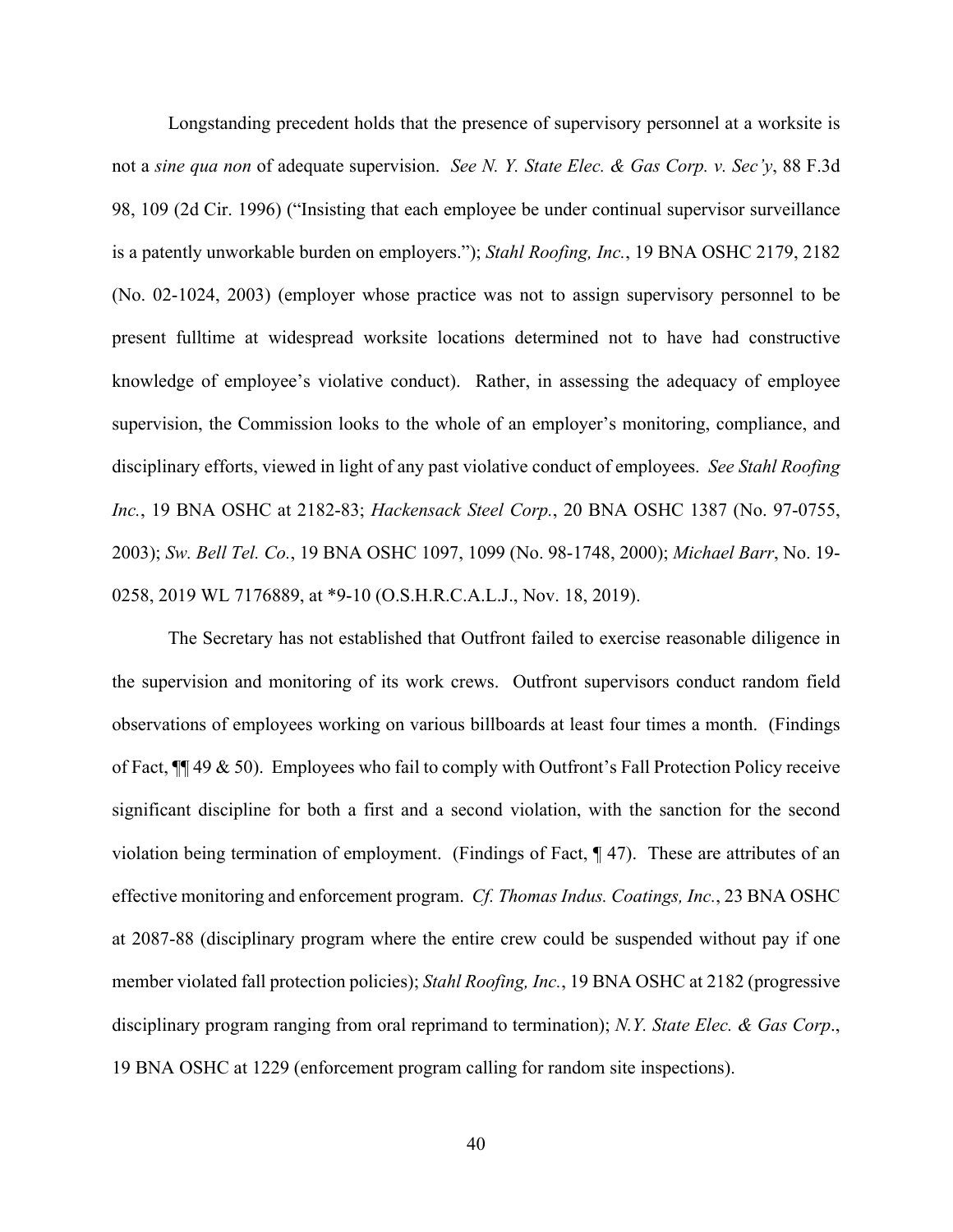Outfront supervisors had observed one or more of the three employees who were violating the fall protection policy on October 5, 2017 at about 90 different worksites between January 2014 and October 2017, and at each of those worksites the employees had been following Outfront's fall protection work rules. (Findings of Fact, ¶ 53). In the two instances in which the employees were determined to have violated Outfront's Fall Protection Policy, they were disciplined according to Outfront's progressive discipline policy. (Findings of Fact, ¶¶ 60, 80).

The Secretary argues the absence of a foreman or other supervisor on the four-person crew is particularly "jarring given … Outfront's understanding of these employees' safety history." (Sec'y Br. 18). The record is silent with respect to whether Outfront increased monitoring of these employees following their violation of the fall protection rule in March 2017. *Cf. Hackensack Steel Corp.*, 20 BNA OSHC at 1389 (noting that multiple previous OSHA violations should have led the foreman to do "more to discover safety violations than he did."). Nevertheless, the record does show that all or some of the four employees on that crew were subject to site observations at least 13 times from April through September 2017, and that each time they were following safety rules. (Findings of Fact, ¶ 61). Given the overall positive record of employee compliance with the fall protection rule, and the incentives in place for employees to follow that policy in order to avoid the severe discipline mandated by Outfront's progressive discipline policy, the Secretary has not established that Outfront failed to exercise reasonable diligence in its supervision and monitoring of its employees working in the field. *See Stahl Roofing, Inc.*, 19 BNA OSHC at 2182 ("Where the evidence fails to show that the employer should have perceived a need for additional monitoring or that such an effort would have led to the discovery of instances of employee misconduct, increased supervisory efforts to monitor employee compliance are not required.") (quoting *Dover Elevator Co.*, 16 BNA OSHC 1281, 1287 (No. 91-862, 1993)). The evidence also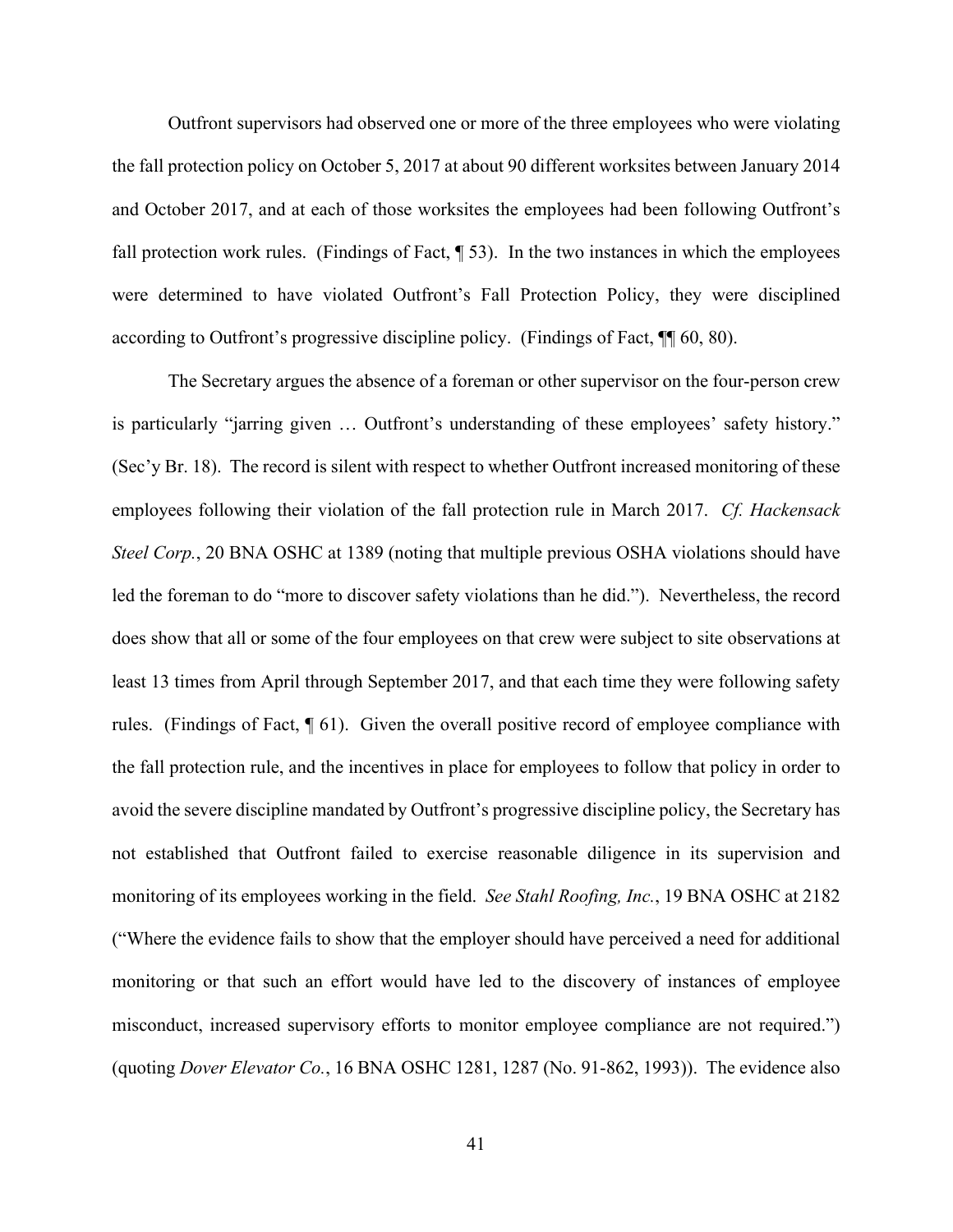demonstrated that Outfront disciplined its employees in every instance where a violation of its Fall Protection Policy was found to have occurred. (Findings of Fact,  $\P\P$  48, 60, 80). Indeed, the four employees here had been disciplined in connection with a Policy violation just six months prior to this one, and they knew their employment would be terminated if they violated the policy a second time. (T. 120, 293; Exs. R-3 & R-4). These circumstances weigh against a finding that Outfront failed to exercise reasonable diligence in monitoring its worksites, despite the employees' first known violation six months earlier. *See Thomas Indus. Coatings, Inc.*, 19 BNA OSHC at 2088- 89 (uniformity of discipline weighs in favor of a finding of reasonable diligence); *F.A. Gray, Inc.*, 12 BNA OSHC 1311, 1314 (No. 83-517, 1985) (finding no lack of reasonable diligence, in part, where employees were "experienced" and knew they would be fired for breaking the employer's safety rule) (view of Commissioner Cleary).

The Secretary compares the instant matter to *Public Utils. Mgmt. v. Sec'y of Labor*, 417 F. App'x 58 (2d Cir. 2011) (unpublished), and argues that the court there found lack of adequate supervision even where a foreman had been designated to look for safety violations.<sup>14</sup> The Secretary argues that in contrast, "Outfront's 'supervision' is ... far worse; it is absent." (Sec'y Br. 19). This argument is rejected. The court in *Public Utils. Mgmt*. noted, "[d]epending on the circumstances, close supervision may or may not be reasonably necessary to attain compliance

<span id="page-41-0"></span><sup>&</sup>lt;sup>14</sup> It is likely that the only court of appeals to which the Secretary could seek review of a final order of the Commission in this matter is the Second Circuit, because the alleged violations arose in Connecticut, and there is evidence that Outfront's principal office is in New York. (T. 280). *See* 29 U.S.C. § 660(b); *Kerns Bros. Tree Serv.*, 18 BNA OSHC 2064, 2067 (No. 96-1719, 2000) ("Where it is highly probable that a Commission decision would be appealed to a particular circuit, the Commission has … applied the precedent of that circuit in deciding the case—even though it may differ from the Commission's precedent."). It should be noted that the Second Circuit has determined not to accord its decision in *Public Utilities Management* precedential effect within the circuit because it was issued as a "summary order." *See* 2d. Cir. R. 32.1.1(a) ("Rulings by summary order do not have precedential effect."); *Public Utils. Mgmt. v. Sec'y of Labor*, Docket No. 10-0123-ag (2d. Cir. 2011) (summary order).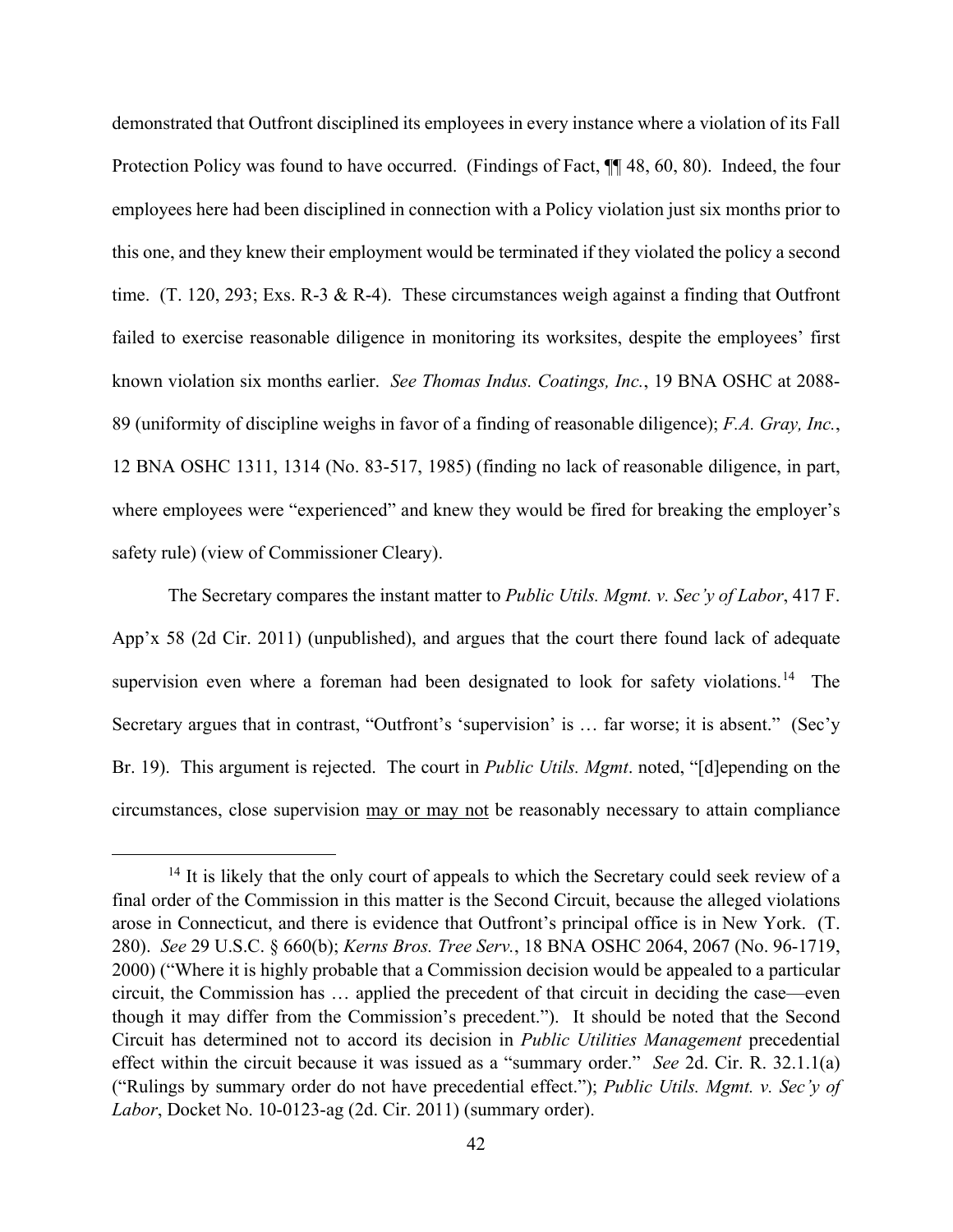with safety rules." 417 Fed.App'x at 63, quoting *N.Y. State Elec. & Gas Corp.*, 88 F.3d at 109 (emphasis added). The Second Circuit in *Public Utils. Mgmt.* thus did not rule that the existence of a designated foreman or other supervisor at the worksite is dispositive of adequate supervision.

The Secretary did not demonstrate a lack of reasonable diligence in Outfront's monitoring of its worksites or enforcement of its work rules.

#### *(3) Hazard assessment of the workplace*

Reiterating his arguments made in support of the alleged hazard assessment violation (Item 1c), the Secretary argues Outfront "took no action to inspect the [Waterbury billboard] for potential hazards." (Sec'y Br. 18). However, as previously discussed in vacating Item 1c, Outfront demonstrated that the four employees understood that part of their site visit on September 20, 2017, would involve assessing the billboard for potential hazards and determining what PPE would be required to complete the job in accordance with Outfront's Fall Protection Policy, and that each was competent to make such an assessment. (Findings of Fact,  $\P$  62-64). The employees performed a hazard assessment that met the requirements of section 1910.132(d)(1).

Based on the foregoing, the Secretary did not demonstrate that Outfront failed to exercise reasonable diligence to discover the violations and therefore did not demonstrate that Outfront had constructive knowledge of its employees' violative conduct.<sup>[15](#page-42-0)</sup> Accordingly, Item 1a of the Citation is vacated.

<span id="page-42-0"></span><sup>&</sup>lt;sup>15</sup> In view of the Secretary's failure to prove the alleged fall protection violation, Outfront's affirmative defense that the violation was the result of unforeseeable employee misconduct need not be addressed. *Cf. Burford's Tree, Inc.*, 22 BNA OSHC 1948, 1951-52 (No. 07-1899, 2010) ("The Commission has considered these same factors in evaluating both an employer's constructive knowledge and the merits of an employer's unpreventable conduct affirmative defense."), *aff'd*, 413 F. App'x 222 (11th Cir. 2011) (unpublished).